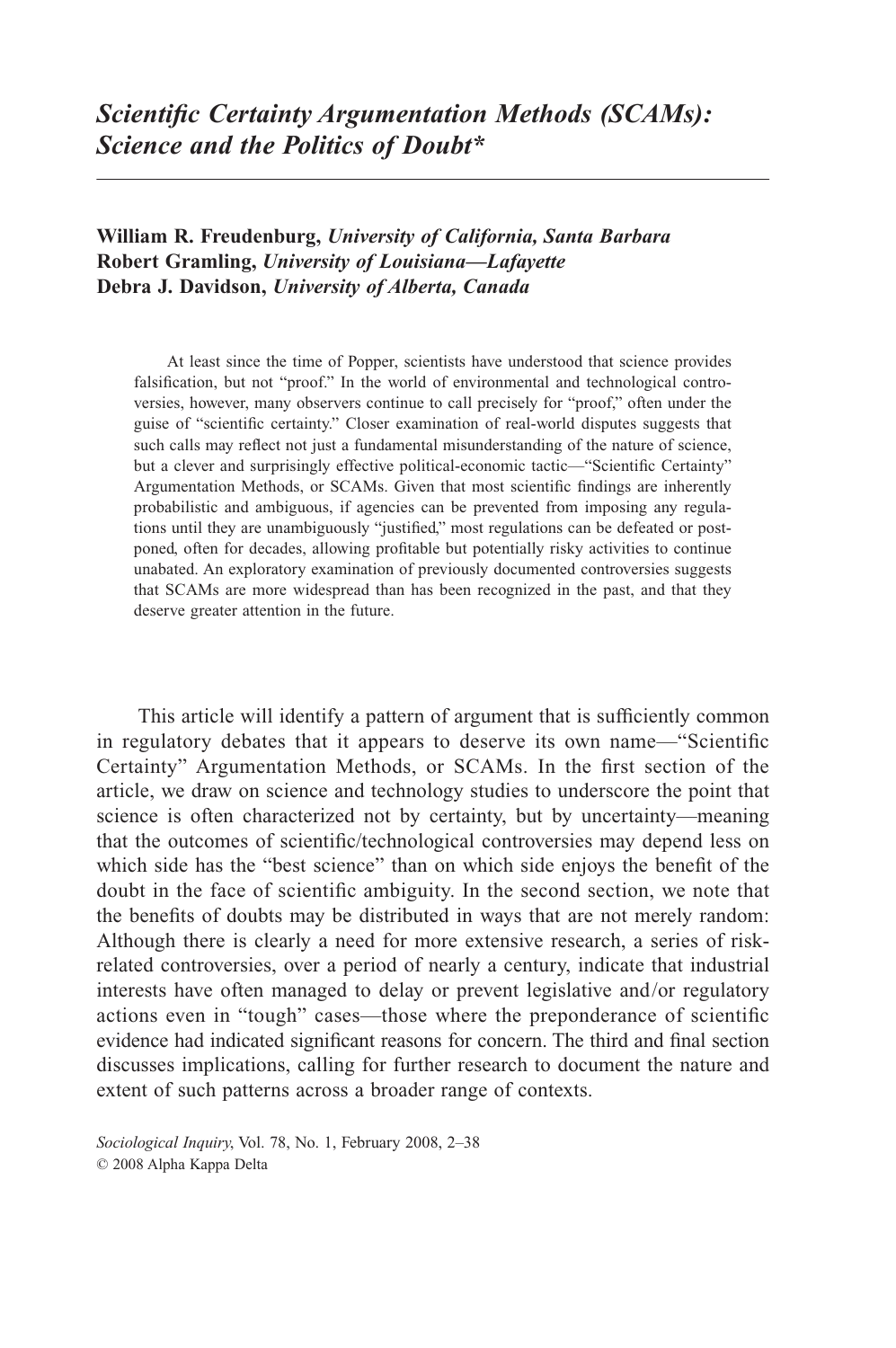### **"Scientific" Decisions in a Context of Uncertainty**

On December 21, 2004, after studying proposals to allow U.S. citizens to import prescription drugs from Canada, a task force commissioned by the U.S. Department of Health and Human Services filed its final report. Because the task force "could not be sure" that the imported drugs would be safe, its members recommended that the practice remain illegal. The two Cabinet Secretaries who forwarded the report to Congress said that they would recommend a Presidential veto of any drug import bill "that does not address the serious safety concerns" they saw with current Canadian regulations (for news accounts, see, for example, Pugh 2004).

The next day—December 22, 2004—a different federal agency, the Forest Service, eliminated its policy for preparing Environmental Impact Statements on Forest Plans, as well as the requirement for logging to protect all "viable" species in the National Forests. A vice-president of American Forest Research Council, an organization representing timber companies and landowners, praised the new plan as "moving the Forest Service away from being mired in bureaucracy." Others were less impressed; Princeton University professor David Wilcox, former North American President for the Society of Conservation Biology, argued that the Forest Service might therefore "be allowing largescale environmental damage" (Borenstein 2004). Soon thereafter, the California Attorney General (Lockyer 2005) sued the federal government, arguing that this and related policy changes would weaken environmental safeguards that were "needed" for California forests (see also Martin 2005).

The two federal announcements, put forth within a day of each other, illustrate the importance of a pattern that has received less attention to date than it deserves. From the perspective of civics textbooks, of course, government agencies are expected to use solid and balanced scientific analysis to limit risks to public health and the environment (for more detailed analyses, see Caldwell 1982; Lowi 1986; Porter 1995), and perhaps the major concern has been that balance might be threatened by "agency capture" (see, for example, Freudenburg and Keating 1985; Kaufman 1960; McConnell 1970). In the classic definition of Bernstein (1955:93), quoting from an earlier U.S. Senate Committee report, "capture" occurs when governmental bodies "become the servants rather than the governors" of the industries they regulate (see also Kaufman 1960; Selznick 1949; Stigler 1975). As pointed out by a number of thoughtful analysts in more recent decades (see, for example, Block 1987; Buttel 1985; Freudenburg and Gramling 1994; Sabatier 1975; Shover, Clelland, and Lynxwiler 1983; Stryker 1991; West 1982), the notion of "capture" can be problematic, as well—but from the perspective of the present article, perhaps the central problem is that "capture" may be the wrong concern. Both "captives" and "servants," after all,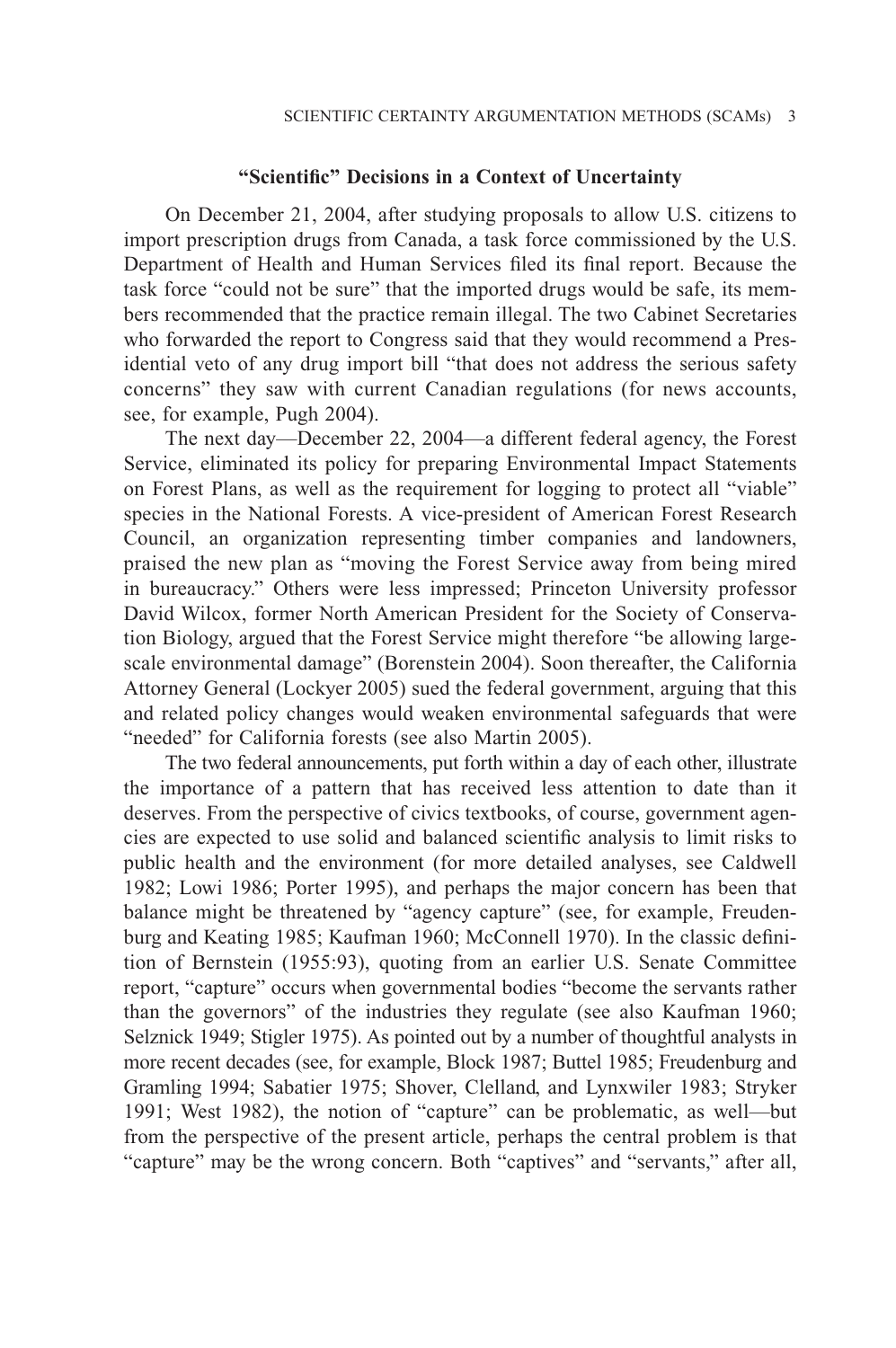tend to create costs for their "masters"—and at least in regulatory contexts, industries may have no need to take on those costs. If an industry's goal is simply to avoid regulations, in other words, then there may be no real need to capture the watchdog—the agency—or to keep it in captivity or servitude. Instead, the need is merely to keep the watchdog from biting, barking, or enforcing its regulations.

In the decades since Bernstein's classic definition, science/technology studies have suggested a possibility for influencing watchdog behavior that appears to deserve much greater attention than it has received to date—the careful allocating of the benefits of scientific doubts. As the following sections will spell out, although governmental regulation is widely expected to be based on "science," the notion of a clear and unchanging science has been known at least since the time of Kuhn (1962) to be misguided. Actual agency decisions, in fact, often take place in a realm that Weinberg (1972) called "trans-scientific" one where questions can be *asked* in scientific language, but where the questions simply cannot be *answered* with anything like certainty, at least not in advance.

The reality, in short, is that the scientific evidence available for policy decisions—like scientific evidence in general—is likely to be ambiguous or incomplete (see, for example, Harrison 1991; Hattis and Anderson 1999; Hirt 1994; Jasanoff 1987, 1990; McMullan and Eyles 1999; Tesh 2000). Under such conditions—as illustrated by the decisions of December 21–22, 2004—actual outcomes may have less to do with what is "known" than with how the agency decides to handle what is *not* known. One possibility is to assume that the absence of complete proof is good news—that in the absence of proof of harm, safety should be assumed, as in the forestry decision noted above—while the other is to assume that the absence of proof is bad news, as in the drug-importing decision on the previous day. The key question, then, may well be whether organized industries and interest groups can change the odds that an agency will make one choice or the other, and if so, how.

In dealing with this question, we draw heavily on the growing body of literature that discusses the use of "science" as a rhetorical and/or legitimation device, including the work by Wynne (1982, 1992), Aronson (1984), Brown (1998), Clarke (1999), Davidson (2001, 2003), Dietz, Frey, and Rosa (2002), Draper (1991), Funtowicz and Ravetz (1992), Gusfield (1981), Jasanoff (1987), McMullan and Eyles (1999), Yearley (2002), or Alario and Freudenburg (2003) and Freudenburg (2005). One of the points that emerges from this literature is that, although there are obvious interactions between the findings and the framings of the scientific work (see, for example, discussions by Hannigan 1995; Harrison 1991; Tesh 2000), *the ways in which organized interests frame scientific work* may well be just as important as are the "real" quality of the scientific work and the status of the scientists involved in doing the work in question. As noted by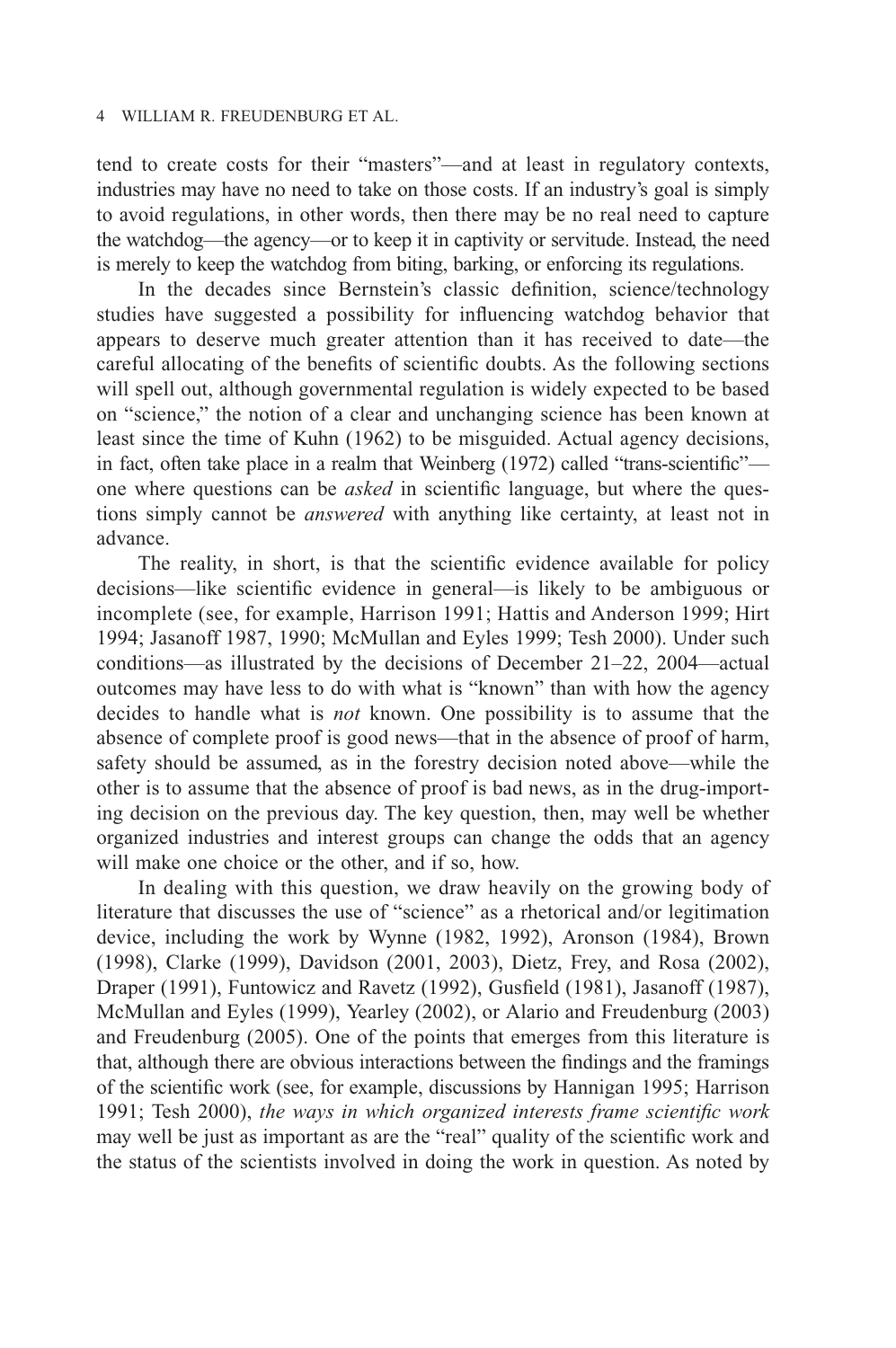authors such as Brown (1998), Gusfield (1981) and Wright (1992), the framing of science as uncertain is at least as much a symbolic process as a scientific one.

In the following sections, more specifically, we will argue that the SCAM has the potential to exert as much leverage on actual policy decisions as high levels of scientific quality, scientific consensus, and formal scientific legitimation, *even in combination*. Given that this article offers only an initial statement of our argument, not final proof, we do not wish to claim that SCAMs will counterbalance scientific quality/consensus/legitimation in *all* cases, but we do wish to establish that SCAMs *can* do so even in the "toughest" cases. As a way to illustrate this point, we have sought *not* to be "representative" in our selection of cases, but instead to identify strong or "tough" tests—those where, either at the time or in retrospect, independent observers (including observers with high levels of formal status) have concluded that there was a strong scientific basis for imposing regulations, even if organized industry interests disagreed. Although we stress that we make no claims about a broader "representativeness" from these initial case studies, the preliminary findings do appear to suggest that SCAMs can be remarkably effective even in cases where most scientists see findings as strong or robust—indeed, even in cases where the findings are backed by clear and emphatic statements of scientific consensus from the most prestigious scientific organizations in the world. What our initial investigations suggest, in short, is that in cases where science is necessarily brought together with political and economic realities in the context of regulations, the most important factors, practically speaking, may have less to do with actual levels of scientific certainty or prestige than with the ability of politically skilled actors to construct and maintain the belief that science should mean absolute certainty—and that in the absence of "scientific certainty," no regulations should be put in place.

## *Yes, No, and Maybe*

The key catch is that, as should by now be well known, "proof " and "certainty" are actually in short supply in the world of science. Nearly half a century ago—within a few years of Bernstein's classic definition of "agency capture"—Popper's (1959) work on scientific falsification had led most observers of science to conclude that hypotheses will rarely if ever be "proven"; instead, as textbooks routinely explain, the usual approach involves the effort to disprove, or to "falsify," an opposing or null hypothesis.

Even the process of falsification, however, tends to be probabilistic rather than deterministic. To put the matter as simply as possible, any scientific effort to test a given hypothesis, null or otherwise, can only come up with three answers—yes, no, and maybe. A "yes," to be more specific, involves clear support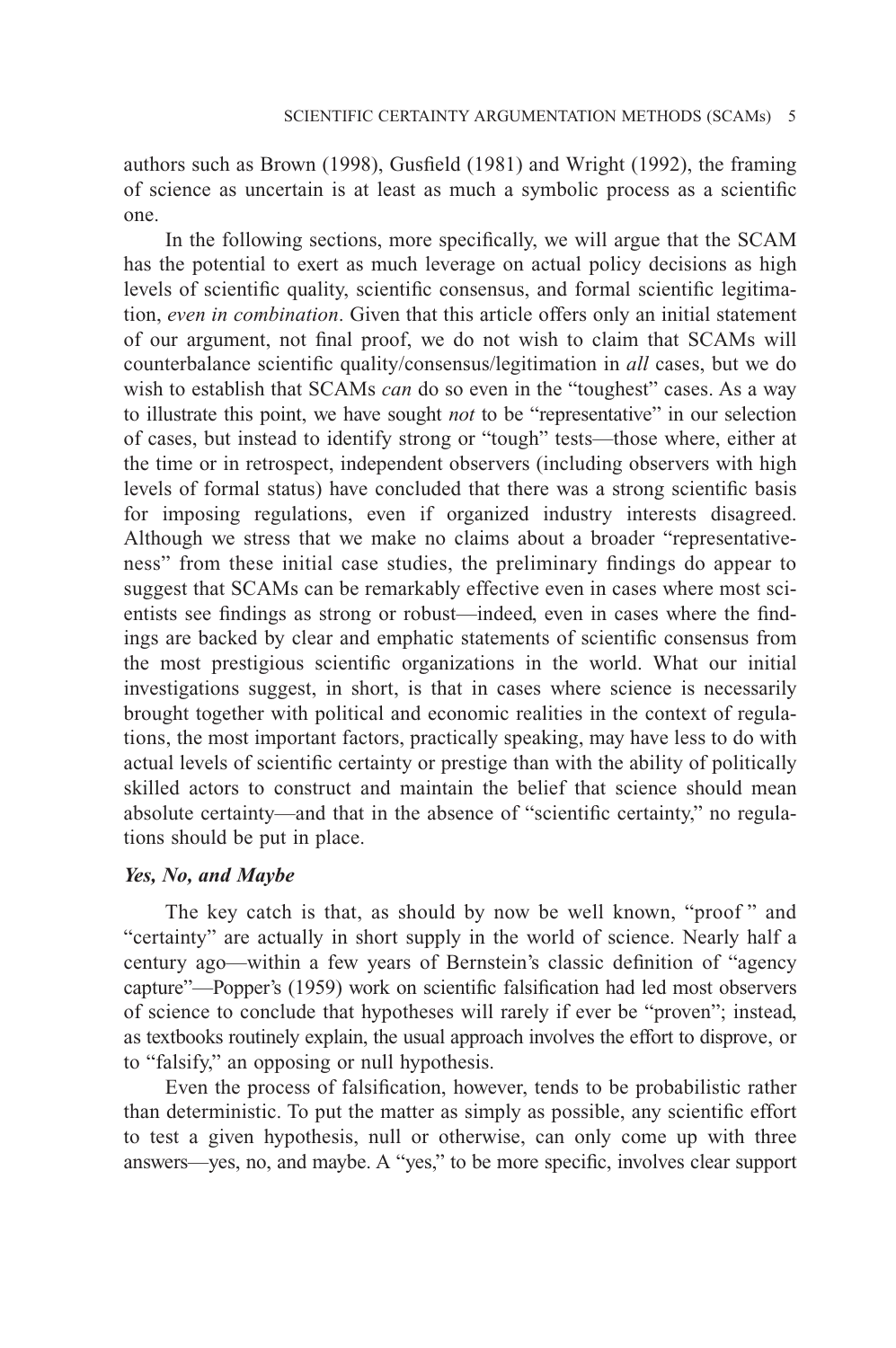for a given hypothesis; a "no" involves a clear rejection; and a "maybe" involves an indeterminate answer, where available data do not permit a clearcut acceptance or rejection of the hypothesis in question.

A further challenge is that, although the common expectation is that agencies will make decisions on the basis of "scientifically proven facts," the reality is that such decisions are almost always empirically underdetermined based largely on evidence that is in the category of the "maybe," being inherently ambiguous rather than being absolutely clear-cut. Contrary to a popular view of science as being neat, orderly, and definitive, in other words, the reality is that regulatory science—like "pure" science (cf. Latour and Woolgar 1986) includes large and often important gaps in knowledge. In an assessment of the use of chemicals, for example, the National Academy of Sciences' National Research Council (1984) concluded that no significant level of information on toxicity was available for roughly 80 percent of the 53,000 chemicals in commerce as of the early 1980s, and the number of chemicals in commerce has grown dramatically since then.

In other contexts as well—far from being rare—scientific ambiguity or insufficiency may be *pervasive*. In the words of Jasanoff (1990:250), "agencies and experts alike should renounce the naïve vision of neutral advisory bodies 'speaking truth to power,' for in regulatory science, more even than in research science, there can be no perfect, objectively verifiable truth." In our own experience with environmental and technological controversies as well—an accumulated experience that amounts to more than 60 person-years—almost all of the "scientific" debates have centered on questions where the available findings have fallen into the category of "maybe." As soon as the relevant activists came to see the data as being sufficiently clear-cut to justify a clear "yes or no" answer to a given question, the argument would simply move to the "next" question—meaning one where no such clear-cut yes/no answer was yet possible.

In calling attention to the potential power of SCAMs, we do not mean to imply that either the forces of social legitimation or the rules of scientific method are unimportant; on the contrary, we believe that existing literature has already demonstrated the importance of scientific precision and of formal legitimation. As we will show in the sections that follow, however, we see evidence that a significant fraction of actual policy decisions may have less to do with either the quality or the social status of the scientific search for "proof " than with the question of *which side "wins" in the absence of proof*. In the case of prescription drugs, noted above, federal regulators decided that, in the absence of proof of *safety*, the government would continue to prohibit the re-importation of even U.S.-made prescription drugs from Canada. In the logging case the next day, by contrast, a different set of regulators decided that, in absence of proof of *harm*, the government would abandon safeguards that had been in place since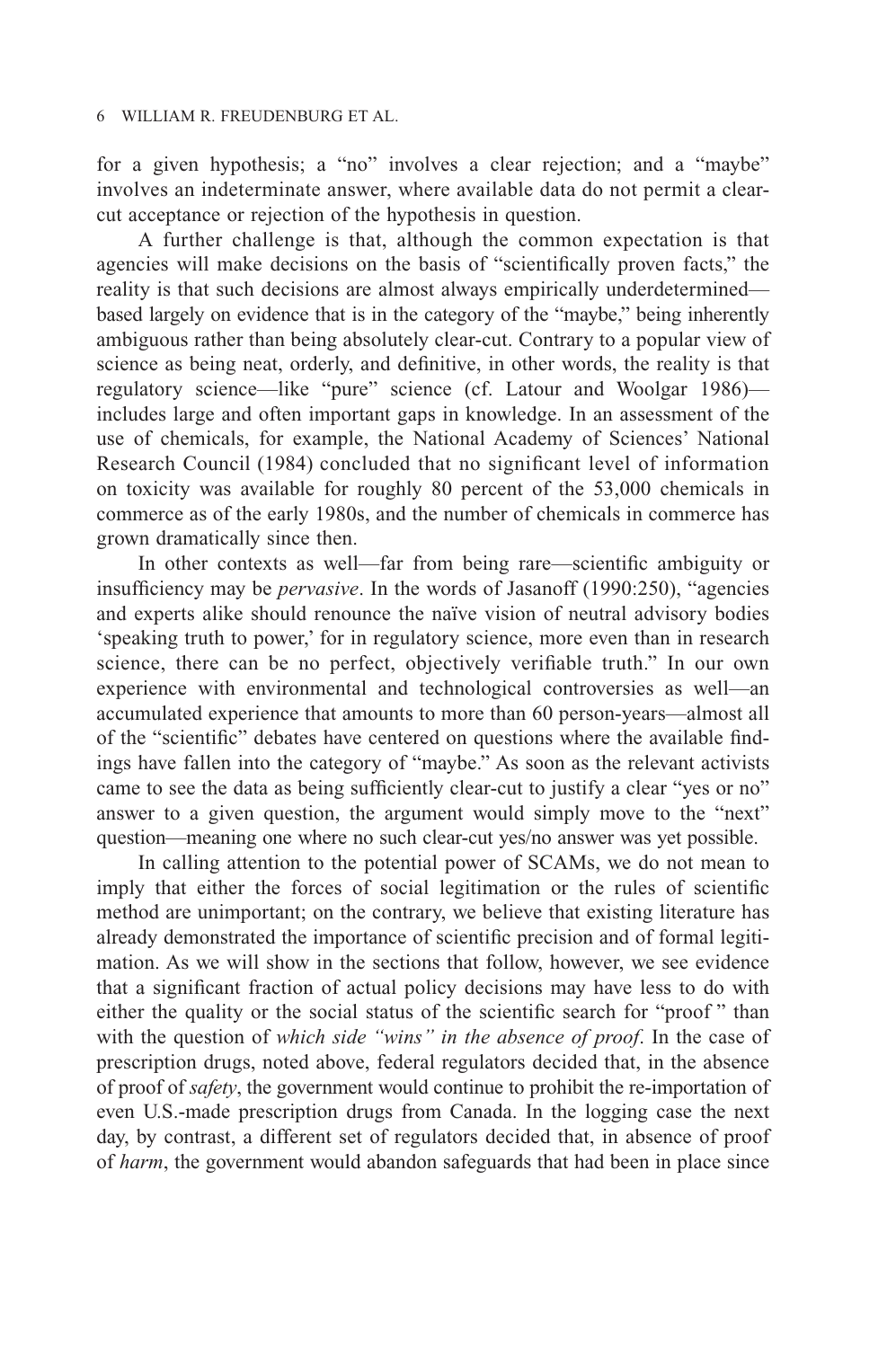the Reagan administration, some 20 years earlier. In a world of scientific uncertainty, neither decision *could* have been based on clear scientific "answers." The key point is that they reflected two different ways of dealing with the remaining questions—and that they may have had more than a little company in that regard.

*Statistical "Significance" and "Power."* Although this point is rarely acknowledged in policy debates, these two possible responses to uncertainty have a strong connection to a distinction that many scientists first learned in their statistics classes, namely, the difference between Type I and Type II errors. For those who have forgotten the details, a pair of reminders may be helpful. First, there are basically just two ways in which a scientist can reach a false conclusion: "Type I" errors are created by accepting hypotheses that are ultimately shown to be wrong, whereas "Type II" errors are created by rejecting hypotheses that are ultimately shown to be true. Second, a "Type I" error is the one that scientists usually worry about—the "false positive" that is created by accepting a hypothesis that is ultimately judged to be wrong. Statistical textbooks on a typical scientist's bookshelves are likely to include dozens of ways of testing for Type I errors, complete with cutoff values and charts for rejecting hypotheses with 95 percent (or 99 percent or 99.9 percent) levels of confidence. Some textbooks even add discussions of Bonferoni corrections or other ways of dealing with the fact that one such test out of every 20 will prove "significant" by chance alone at the standard 95 percent level of confidence.

What will be far less likely to be found on the same bookshelves are any but the most cursory discussion of calculating the probability of "false negative" or Type II errors, *even at 50 to 80 percent levels of confidence*. Instead, the textbooks are likely to contain a brief mention of the fact that Type II errors involve the opposite risk—that is, the risk of rejecting a hypothesis that is ultimately judged true—along with a warning that, as noted above, there is an inherent tradeoff between Type I/II risks: For any given study, the higher the level of assurance that one is *not* committing one error, the higher the probability that one *will* be committing the other. The basic possibilities are noted in Table 1.

For a world of "pure science," it can make a great deal of sense to concentrate largely or even predominantly on Type I errors. The salient risk in such work is that, if we are not sufficiently "careful"—meaning careful about Type I risks—we may wind up granting too much credence to a hypothesis that is ultimately found to be wrong, potentially leading other scientists to waste their time in testing and rejecting a questionable line of thought. In decisions that involve real-world risks, by contrast, *the most important risk may well be just the opposite one*—the risk of assuming that a chemical or a technology is "safe" when in fact it is not. That, however, is rarely the way in which real-world policy debates unfold—a point that is worth examining in closer detail.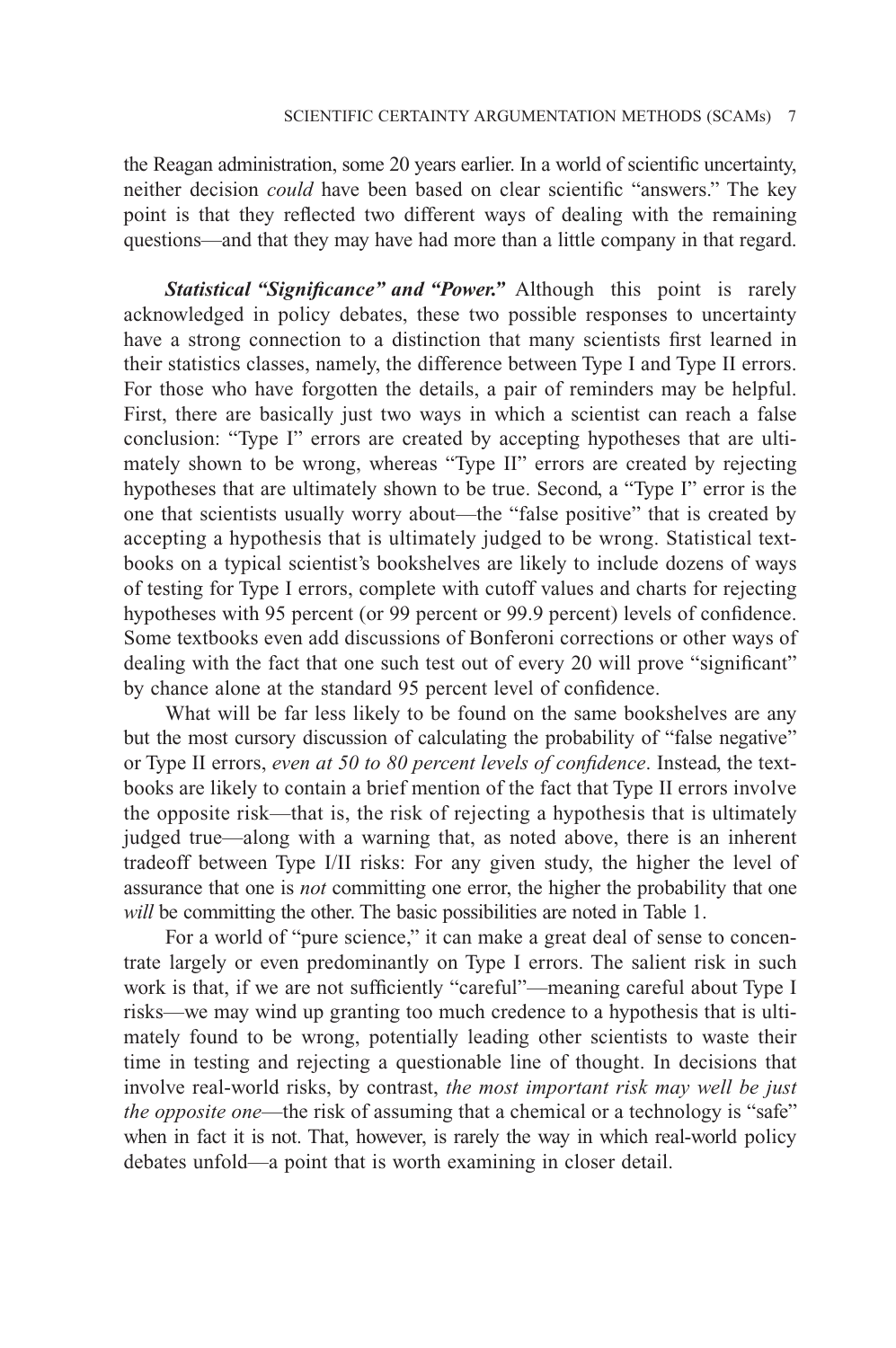| "Hypothesis":                    | Technology is Safe                                            | Technology is Risky                                      |
|----------------------------------|---------------------------------------------------------------|----------------------------------------------------------|
| "Reality":<br>Technology is Safe | (correct)                                                     | Type I error (usually<br>avoided with 95%<br>confidence) |
| Technology is Risky              | Type II error<br>(rarely avoided with<br>even 50% confidence) | (correct)                                                |

**Table 1** Two Ways to Be Wrong in Science

*Uncertain Futures.* In 1972, when her son was first diagnosed as having acute lymphocytic leukemia (ALL), Anne Anderson began knocking on neighbors' doors and meeting with other disease victims, trying to learn more. After several years, she developed the hypothesis that her community of Woburn, Massachusetts, had an unduly high incidence of the disease, probably because of something in the water. She asked state officials to test the water but was told that the agency did not respond to individual citizen requests. In 1979, however, builders found 184 barrels in a vacant lot and called the police, who in turn brought in the state's Environmental Protection Agency—which found that some of the city's wells contained organic compounds that were known to be animal carcinogens, including some at concentrations that were 40-fold higher than allowable limits. In January of 1981—five days after Anderson's son died—the U.S. Centers for Disease Control (CDC) issued a report with two main conclusions. One was that in East Woburn, where drinking water came from the contaminated wells, the CDC could document 12 cases of childhood leukemia, when only 5.3 cases were statistically "expected." The other was that, overall, the CDC did not consider the evidence to be strong enough to reach a conclusion that the contamination had caused the leukemia.

As spelled out by Brown (1987, 1997; see also Brown and Mikkelsen 1990), Anderson's quest did not end with the CDC report. Instead, she and a number of her fellow residents ultimately became known for what Brown (1987) termed "popular epidemiology." They presented the case at a Harvard Public Health seminar, inspiring "a prototypical collaboration between citizens and scientists" (Brown 1997:142). In the end, the collaborative study with the Harvard biostatisticians reached the conclusion that childhood leukemia was in fact significantly associated with exposure to water from the contaminated wells—and they were not alone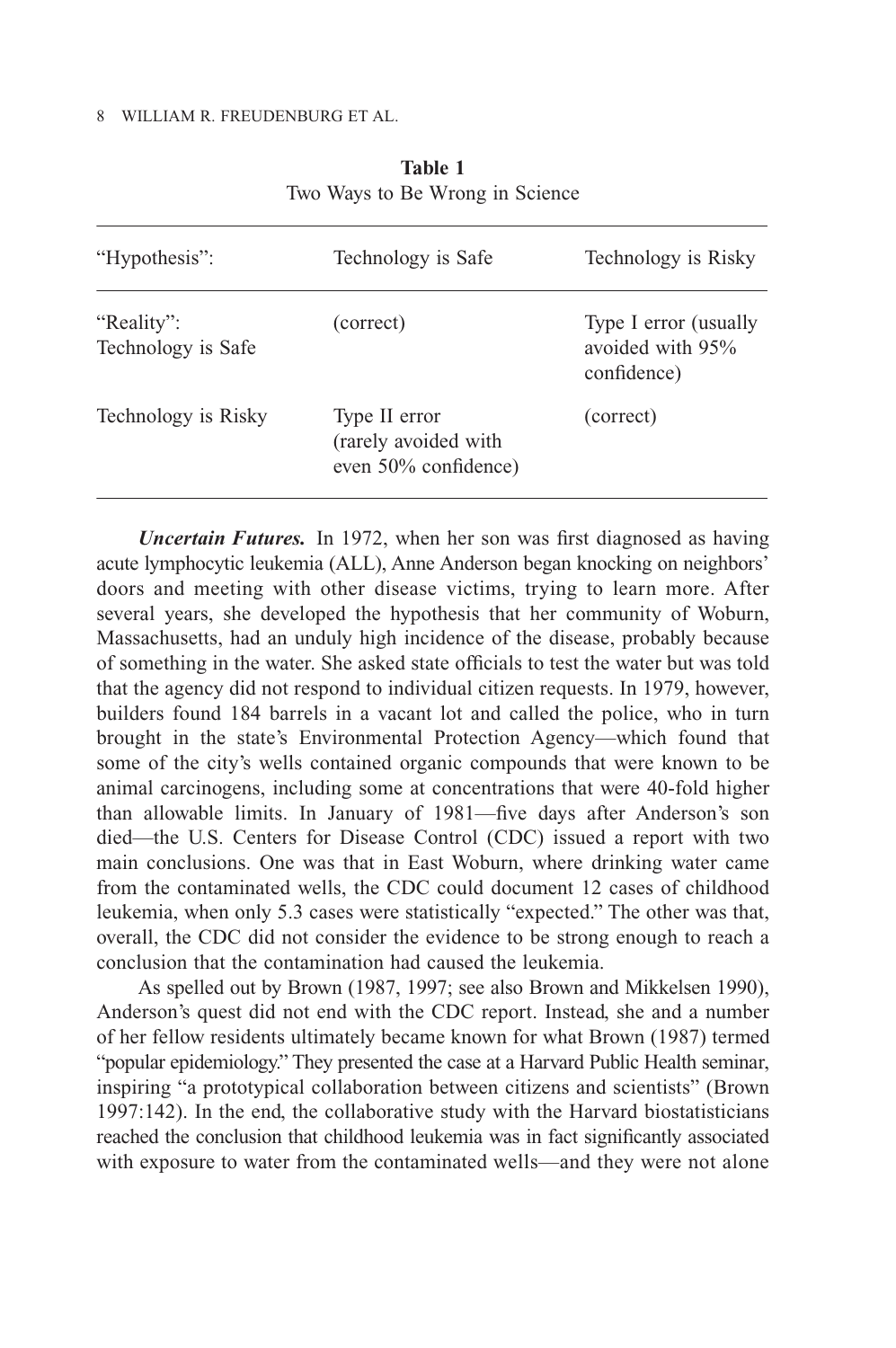in that conclusion. In 1986, after a federal district court jury found that the W. R. Grace company had negligently dumped chemicals, contributing to the problem, Grace agreed to an \$8 million settlement. Another 9 years later, the Massachusetts Department of Public Health (DPH) released its own report, agreeing with the citizen–Harvard study finding that there was a dose-response relationship between childhood leukemia and exposure to water from the contaminated wells—although the DPH study challenged the citizen–Harvard conclusions that there were statistical associations with reproductive disorders, as well.

The Woburn experience is similar to what has happened in other communities, but with two exceptions. The first exception is the obvious one, namely, that citizens were able to team up with a set of respected scientists, giving their concerns a degree of legal as well as scientific credibility that few such citizen groups would be likely to enjoy on their own. The second exception, however, is the key one here: After teaming up, the citizen–scientist team was able to gather more data, including over 5000 interviews, greatly increasing the statistical power of their findings. Even after the additional data collection, as just noted, the citizen–Harvard findings remained the focus of dispute—but in hundreds of other communities, the level of indeterminacy has remained far higher. Rather than having 12 instead of the "expected" 5.3 cases of childhood leukemia, a more typical example involves a smaller community, having five or fewer cases instead of an "expected" rate of one case or less (Schulte, Ehrenberg, and Singal 1987). In such situations, it is simply not possible to say that there is "proof," at a 95 percent level of confidence, that a local contamination source is "significantly associated" with the diseases. Neither, unfortunately, is it possible to say that it is not.

That second decision, however, is the one that appears to be reached in a strikingly high fraction of all relevant cases. The "no proof of harm" decision was the one that was reached in Woburn, for example, until citizens had invested some 14 years in obtaining additional data. In other contexts as well, the pattern is sufficiently common that a study from the Institute of Medicine (1991:177) once referred to "Ozonoff 's working definition of a 'catastrophe' as an effect so large that even an epidemiological study can detect it" (with a citation to David Ozonoff, Boston University School of Public Health, pers. comm. 1990). To be fair to epidemiologists, however, they may be far from the only scientists to have experienced pressures to emphasize an avoidance of "false positives" in their work—or to have demonstrated in a significant fraction of cases a willingness to do so. Closer examination, in short, is warranted.

### **Enjoying Benefits from Doubts**

In a classic article, Stone (1980:978) noted that what he called "systemic power" was far from universal, in that "business interests are often divided or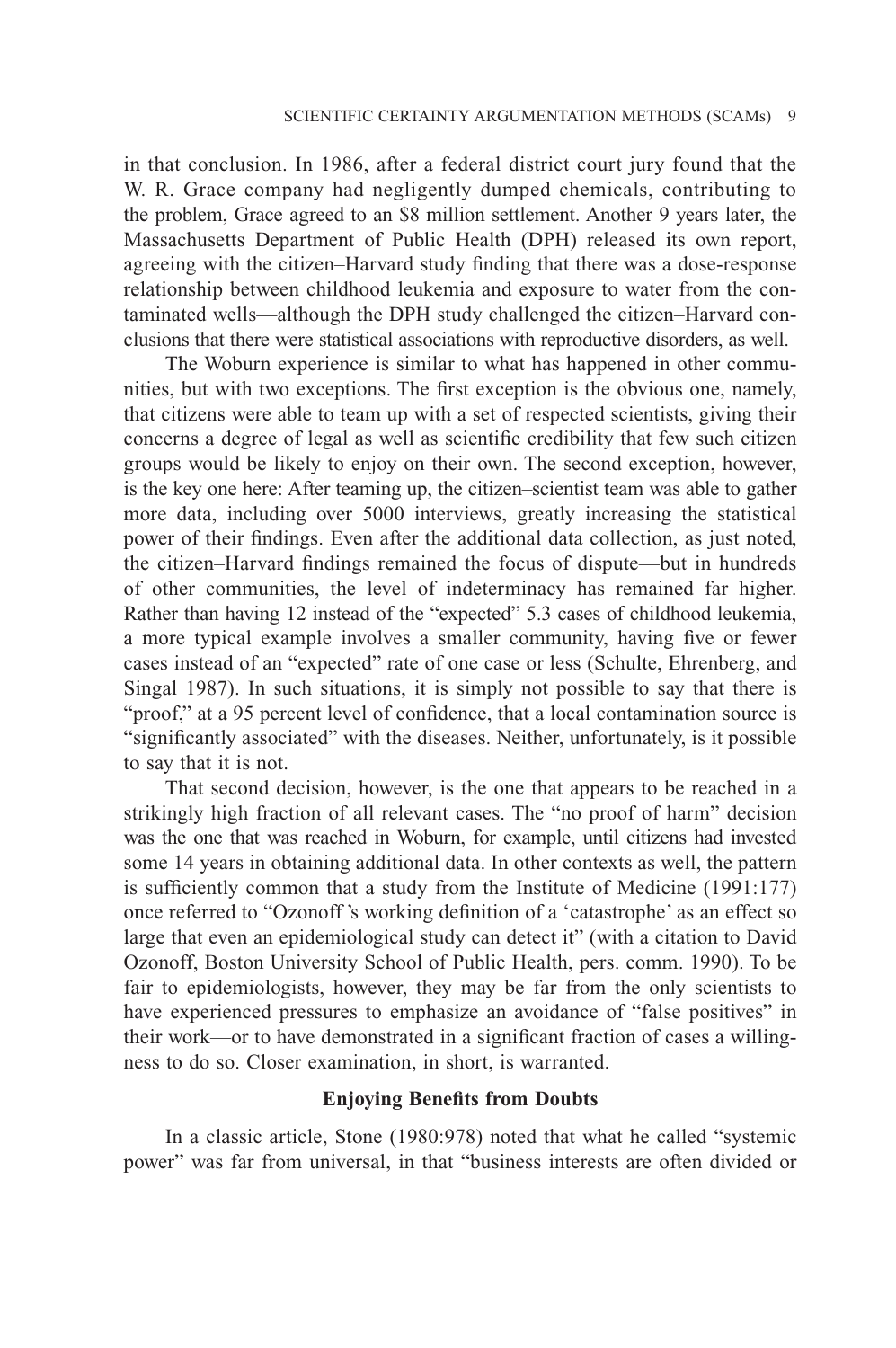defeated," but that business interests did nevertheless win a far higher proportion of battles than could be explained on the basis of chance alone. In regulatory contexts as well, if every case where a regulation is actually imposed is taken as an indicator of a lack of business success, then it is clear that "business interests are often divided or defeated," even where the available scientific evidence is ambiguous or incomplete. Despite that fact, however, organized business interests appear to have enjoyed considerable success by putting pressure on agencies to avoid any regulation that cannot be shown to be *unambiguously* justified (for further discussion, see Freudenburg and Pastor 1992).

The following cases are intended to illustrate this point, but to repeat, we make no claims for having discovered a "universal pattern" or anything close to one. Instead, our goal is simply to illustrate that similar patterns have emerged in some of the toughest cases we have been able to identify—not just in cases where little scientific work had been done, in other words, but in cases where the body of available scientific evidence ultimately came to be substantial or even overwhelming. Given that there is no known universe of "tough cases," however—let alone a known technique for sampling from such a universe—our main focus in this article is to pull together evidence from enough cases to illustrate the value of doing additional research, and for exploring the conditions under which such other contexts may reflect comparable patterns or different ones.

Given our desire to include cases where relevant scientific findings are available, our cases will be drawn mainly from controversies that have already been investigated and documented by others. We believe that such cases can have special value, given that none of the original researchers appear to have shared our interest in SCAMs. If SCAMs do appear to deserve greater attention, based on these existing studies, this would further reinforce our article's main theme, namely, that the pattern is sufficiently widespread to deserve greater attention. To counterbalance any temptation to sample from a limited range of experiences, however, we have sought to make our list of cases a deliberately diverse one, involving food and toxics, fire and smoke, public health, precaution, and more. Some of the best data, of course, come from historic cases such as Brown's "popular epidemiology" in Woburn, where enough information has become available to provide a relatively clear picture, but to avoid creating the impression that the pattern is simply an old one, we will include newer as well as older cases.

The first pair of cases—one recent, one older—involve agency implementation of specific regulatory statutes that are already "on the books." The first case in this pair is the one where, given the nature of the statutory language, the scientific evidence is perhaps the weakest of any of the six cases to be considered in this section of the article, while the second is one where, based on a truly substantial scientific record, the same agency nevertheless appears to have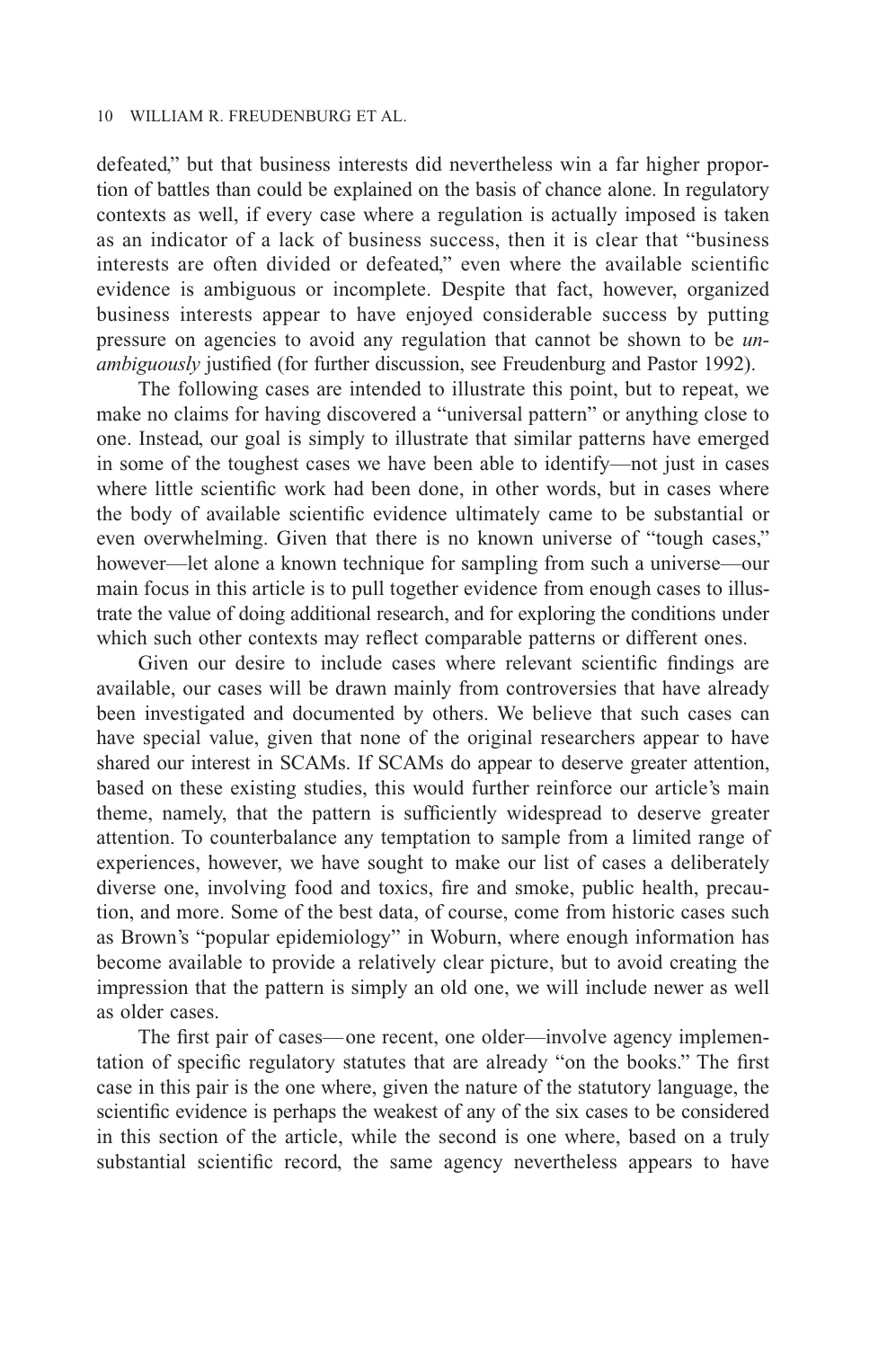shown a comparably limited pattern of enforcement. The next two cases—again, one recent and the other older—involve arguments over whether new laws should be added to the books. The third pair of cases will extend the sampling geographically and historically, first examining the implementation of legislation in another country (Australia) that explicitly required agencies to err on the side of caution, and finally considering a much older case, dating from the early days of statistical analysis. In this instance, perhaps tellingly, industrial interests appear to have used only a partial and less sophisticated version of the SCAMs than would be developed over the decades to follow.

## *(1) Existing Statutes: Food and Toxics, Pestilence and Pesticides*

For years, critics of chemical-intensive American agriculture have worked hard to achieve three major changes in pesticide regulations. First, they have sought to move key responsibility away from the U.S. Department of Agriculture (USDA)—which is seen by many as a classic example of a "captured" agency—to the Environmental Protection Agency, or EPA, which is often seen as being "more neutral." Second, given evidence that rapidly growing children, for example, may be far more vulnerable to chemicals than a "typical" participant in a medical trial, such as a college student or healthy, working-age male (see, for example, McMichael 1976), activists have argued that regulations should protect those who are most vulnerable—particularly pregnant mothers, children, the elderly, and the infirm—rather than treating all humans as more or less equivalent "receptors." Third, given that people can now be exposed to what activists call a "toxic stew" of chemicals, activists have argued that chemicals should be regulated in terms of synergistic or interactive effects, rather than in isolation from one another (for peer-reviewed findings on the importance of chemical "synergies," see, for example, Cavieres, Jaeger, and Porter 2002; for a broader and less technical summary, see Colborn, Dumanoski, and Myers 1997).

It is well known that activists have long been pushing for all three of these reforms. What is less well known is that, more than a decade ago, Congress passed a law—unanimously—that enacts all three. Since President Clinton signed that bill, on August 3, 1996, the "Food Quality Protection Act," or FQPA, has made all three provisions the official law of the land. When he signed the FQPA, President Clinton said that the Act ". . . puts the safety of our children first. . . . It sets clear, consistent standards for all pesticide use on all foods for all health risks. It also sets that standard high." From the perspective of the present, however, it is not altogether clear what the legislation will ultimately be judged as accomplishing, beyond allowing politicians to make such stirring speeches. At least in the view of skeptics, finally, the absence of more concrete accomplishments may not be entirely accidental.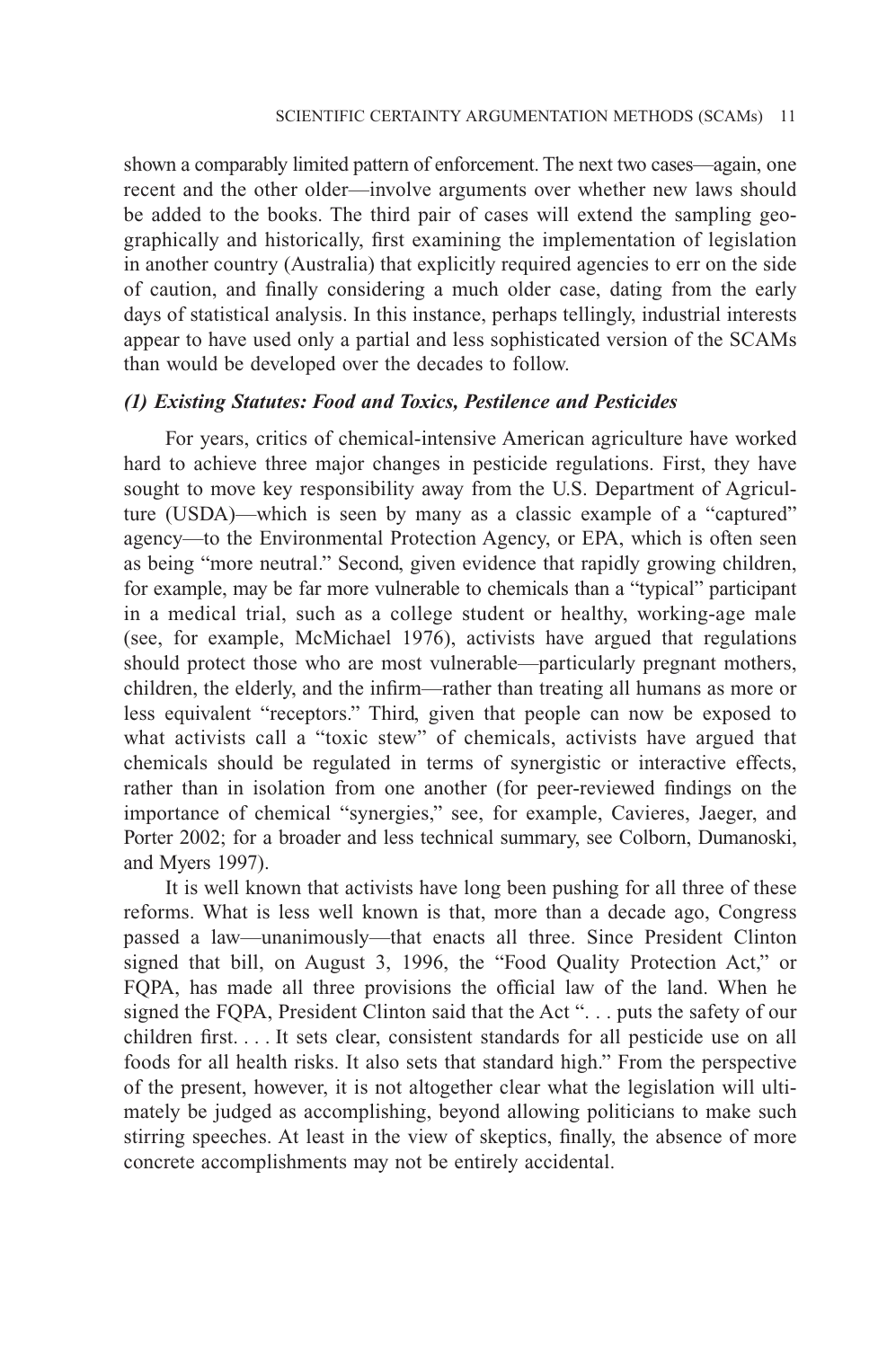The evidence that supports the skepticism begins with the fact that the original legislation sailed through Congress with no opposition, bringing to mind the old joke that the only time Congress will agree on anything is if its members have found a way to dodge the real issues. At least according to Washington insiders, moreover, something like that appears to have occurred when the FQPA was passed in August 1996: Congressional Republicans wanted to make sure President Clinton and Democrats would not have a popular environmental issue to use against them in the 1996 elections, and industrial interests remained largely quiet while Congress debated the bill. On the other hand, as noted in one of the few mass media reports that continued to focus on the topic after the initial flurry of interest (Overby 2000), lobbying became much more active after the elections. Farm organizations provided the visible "grass-roots" political leverage, but the funding came largely from the pesticide industry and the "American Crop Protection Association," or ACPA, which has since changed its name to "CropLife America."

The ACPA advertising campaign used creative techniques such as giving away fly swatters, to convey the argument that farmers would have no other way to protect their crops if regulations were actually strengthened. Confidential discussions with EPA insiders, however, suggest that the more important aspects of the "implementation" of the FQPA may have been those that were less visible. Even EPA's own advisory group on the bill had a name that rarely comes up at the typical kitchen table—a 44-member committee called the "Committee to Advise on Reassessment and Transition," or CARAT. Still, at least, EPA's committee included consumer and environmental representatives. Other relevant groups did not. In particular, the blandly named "Implementation Working Group," created by farm groups and the chemical industry, was limited to highly skilled consultants and lawyers. Among its other actions, the "Working Group" hired the man who had previously been *running* the EPA pesticide office, asking him to help slow down the implementation process. The resultant game plan focused on forcing EPA to demonstrate scientific certainty before acting.

In support of its efforts, the Implementation Working Group enlisted a range of allies, from farm-state lawmakers to President Clinton's well-known "environmental Vice President," Al Gore—who agreed to send EPA a memo, leading the EPA to establish yet another committee, called the Tolerance Reassessment Advisory Committee (TRAC), established jointly with USDA, and intended to promote what proponents were careful to call "sound science." Although TRAC included representatives of a wide range of interests, all of the public-interest members of TRAC ultimately "resigned *en masse*, noting that TRAC was stalling implementation, not helping to guide it" (Consumers Union of the United States 2001:6). In another development—although of course it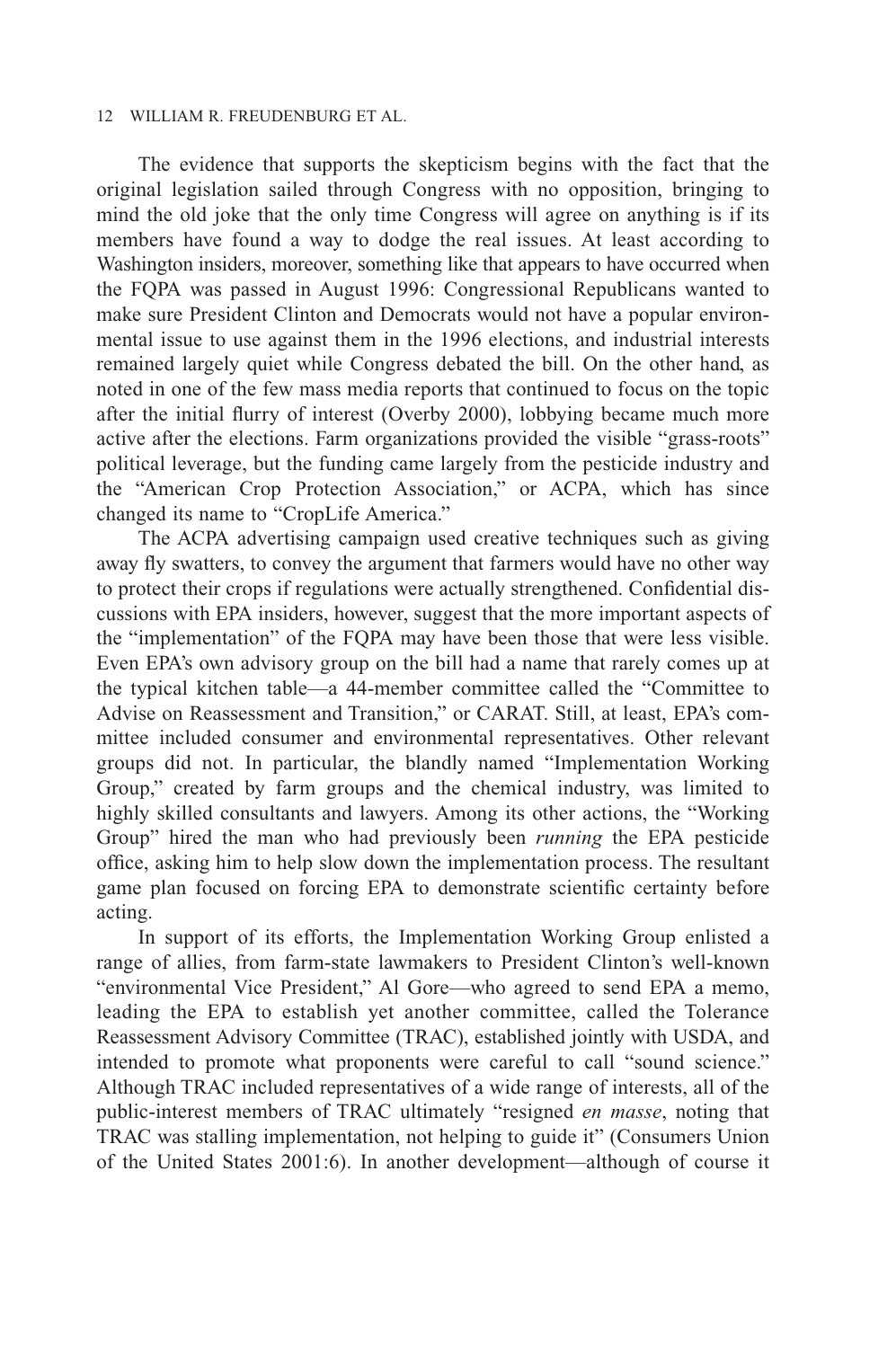would be impossible to "prove" that politicians would be inspired by the generous campaign contributions that lined up with such actions—more than half of the members of the House of Representatives cosponsored a bill that would have forced EPA to go even further. The proposed legislation would have required EPA to use a closer approximation to the industry's version of "sound science" before moving forward with regulations that would in fact "put the health of the nation's children" first—or for that matter, before implementing any regulations that would put the health of the children even roughly on par with the "health" of the pesticide and agricultural industries.

Although that bill did not become law, other aspects of the industry game plan succeeded in nullifying the act's explicit requirements for prompt implementation. As noted in a relatively early discussion of the FQPA (Reichhardt 1998), the act "came with tight deadlines." One-third of pesticide uses were supposed to have been reassessed by August 1999, with another third reassessed by 2002, and the remainder by 2006—but the actual progress was so much slower that the Natural Resources Defense Council and several other groups sued EPA. In 2001, the EPA agreed to a consent decree requiring faster progress (see [http://www.epa.gov/oppfead1/cb/csb\\_page/updates/nrdcdecree2.pdf\).](http://www.epa.gov/oppfead1/cb/csb_page/updates/nrdcdecree2.pdf) Even so, as the final version of this article was being submitted to *Sociological Inquiry*, during the supposed completion year of 2006, the latest implementation ["progress report" on EPA's Web site was from 1999 \(http://www.epa.gov/oppfead1/](http://www.epa.gov/oppfead1/fqpa/fqpareport.pdf ) fqpa/fqpareport.pdf ). It referred mainly to the "review" of risk assessments—and to the fact that EPA had approved over 1300 new minor uses of pesticides rather than disapproving old uses. The new uses may well have been beneficial at least in relative terms, in that they involved what EPA characterized as "safer pesticides," but what is striking is the general disjuncture between the "tight deadlines" in the law and the slow pace of actual agency regulations. The 1999 "update" that remained on the EPA Web site in 2006 measured progress in terms of 21 Reregistration Eligibility Decisions (REDs) involving cancellations, deletions, or declarations of ineligibility for reregistration, but sources we consulted were able to name only one chemical that had actually been banned for consumer sales—Dursban, a Dow Chemical pesticide, technically known as chlorpyrifos—and it continued to be sold by Dow, under the name of "Lorsban," for farm use.

To be fair, the outright banning of chemicals, or even of certain uses of chemicals, is not the only potential measure of the effectiveness of this legislation. At least in the eyes of the American Farm Bureau Federation and its statelevel affiliates, the FQPA had long continued to be seen as one of the top "threats to American agriculture." Missouri's Farm Bureau, for example, continued through 2006 to describe the bill as being "of the utmost concern to Missouri farmers and ranchers" (see [http://www.mofb.org/LA\\_Policy2006.htm\).](http://www.mofb.org/LA_Policy2006.htm)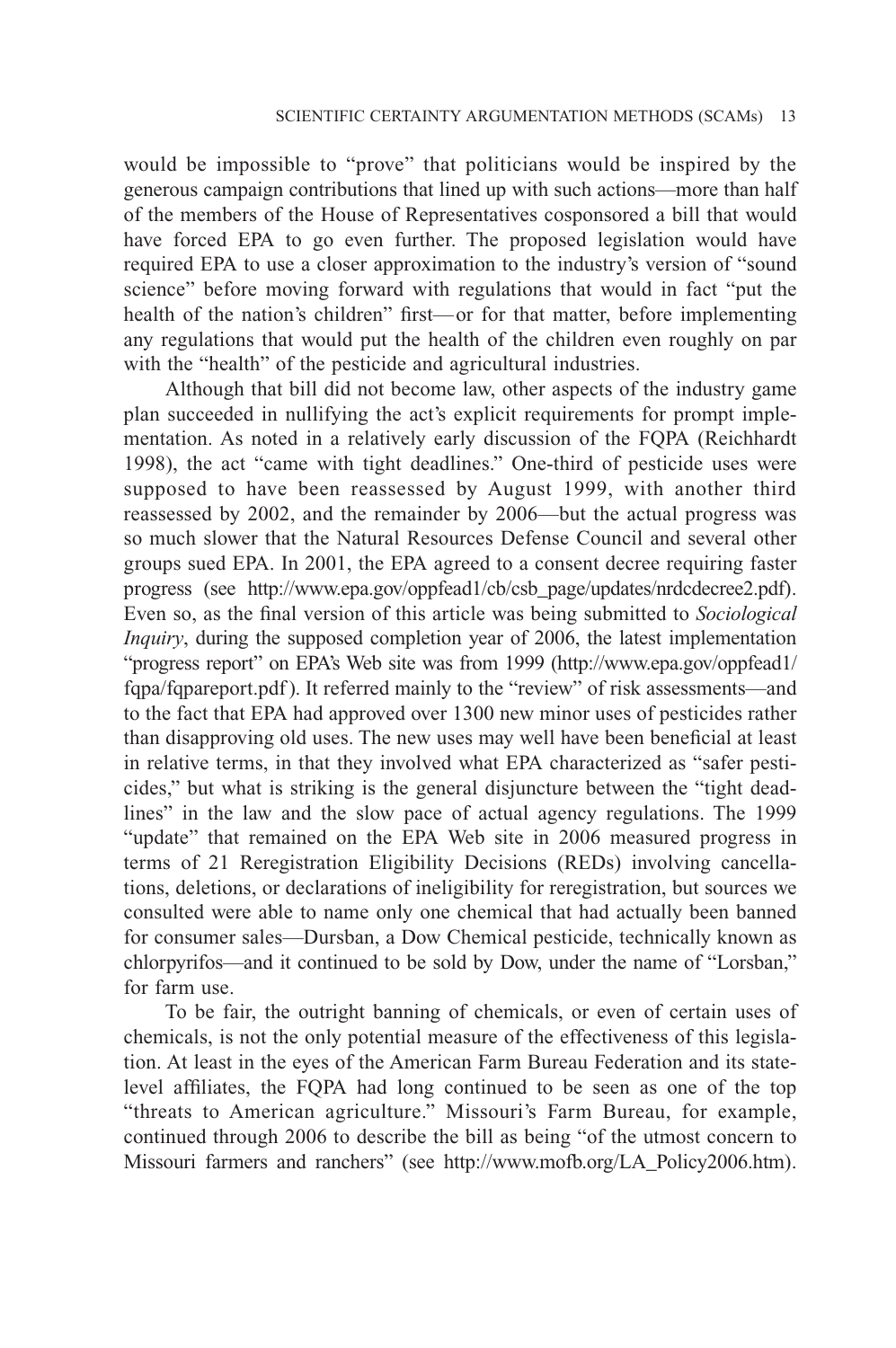As the Farm Bureau argued, the law could be important even if chemical companies simply chose not to seek approval of new chemicals. In response to direct inquiry in 2004, however, the Vice President of the Public Relations of Nebraska's Farm Bureau checked with the National office and gave a "bottom line" answer that "no products have been entirely cancelled under FQPA" (Stubbendieck 2004).

Even beyond actual cancellation, only a handful of other chemical uses have been directly affected by the FQPA to date. Perhaps the most important in risk terms were 10 specific food-crop uses for the organophosphate insecticide, methyl parathion—one of the most intensely toxic chemicals ever used on food crops—which was banned just before the 1999 report was issued. Other uses involve a chemical that has effectively been removed from the market by the company that had previously distributed the product—an organophosphate known as isofenphos, sold under the name of Oftanol—which had previously been used on golf turf and ornamentals. Perhaps the best-known chemical to be affected is Diazinon, a neurotoxin class insecticide that was banned for indoor use in 2000—although, as in the case of Dursban/Lorsban, it remained available to farmers, with some stores continuing to sell supplies already on hand (DiFonzo 2003). In most other respects, despite the Farm Bureau's view of the FQPA, most of the Act's "threats" to agriculture have been neutralized by the industry's ability to forestall EPA action in the absence of full scientific "certainty."

If this article's argument is correct, however, the battle over the FQPA should not be an isolated example of SCAMs. Instead, at least roughly comparable patterns of success in resisting regulatory action should also be evident in cases where the agency was able to produce a considerable body of scientific evidence—not just showing that certain substances had *not* been proven safe, but actively showing evidence of *harm*. To examine that possibility, it is helpful to introduce another acronym, and to consider the ways in which EPA got burned—ironically—in regulating asbestos.

*The Drama of TSCA.* One of the grandest of all grand operas is Puccini's *Tosca*, in which all three main characters wind up double-crossed and dead, with the soprano throwing herself over the wall of the castle in a high-volume finale. At least according to environmental groups (see, for example, Roe et al. 1997), some of the same kinds of chicanery characterize the law that shares the pronunciation of the opera—the Toxic Substances Control Act of 1976, or TSCA. In informal discussions, activists often describe this act with grim humor as the "Toxic Substances *Conversation* Act," because they believe court rulings make it "virtually impossible to get a known high-risk chemical off the market" (Meyerhoff 2001:1). Perhaps in part because this act was passed some two decades before the FQPA, it may illustrate even more clearly how effective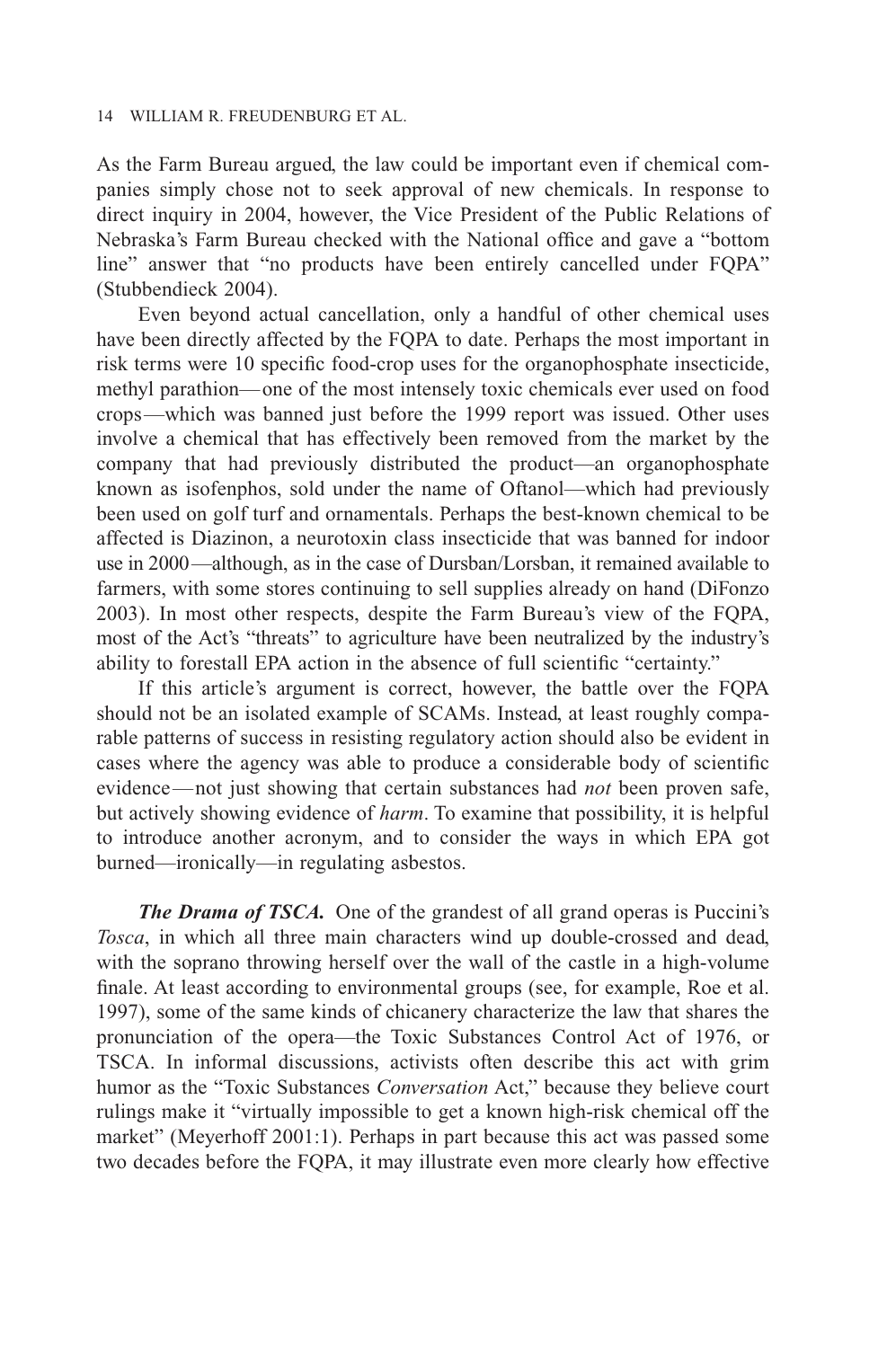an industry can be in pursuing SCAMs, particularly if the industry happens to enjoy a few extra breaks along the way.

Environmentalists' grim assessments today stand in stark contrast to the views that held sway when TSCA was first passed. Initially, it was seen as one of the "landmark" environmental laws of the 1970s, along with the National Environmental Policy Act, Clean Water Act (1972), Endangered Species Act (1973), and Safe Drinking Water Act (1974). Congress passed TSCA in response to high-profile contamination incidents, including a discovery of polychlorinated biphenyls (PCBs) in the Hudson River and elsewhere, threats of stratospheric ozone depletion by chlorofluorocarbons (CFCs), and contamination of beef and milk by polybrominated biphenyls (PBBs) in Michigan. In brief, TSCA required EPA to identify chemicals that might pose unreasonable risks, and to act if the agency found "a reasonable basis to conclude that the manufacture, processing, distribution in commerce, use, or disposal . . . presents, or will present an unreasonable risk of injury to health or the environment" (see [http://www.epa.gov/region5/defs/html/tsca.htm\).](http://www.epa.gov/region5/defs/html/tsca.htm)

As noted in a Congressional Research Service assessment of the bill (2003), the legislative history of the bill "includes a presumption that testing of new products would take place before they were widely used," but thousands of chemicals that were already in use in the 1970s—some 80 percent of the chemicals in commerce today, by common estimates (Schapiro 2004)—were "grandfathered in," remaining in use without going through additional testing. In addition, many new chemicals have entered the marketplace with so little regulatory response from EPA that the European Union moved to a more aggressive approach to regulation, including outright bans on at least a dozen chemicals under the Stockholm Convention on Persistent Organic Pollutants (see [http://www.pops.int/\).](http://www.pops.int/)

One reason why the trajectory of excitement has been so different for the regulatory TSCA as opposed to the operatic Tosca—peaking at the outset, rather than in the finale—is that the chemical industry organized early and effectively, focusing largely on the effort to require scientific certainty before EPA would be allowed to impose any real regulations. As noted by Morris (1998), a study from Society of the Plastics Industry argued that tough regulations would be "needlessly" expensive, with a minimum economic impact of \$65 billion, eliminating at least 1.6 million jobs—although in reality, "the industry did not disappear," and neither did the 1.6 million jobs. Demanding higher standards of scientific certainty for EPA, on the other hand, proved to be highly successful.

In brief, industrial interests put together a case in what is sometimes seen as the most conservative or probusiness "circuit" for the U.S. Court of Appeals, namely the Fifth Circuit Court (headquartered in New Orleans, and including Louisiana, Mississippi, and Texas). The case, officially known as *Corrosion*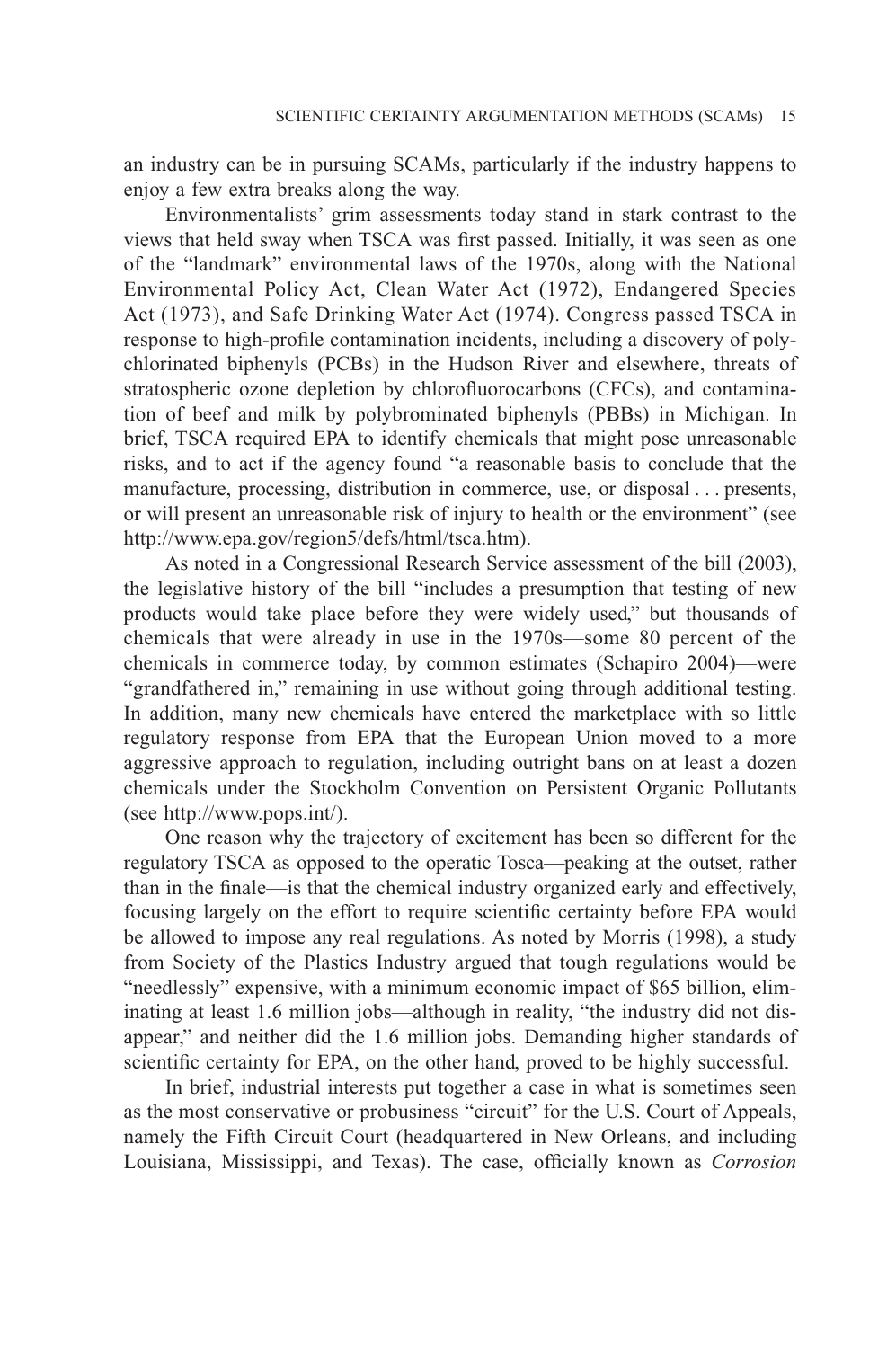*Proof Fittings v*. *EPA* (947 F.2d 1201 (5th Cir. 1991)), had to do with an EPA decision that would have sharply limited future use of asbestos in most products (for a fuller discussion, see Schierow 2003).

At the time, many observers felt EPA's evidence on asbestos dangers came as close to true scientific certainty as in the case of any substance ever studied. Among other steps, the agency had conducted a 10-year study costing \$10 million, had completed agency reviews of over 100 scientific studies, and had reached an official scientific conclusion that asbestos was a potential carcinogen at all levels of exposure. Based on 100,000 pages of administrative record, EPA concluded that asbestos exposure posed "an unreasonable risk to human health" under the law, and that roughly 94 percent of all asbestos uses would thus be banned (54 Fed. Reg. 29, 460 (1989); see also EWG Action Fund 2004; Stadler 1993). Industry groups, however, called the ban "death by regulation"—and Judge J. E. Smith of the Fifth Circuit basically agreed, concluding that EPA had "presented insufficient evidence" and that it had "fail[ed] to consider all necessary evidence." Although the decision by the Reagan-appointed judge was widely criticized, the first Bush administration chose not to appeal it, causing the former EPA Assistant Administrator who had written the first draft of TSCA to describe the decision as "the end of any attempt to use Section 6 of TSCA to regulate individual chemicals" (quoted in Schierow, pers. comm. 2004). An article in the *Duke Law Journal* reached a similar conclusion, noting that, in the absence of appeals or clarifying legislation, EPA's first "rulemaking" under the law would "undoubtedly be its last" (McGarity 1992:1385). At least in this case, in other words, a single well-aimed lawsuit, relying heavily on SCAM, proved sufficient to stop the implementation of what was initially seen as a legislative landmark. In the words of one observer who asked not to be quoted by name, "that lawsuit was as effective as David's shot at Goliath—except in this case, it was Goliath who had the slingshot and the right aim."

## *(2) New Legislation, Fire and Smoke: Global Warming and Cigarettes*

If the FQPA and TSCA both illustrate the potential effectiveness of SCAMs where apparently strict legislation has already been passed, the next question has to do with the effectiveness of such techniques in preventing the passage of legislation in the first place. Again in this subsection, we will consider one case that is still unfolding, and another one that is significantly older.

*Turning Up the Heat.* We turn first to the regulation of pollutants that are sometimes called "greenhouse gases," given their tendency to trap heat in the earth's atmosphere, contributing to global warming. Although the second Bush Administration has been identified as being particularly hostile toward regulations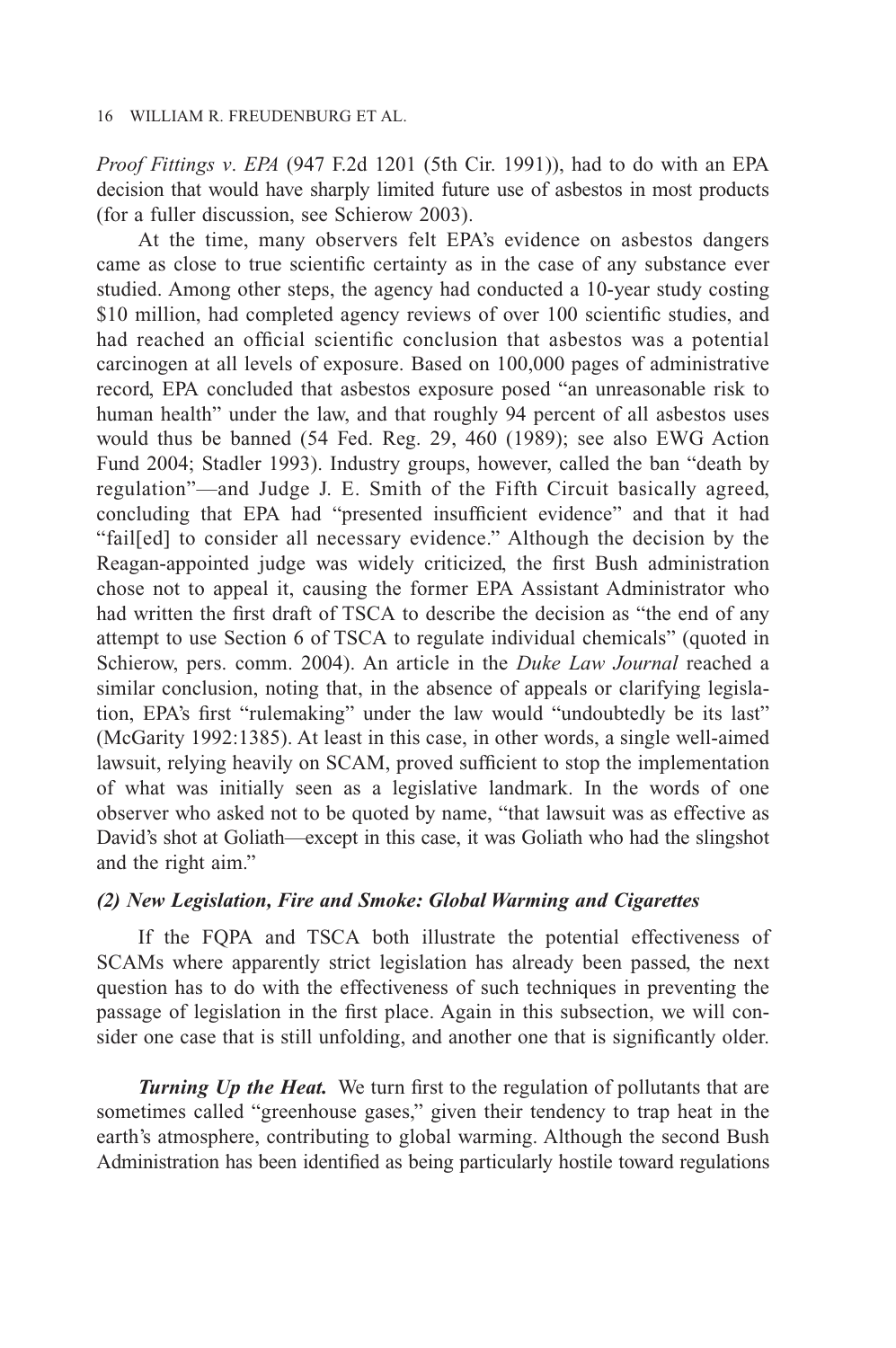on oil and coal industries (see, for example, Austin and Phoenix 2005; cf. Kleinenberg 2002), debates over global warming can be helpful in allowing us to ask *how* regulations are opposed—that is, to ask what specific techniques are being used. Despite the fact that the science in this case shows a high level of consensus, the answer has involved an emphasis on uncertainty. An analysis of the Administration's "Climate Change Science Program"—which called for years of additional study and delay—found that "summaries of the report use the word 'uncertainty' 15 times and the phrase 'fossil fuels' only once. But uncertainty is more in the eyes of politicians than of scientists . . . an overwhelming majority of climate scientists say global warming is manmade and is caused primarily by burning fossil fuels" (Borenstein 2003:A4). Two years later, when scientific documents were being doctored by the American Petroleum Institute's leader of the oil industry fight against limits on greenhouse gases who had since become chief of staff for the White House Council on Environmental Quality—an analysis by Revkin (2005) showed that the major focus of the doctoring was to add an emphasis on uncertainty and remove references to scientific consensus.

As spelled out perhaps most clearly by McCright and Dunlap (2003), the challenges to scientific consensus on global warming are particularly impressive: The traditional focus of work on "the second face of power" (Bachrach and Baratz 1970) involves keeping an issue off the agenda and out of public consciousness (see also Crenson 1971; Stone 1980). By contrast, global warming provides a case where industry interests have needed to attack some of the most prestigious scientific organizations in the world—doing so *after* the issue had already gained a place on the agenda—and doing so with such effectiveness that "policy-making ground to a halt" (McCright and Dunlap 2003:349).

This case, in short, reveals the effectiveness of SCAMs even in the face of some of the most extensive scientific certification and legitimation ever assembled. An impressive array of scientific bodies have by now formally concluded that global warming is "real" and caused largely by humans; perhaps the most intensive assessments have been provided by the international scientific panel known as the Intergovernmental Panel on Climate Change (IPCC)—an effort involving more than 2000 of the world's best-respected climate scientists, from more than 100 countries. That Panel's overall assessments (see, for example, Intergovernmental Panel on Climate Change 1995, 2001, 2007) conclude that global warming is real and anthropogenic, with global concentrations of carbon dioxide having reached the highest levels to be seen on this planet in at least 420,000 years, and possibly 20,000,000 years. The IPCC assessments are also backed by the most prestigious of national scientific bodies, including the U.S. National Academy of Sciences (2005) and the British Royal Society. When Congressional opponents of regulation tried to undercut the legitimacy of the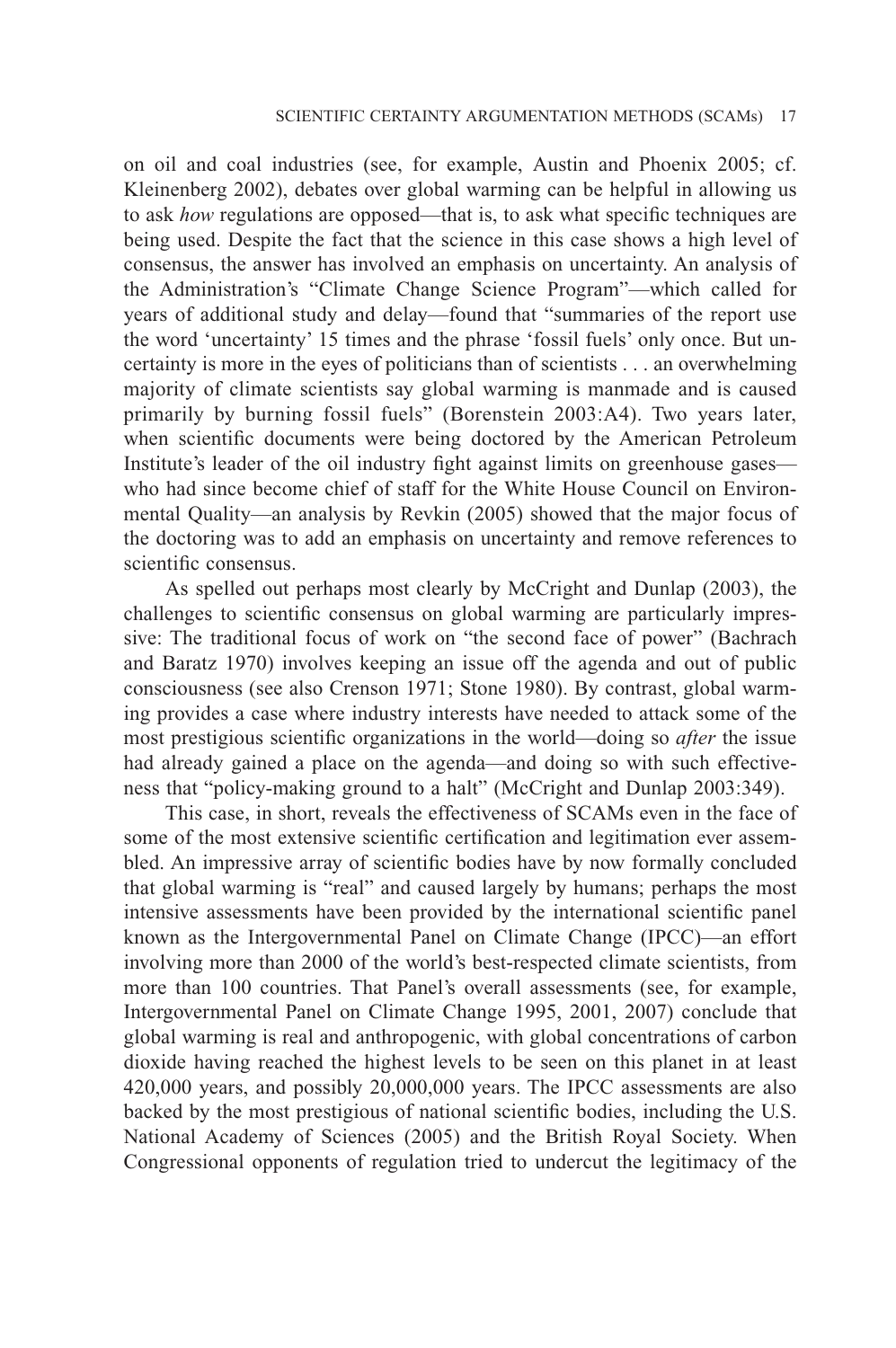most recent summary from the IPCC by seeking additional, independent assessments from the National Academy of Sciences, what they received instead were additional confirmations of the international consensus (see, for example, National Academy of Sciences/National Research Council 2001; National Academy of Sciences/National Research Council 2005; see also the more detailed analysis by Fisher 2004).

On one side of this debate can be found virtually all of the relevant climate scientists in the world, demonstrating a degree of consensus that most social scientists can only dream about. On the other side are a much smaller number of contrarian scientists and their allies—but also the ability to invoke SCAMs. The net result, at least up to the time when this article was completed, was that the small number of climate skeptics, backed by outspoken politicians (see, for example, Inhofe 2005; Pegg 2003), have generally carried the day in U.S. policy debates—doing so largely by constructing the belief that, extensive formal assessments of the available evidence notwithstanding, the science is "uncertain" (Borenstein 2003). As noted by Trumbo (1996; see also Gelbspan 1997; Shanahan and Trumbo 1998), a strikingly high fraction of all media reports about "scientific" disputes over global warming, particularly during the 1990s, actually quoted only a small handful of skeptics—many of whom had been funded by affected industries and/or by politically conservative "Think Tanks" that proved to be especially adroit at publicizing the results of their studies (see McCright and Dunlap 2000, 2003; see also Fiore 1997; Krehely, House, and Kernan 2004). A number of the best-known skeptics were not even climate scientists. Even so, the ability to demand Scientific "Certainty" provided so much leverage that the critics received a disproportionate share of mass media attention, especially while the United States was debating the ratification of the Kyoto Accords for slowing global warming (see Fisher 2004).

By late 2004, even the second Bush Administration appeared at times to be bowing to the ever-strengthening scientific consensus, as when the Assistant Secretary for Commerce, Dr. James Mahoney, reported to Congress that emissions of carbon dioxide and other heat-trapping gases are "the only likely explanation for global warming" in recent decades (Revkin 2004:A18). Other politicians, however, maintained their positions. Referring to the work of the contrarian scientists—and of the well-known fiction writer, Michael Crichton powerful politicians such as Senator Inhofe (2005:S18), Chair of the Committee on Environment and Public Works, argued in Congress that "man-induced global warming is an article of religious faith to the radical far left alarmists." Even in this vivid speech, however, SCAMs are evident; quoting Crichton, Senator Inhofe argued, "Nobody knows how much of the present warming trend might be a natural phenomenon," and "Nobody knows how much of the present trend might be man-made" (Inhofe 2005:S18).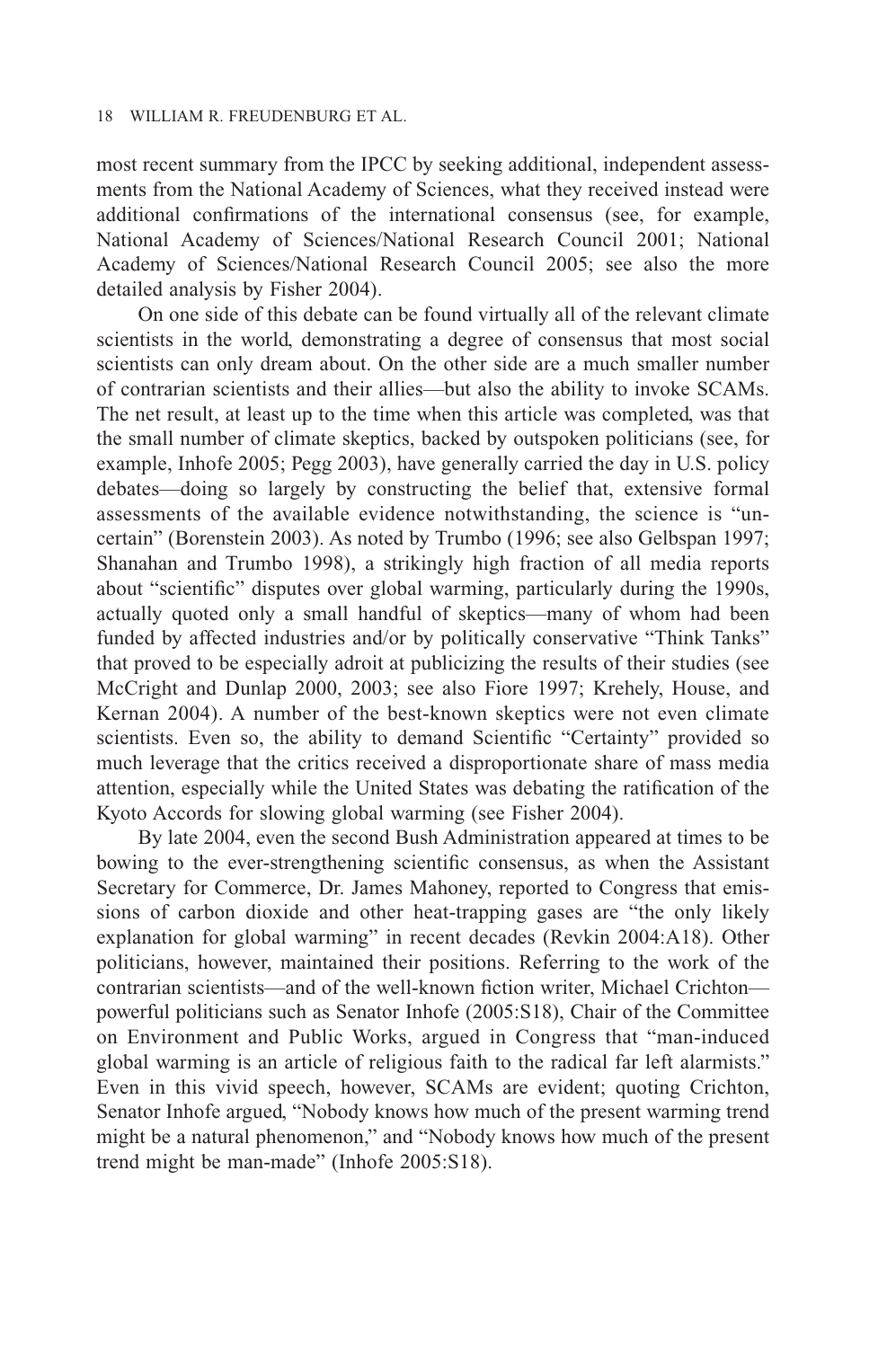A few months later, similarly—despite its previous, apparent change of mind—the Bush White House "enlisted an outspoken skeptic of global warming" in a fight regarding overseas energy projects (Kintisch 2005:482). Although other scientists interviewed by *Science* characterized this new spokesman's arguments as "wishful thinking," "a selective use of studies and half-truths," or more concisely, "standard skeptic crap," the skeptic in question kept his focus on scientific certainty, questioning whether the IPCC represented "a true consensus," and insisting that his own skepticism was backed by "a lot of dissenting views" (Kintisch 2005:482). Whatever their number or scientific credentials, the dissenters appear to have been able to exert enough leverage on policy debates to counterbalance an almost complete consensus among the world's climate scientists, even though the latter group was the one that was backed by formal endorsements from what are probably the most prestigious scientific bodies on the face of the earth.

*Where There's Smoke, There May Be a Smokescreen?* Of all the possible cases in which an industry has stood to benefit from delaying or avoiding legislation, perhaps the most extensive body of evidence is provided by the tobacco industry's efforts to argue that there was not enough scientific evidence to regulate cigarettes. Part of the reason has to do with the extensiveness of biomedical research on smoking, but another part of the reason is that much of the evidence regarding the industry's actual efforts was eventually made public through litigation (see, for example, Bailar 2006; Glantz et al. 1996; Hilts 1994, 1996; Rampton and Stauber 2001; Warner 1986).

What the evidence shows, in part, is that during roughly half of the twentieth century, the industry-funded "Council for Tobacco Research" (CTR) played a role having considerable resemblance to the later actions of conservative think tanks in global warming debates, except that CTR may also have helped to shield specific tobacco companies from liability (Glantz et al. 1996; Harris 1994; Warner 1986). As noted in a Peabody Award-winning series of reports by the science writer, Richard Harris (1994), company documents noted that an "independent" CTR could "avoid the research dilemma presented to a responsible manufacturer of cigarettes which on the one hand needs to know the state of the art and on the other hand cannot effort the risk of having inhouse work turn sour." If CTR research were to show high risks from cigarette smoking, in other words, the tobacco companies could maintain plausible deniability about their awareness of findings that would never be finalized and disseminated. On the other hand, any findings that might undermine the growing scientific consensus about the risks of cigarette smoking—or that might prove useful in using SCAMs more broadly—could of course be published and publicized with considerable fanfare.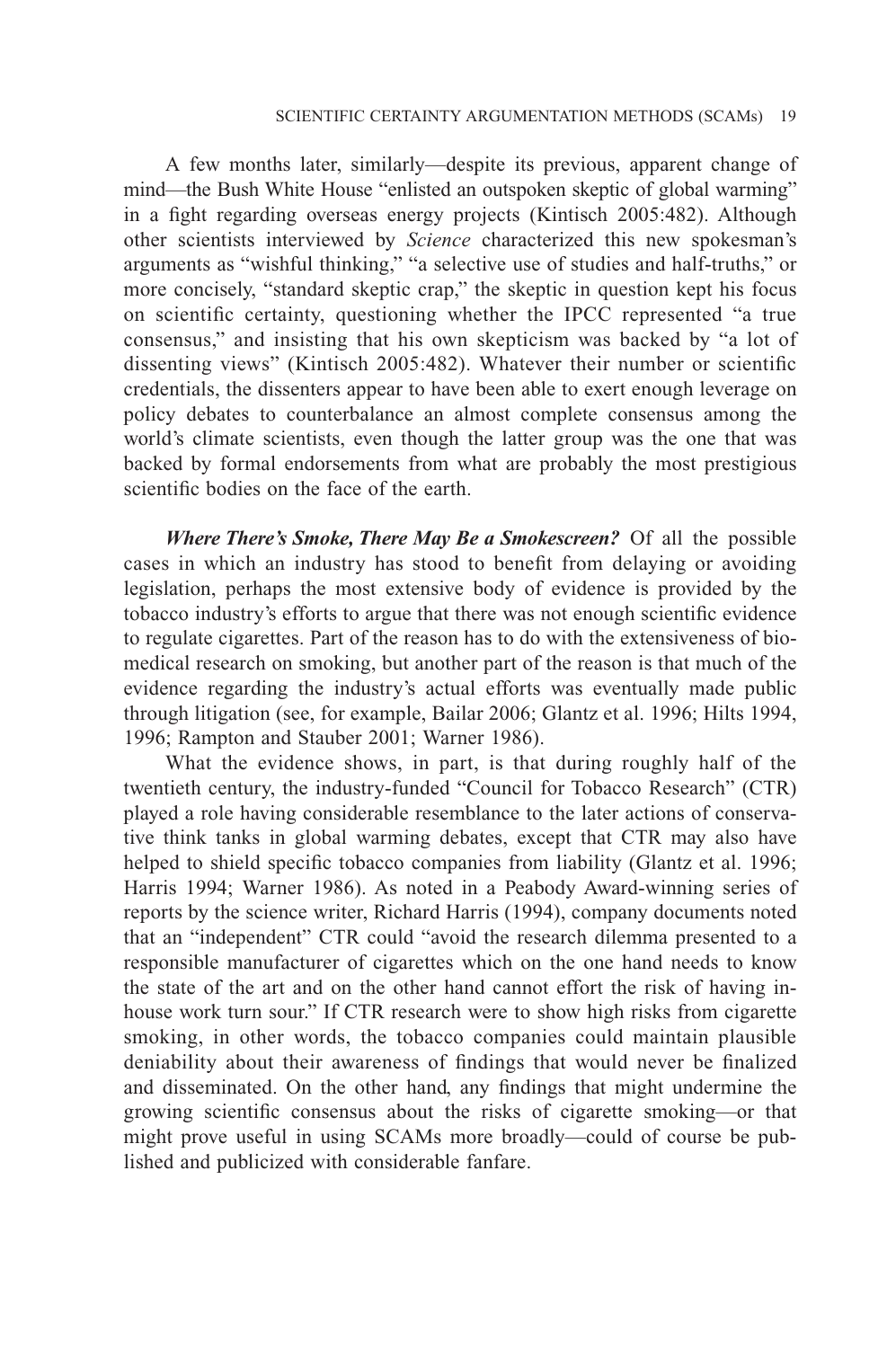Documents on file at the Legacy Tobacco Documents Library at the [University of California, San Francisco \(UCSF\), available on-line at http://](http://tobaccowall.ucsf.edu/1950.html#kax60e00) tobaccowall.ucsf.edu/1950.html#kax60e00, show that U.S. tobacco manufacturers and growers met with lawyers and public relations agents at New York's Plaza Hotel in December 1953, setting up a "Tobacco Industry Research Committee" in 1954 "to meet the challenge raised by widely publicized reports in the press, purporting to link tobacco smoking with the cause of lung cancer" (Bates Number: 93219062/9070). They might well have been worried about reports in the medical "press" (e.g., Wynder and Graham 1950), which were starting to show cigarette smokers to be some 50-fold more likely to get lung cancer than nonsmokers. Even based on evidence that strong, however, an industry with the deep pockets of the cigarette makers—and the technique of the SCAM—would be able to delay or evade a good deal of regulation for nearly half a century. It would be enough delay to allow all of the executives who met at the Plaza Hotel to retire and/or die before any significant regulations began to take effect.

Among other activities, cigarette makers and the industry "Research Committee" published a so-called "Frank Statement" in full-page newspaper ads, stating "We accept an interest in people's health as a basic responsibility, paramount to every other consideration in our business. We believe the projects we make are not injurious to health" [\(http://tobaccowall.ucsf.edu/1950.html#kax60e00\).](http://tobaccowall.ucsf.edu/1950.html#kax60e00) As another old joke has it, that was their story, and they stuck to it. In Congressional hearings 40 years later, in 1994, seven Chief Executive Officers from [tobacco companies would still testify that "nicotine is not addictive" \(http://](http://tobaccowall.ucsf.edu/1990p2.html) tobaccowall.ucsf.edu/1990p2.html). The Harris series reported that, by that same year (1994), the industry may have invested over \$200 million in CTR work—much of it apparently designed to defend companies against lawsuits and "to create doubt about the risk of cigarette smoking" (Harris 1994). Some studies were supported in even more secretive ways. The CTR 1993 annual report, for example, supposedly named all past and present grant recipients, but it did not mention Theodore Sterling, of Simon Frazier University, who questioned the Scientific Certainty of findings on tobacco smoke in office buildings, and on the link between chewing tobacco and oral cancer. In a later, partial listing of CTR's previously secret "special project grants," however, Sterling and his associates were listed as receiving more than \$3.7 million between 1973 and 1988 from a special projects fund. As noted, for example, by Chapman (2003), tobacco industry interests in other nations have seen similar advantages in "remaining anonymous."

It was not until roughly a dozen years after the Plaza Hotel meeting—after the release of the widely noted Surgeon General's report on Smoking and Health (1964)—that Congress would pass the Federal Cigarette Labeling and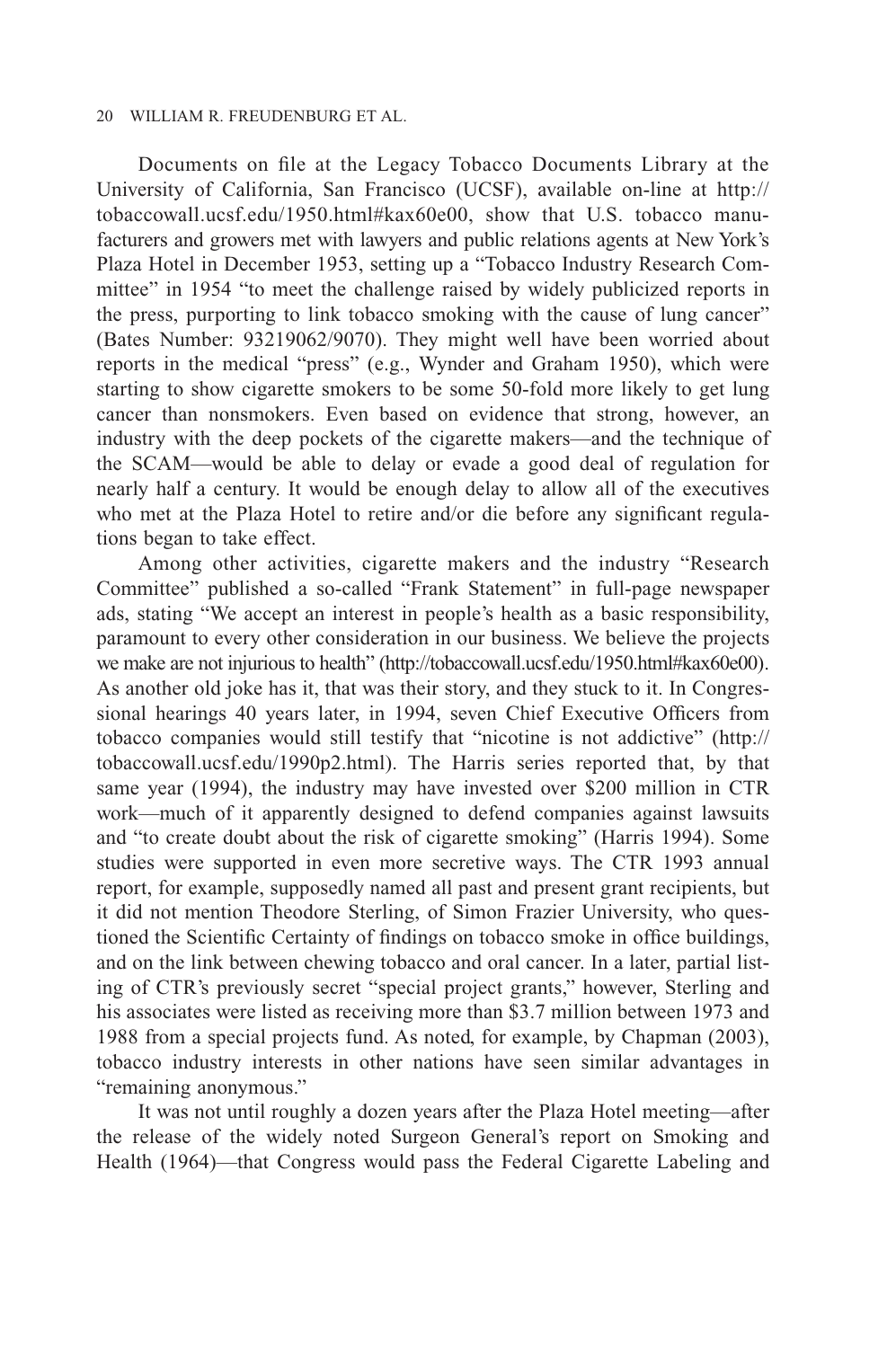Advertising Act of 1965, requiring health warnings—albeit with uncertainty— "Caution: Cigarette Smoking May Be Hazardous to Your Health." The labels did not drop the "may" language until Congress passed the Public Health Cigarette Smoking Act in 1970, after which the labels warned that "The Surgeon General Has Determined That Cigarette Smoking Is Dangerous To Your Health." Still, unless it can be argued that yet another old saying is wrong, and that words actually speak louder than actions, these laws were by no means a complete defeat for the tobacco industry. Among its other provisions, the 1965 law preempted more tangible regulatory actions from federal as well as from state and local entities; in addition, for decades thereafter, cigarette manufacturers would shield themselves from many forms of liability by arguing that the warnings, after all, had been present on all cigarettes sold in the United States after 1965, meaning that later courts should presume that cigarette smokers were fully informed about the risks they faced.

A different picture, however, finally began to emerge some three decades later—in May of 1994, a month after tobacco CEOs had testified to Congress that "nicotine is not addictive"—when Stanton Glantz of UCSF, a leading expert on second-hand smoke, received a package from "Mr. Butts" (named after the Doonesbury cartoon character). The box contained what came to be known as "the cigarette papers"—some 4000 pages of secret tobacco industry documents. By February 1995, the Brown & Williamson tobacco company demanded that the UCSF library return the "Mr. Butts" documents, sending private investigators to stake out the library after the UCSF librarian refused, and suing UCSF on Valentine's Day, 1995. A week later, however, Florida became the first of many states to sue the tobacco companies, and the courts soon threw out the lawsuit against UCSF. In July 1995, an issue of the *Journal of the American Medical Association* (vol. 274:3) was devoted to an analysis of the secret documents by Dr. Glantz and his colleagues (see also Glantz et al. 1996). Based in part on information from the previously secret documents, cigarette makers experienced their first important legal loss, being forced to pay damages to a smoker for the first time in August 1996, more than 40 years after the meeting at the Plaza Hotel. The beginning of the losses, however, came close to the end: By July 1997, Mississippi's Attorney General announced the industry had agreed to pay \$3.4 billion to settle the state's lawsuit for Medicaid expenses, and other state settlements soon followed. On January 28, 1998, tobacco industry executives finally testified before Congress that nicotine is in fact addictive, and that smoking at least "may" cause cancer.

## *(3) Getting Out the Precaution, Getting in the Lead*

The final two cases have been selected to extend the types of cases being considered in two ways. First, given that "the Precautionary Principle" appears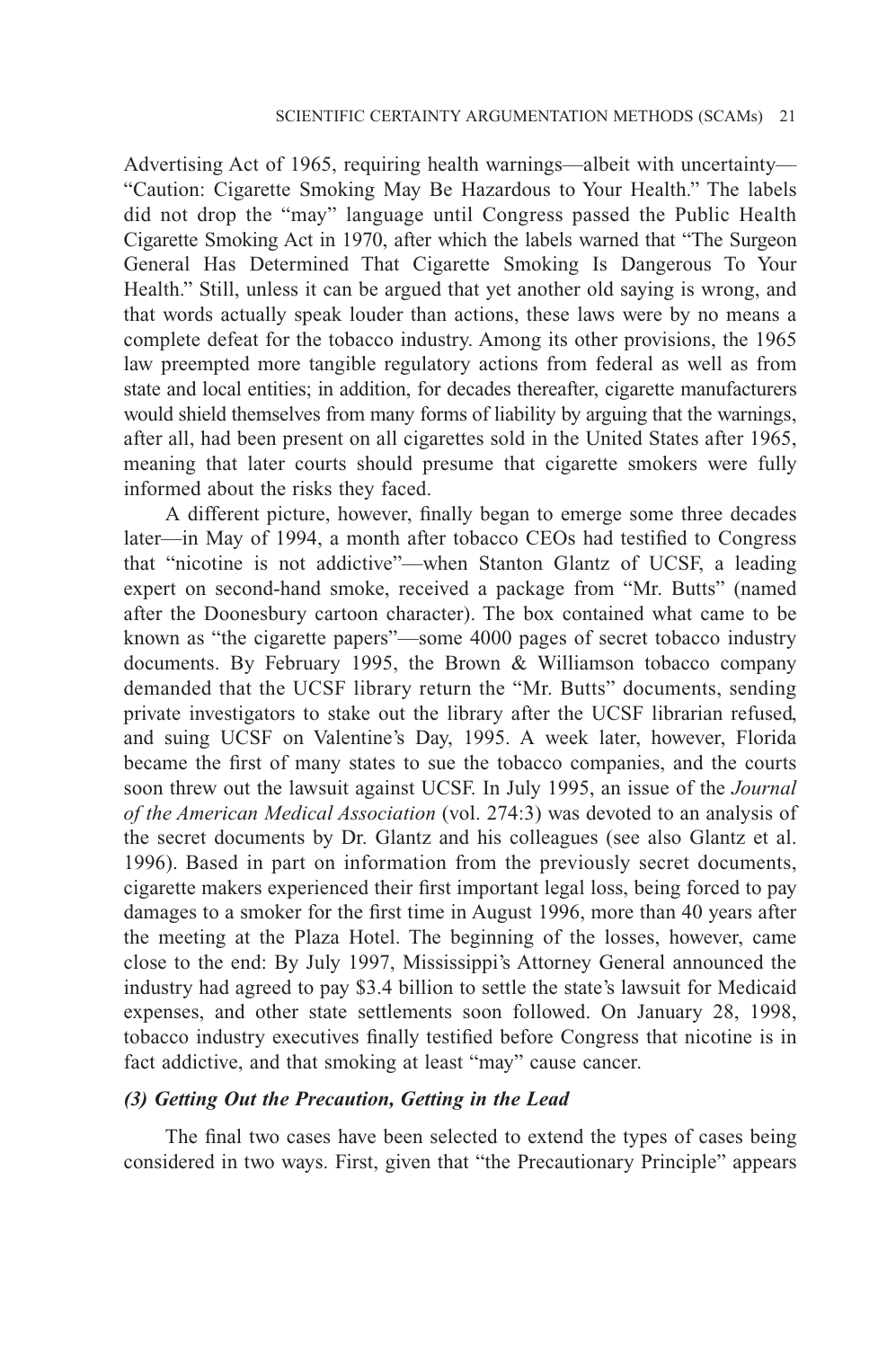to be nearly the opposite of the SCAM, we will examine what happened when the Precautionary Principle was given the strongest legal status it appears to have held in any nation to date, namely, in Australia. Second, given our emphasis on Type I/II errors in statistics, we will consider a case that predates the debate over cigarettes and health, having begun before present-day understandings of statistical significance were well established, involving the introduction of lead to gasoline during the 1920s.

*The "Precautionary Principle."* Over the past decade or more, arguments for protecting public health and the environment have often hailed what Cameron and Abochar (1991) have called a "fundamental" or "revolutionary" idea, mainly the precautionary principle. The basic definition is provided by the Rio Declaration on Environment and Development 1992 (Principle 15): "Where there are threats of serious environmental damage, lack of full scientific certainty should not be used as a reason for postponing measures to prevent environmental degradation" (for more detailed analyses, see especially Bro-Rasmussen 1999; McIntyre and Mosedale 1997).

On the surface, such a declaration would appear to call for an approach to regulation that would be the flip side of the SCAM. In essence, following the Precautionary Principle means *not* waiting for "certainty" before acting to regulate threats to public health and the environment (see, for example, the discussion by O'Riordan and Cameron 1994; O'Riordan and Jordan 1995). As spelled out perhaps most clearly by Fisher (1999), however, its actual "implementation" has proved not to be so different from earlier SCAMs after all.

Although the principle originated in Germany in the 1970s and was included in international treaties by the late 1980s, nowhere does the process of enshrining the principle in legislation appear to have gone as far as in Australia. In the early 1990s, Australia used the precautionary principle as the core of a "national strategy for ecologically sustainable development" (Commonwealth of Australia 1992). The Principle was also integrated into environmental decision making in other contexts, including the Intergovernmental Agreement on the Environment, National Forests Policy Statement, Landcare Plan, and National Water Quality Strategy. Not only was the principle expected to apply to nearly all aspects of environmental decision making, but it was explicitly incorporated into a number of pieces of legislation, both in individual states and at the national level, in laws that included Australia's National Environmental Protection Council Act of 1994.

At least one study, however, found that, although the principle enjoyed relatively widespread support, it was supported for a variety of reasons and tended not to be widely understood (Harding, Young, and Fisher 1996). Interpretations of the Principle have been widely varied within the academic community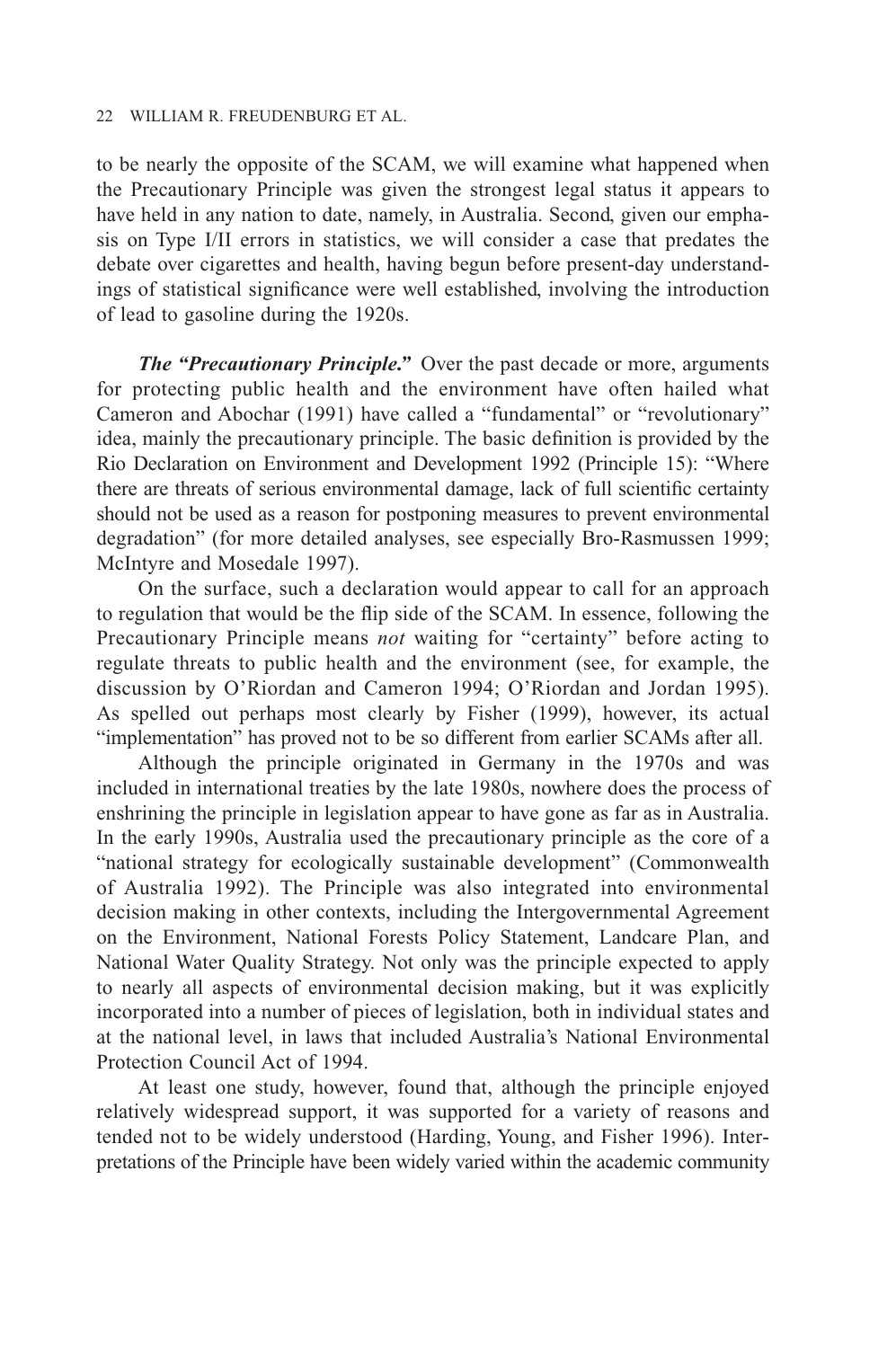as well, ranging from largely statistical interpretations of the sort being stressed in this article, to those that have seen the Principle as challenging the authority of science, as part of the larger critique of the Enlightenment project (e.g., Giddens 1990). The varying academic interpretations of the Precautionary Principle may well have contributed to the ways in which Australian courts chose to interpret the relevant legislation—but so, apparently, did a pattern of SCAMs.

To most scientists, the Precautionary Principle sounds remarkably similar to recommendations that are so often put forward by scientists themselves in the face of uncertainty—specifically including the famous medical dictum, "first of all do no harm." Critics such as Milne (1993) and Stein (1996), however, have argued that the Precautionary Principle is more like an unscientific statement of good intentions—clear enough to be used in international or diplomatic circles, perhaps, but simply too vague to be put into practice in regulation. Although the Principle is widely understood as stating that scientific uncertainty should not be used as a basis for inaction, in other words, such a formulation does not spell out what *should* be taken as an appropriate basis for action. A number of courts held that the principle thus conflicted with the "rule of law," or an at least equally vague legal principle, holding that the law should be clear, coherent, and sufficiently "stable" so that people can comply with it (see, for example, the discussion in Finnis 1980; see also Craig 1997; Fallon 1997). In one influential decision, for example, the Judge expressed the following view:

[W]hile [the precautionary principle] may be framed appropriately for the purpose of a political aspiration, its implementation as a legal standard could have the potential to create interminable forensic argument. Taken literally, in practice it might prove unworkable. Even the applicant concedes that scientific certainty is essentially impossible. It is only 500 years ago that most scientists were convinced that the world was flat. (*Nicholls v. Director General of National Parks and Wildlife Service* ([1994] 84 LGERA 397:419)

Note that the decision depicts the agency as "conceding" the very point that social studies of science have repeatedly stressed, namely, that "scientific certainty is essentially impossible." On the other hand, even though the Precautionary Principle required that such an absence of scientific certainty should *not* be taken as a reason to avoid regulatory action, the judge then took uncertainty as the reason to do just that. In other cases as well, Australian courts soon began to rule that, in the absence of clearer statements of what agencies *should* do, the Precautionary Principle should be seen not as endorsing typical forms of scientific conservatism, but just the opposite. Industry lawyers (and sympathetic judges) began to characterize even straightforward readings of the Precautionary Principle as being akin to making decisions by flipping a coin or by consulting an astrologer (see Fisher 1999). In short order, in a decision that may have become influential in part because it offered a simple way to relate the new Principle to old practices, the court in *Leatch v. National Park and Wildlife*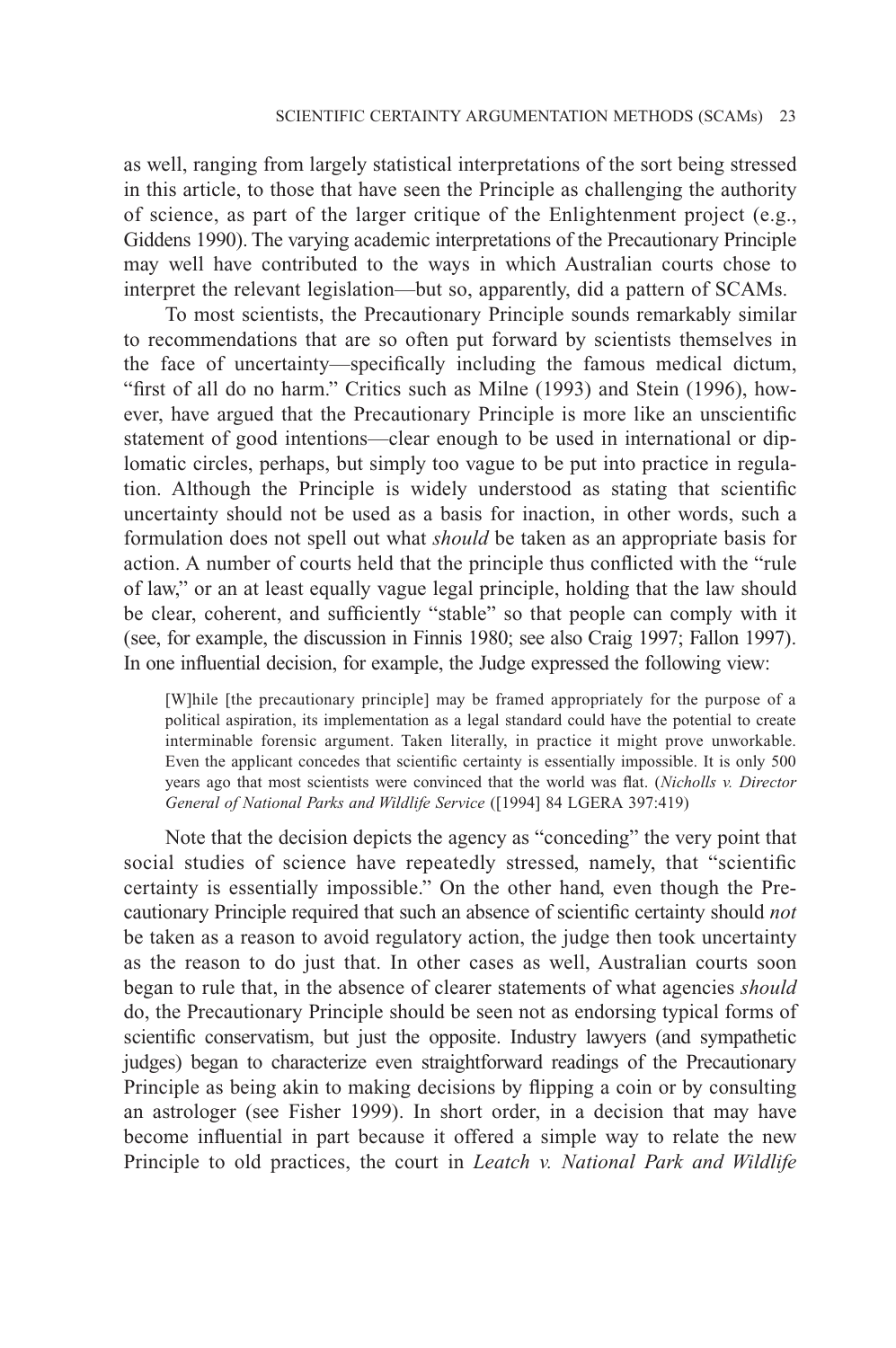*Service* ([1993] 81 LGERA 270) ultimately declared that the new Precautionary Principle and the older agency practices were more or less the same. This decision held that the new Principle was merely a common-sense reaffirmation of the importance of "taking a hard look" at the available evidence before acting meaning that the new legislation should be seen merely as endorsing the kinds of decision making that were already being done in Australian agencies before the nation's elected representatives felt the need to enact new laws (see, for example, *Friends of Hinchinblook Society Inc. v. Minister for Environment* [1997] 142 ALR 632 and other cases reviewed by Fisher 1999). Rather than being interpreted as changing the ways in which agencies should strike a balance between Type I and Type II risks, in short, at least Australia's Precautionary Principle quickly came to be seen as yet another way of *requiring* Scientific Certainty before imposing regulations.

Getting the Lead In. An older and thus potentially telling comparison, finally, is provided by the introduction of lead into gasoline in 1923—just months after a laboratory director of the U.S. Public Health Service called leaded gasoline a "serious menace to public health," and some 2000 years after lead had been identified by ancient Greeks as a poison. As noted by the Natural Resources Defense Council (1997), there was no official federal body with the power to investigate such a product in 1923—but in addition, the notion of "statistical significance" was not yet established at the time. The first edition of Fisher's classic statistics text, for example, would not be published until 1925.

Perhaps in part for these reasons, the spokespersons for leaded gasoline appear to have been less skilled in framing their arguments than their later counterparts would be. In particular, rather than remaining focused on requiring opponents to prove that the product was risky, the proponents of leaded gasoline tended instead to invoke a less sophisticated form of a SCAM—arguing that potential risk concerns were not proven, to be sure, but placing most of their emphasis on distracting attention away from questions about their product's risks (and their own profit motives) by emphasizing instead the potential benefits to nearly everyone in society. As noted in particular by Rosner and Markowitz (1985) and Markowitz and Rosner (2002), they would argue that this poison was a "Gift of God," and that keeping it out of gasoline would be a tragic mistake.

The industry spokespersons were aided by the fact that only the industry was supporting relevant research at the time (Needleman 2000). When lead was first added to gasoline, the Surgeon General did write to "inquire whether there might not be a decided health hazard," but the Public Health Service had few options except to rely on the industry for the answers. Ironically, the primary developer behind the use of leaded gasoline at General Motors, Thomas Midgley, was forced to decline speaking engagements in January 1923 because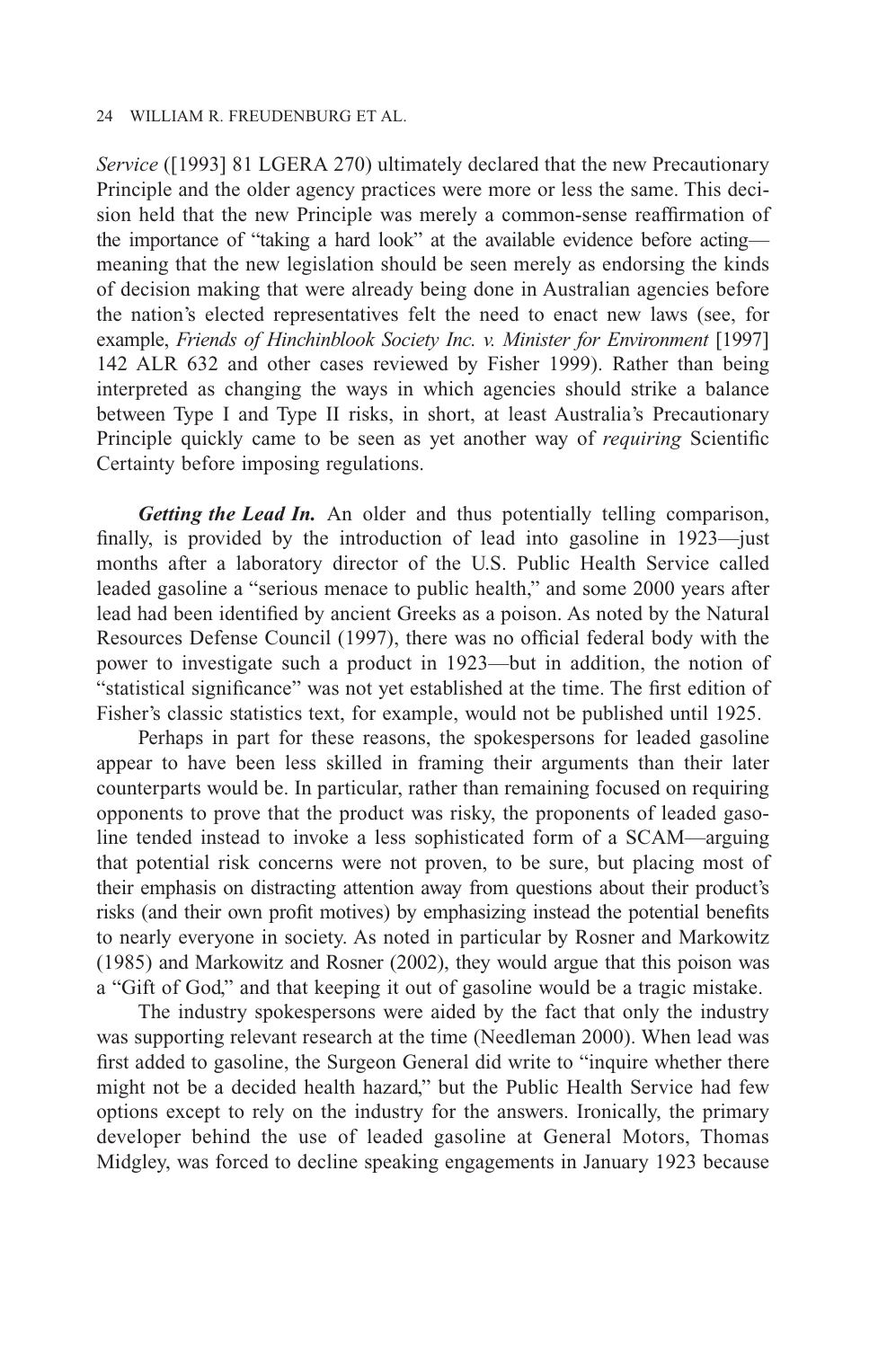of lead poisoning, but he did respond to the Surgeon General's letter. With little evident concern about balancing the burdens of proof, or for that matter about the fact that no experimental data had been collected at the time, he assured the Surgeon General that the use of leaded gasoline would be safe.

Beginning in the next year of 1924, when GM did hire a toxicologist and set up a medical committee—chaired by Standard Oil's own consulting physician the committee produced a highly cautionary report (Kitman 2000). That report, however, was not made public. Instead, GM tried to generate other, "independent" studies to demonstrate the safety of leaded gasoline. After several reputable academics turned them down, the companies went to the U.S. Bureau of Mines, which agreed to do the studies. As Rosner and Markowitz (1985:345) spell out, the Bureau's initial agreement with GM in September 1923 was fairly evenhanded, but by June 1924, GM added a stipulation that the Bureau should refrain from "giving out the usual press and progress reports," because "the newspapers are apt to give scare headlines and false impressions." It also required that, before publication, all manuscripts be submitted to GM for "comment and criticism." Two months later, the provisions were amended again, requiring all papers or articles to be submitted "for comment, criticism, *and approval*" (emphasis added).

In fact, the Bureau of Mines even refrained from referring to "lead," using primarily instead a term that is still familiar to those who remember the era of leaded gasoline, namely "ethyl." General Motors, itself, by contrast, seems to have been less concerned about refraining from making early pronouncements. In July 1924, for example, 5 months before even a preliminary report was issued, GM's director of research, Gram Edgar, predicted to an American Medical Association representative that study results would show "no danger of acquiring lead poisoning through even prolonged exposure to exhaust gases of cars using ethyl gas" (as reported in Rosner and Markowitz 1985:345). Emery Hayhurst, a noted industrial hygienist with Ohio's Department of Health—but also, quietly, a consultant to the Ethyl Corporation—told the Bureau of Mines that "Ethyl Gasoline . . . retains none of the poisonous characteristics" of its ingredients (as quoted in Rosner and Markowitz 1985:347).

Unfortunately, between October 26 and 30, 1924, over 80 percent of the workers producing the new "Gift of God" at Standard Oil's laboratories in Elizabeth, New Jersey, suffered either serious poisoning or death (Kitman 2000). Of 49 workers, 5 died, and 35 others "experienced severe palsies, tremors, hallucinations, and other serious neurological symptoms of organic lead poisoning" (Rosner and Markowitz 1985:345). Ironically, the Bureau of Mines released the findings from the GM-funded study on the day after the fifth and last Bayway victim died. *New York Times* headlines provided a summary: "No Peril to Public Seen in Ethyl Gas—Bureau of Mines Reports After Long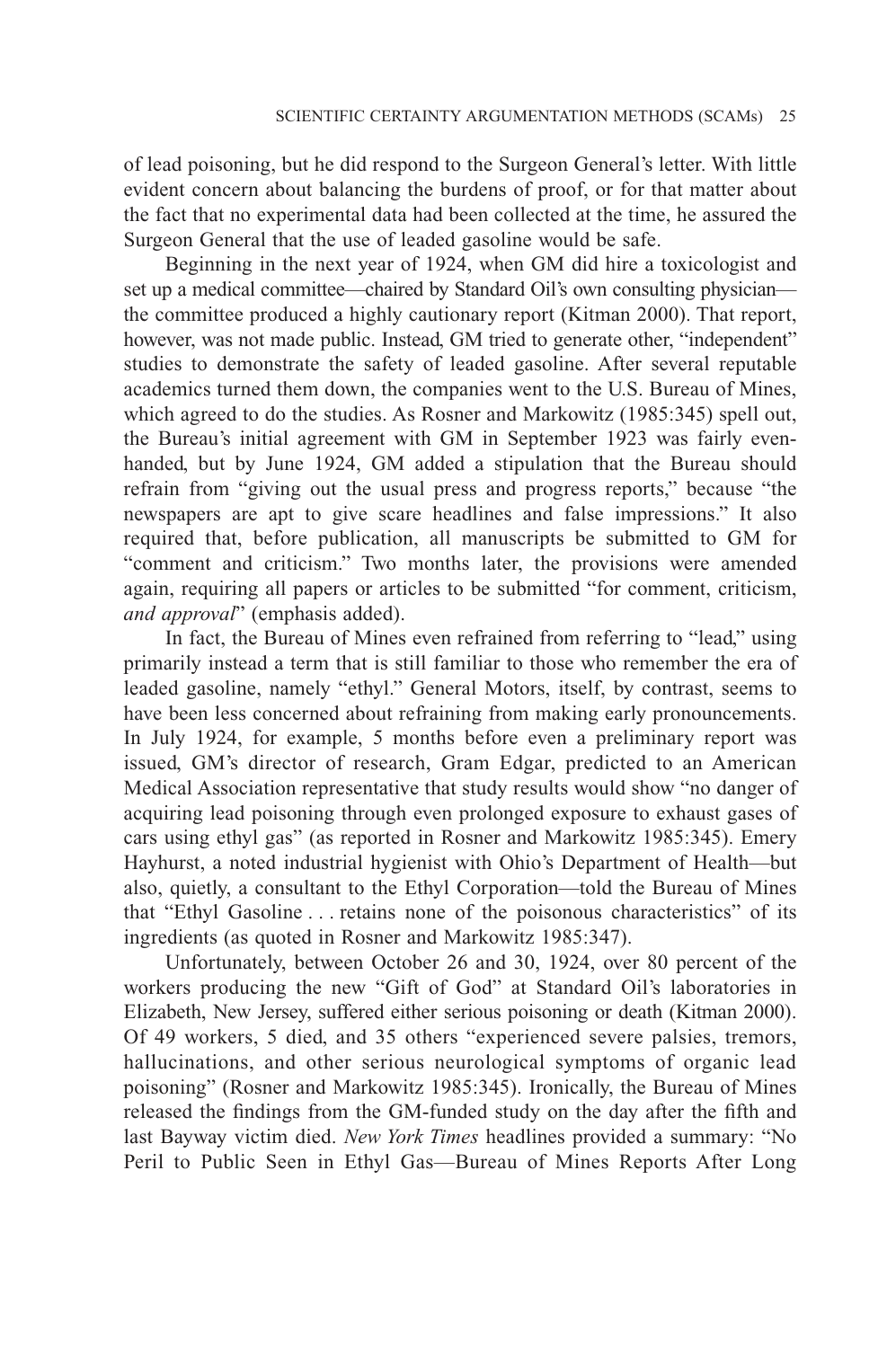Experiences with Motor Exhausts—More Deaths Unlikely." The headline appears to have been correct in calling for no further deaths, at least at that plant, but the Workers' Health Bureau discovered five deaths at other plants, and the *Times* uncovered over 300 other cases of worker lead poisoning during the previous 2 years. Perhaps not surprisingly, the Bureau of Mines report did not have the desired effect. New York City's Board of Health banned leaded gas, and other bans followed.

In response, the industry sought other ways to calm public fears, requesting that the Surgeon General hold public hearings. Several public health experts spoke clearly about the hazards of lead, with Harvard's Dr. Edsal closing the hearings by noting "a hazard of considerable moment," and judging that the only way leaded gasoline could be said to be safe "would be after very careful and prolonged and devoted study as to how great the hazard is" (U.S. Public Health Service 1925:77, as cited by Environmental Research Foundation 1997a). For the most part, however, the hearings were dominated by industry experts, and again, those experts largely challenged risk concerns and instead emphasized the "risks" of *failing* to add lead to gasoline. Standard Oil's Frank Howard, for example, said "it would be an unheard-of blunder" to abandon leaded gasoline "merely because of our fears. Possibilities cannot be allowed to influence us to such an extent as that" (Needleman 2000). Other experts claimed (falsely) that lead was the only anti-knock agent available; or more grandly, that the continued march of progress demanded the adoption of new technologies, but they also invoked SCAMs, arguing that impacts on humans could not be predicted through use of animal studies, and that the dangers had not been "proven" (U.S. Public Health Service 1925; as cited in Environmental Research Foundation 1997b).

The hearings ended with the appointment of an expert committee, which reported several months later that more research was needed, particularly in regard to long-term exposure (Kitman 2000). Still, in accordance with later argumentation patterns, the report's authors summarized the findings in terms of "proof "—reporting that the committee had found "no good grounds" for prohibiting sales of leaded gasoline, based on then-available evidence—allowing the report to be characterized as a clean bill of health, and impressively, later to be used as the justification to *avoid* doing further studies.

In the absence of definitive scientific proof to the contrary, generations of American consumers would grow up learning to think of "Ethyl" gasoline as being "the good stuff." The Surgeon General would ultimately promote leaded gas, persuading local governments to lift their bans and convincing foreign governments that no further testing should be required. By 1936, 90 percent of the gasoline sold in the United States was leaded, and the Federal Trade Commission issued a restraining order, preventing Ethyl's competitors from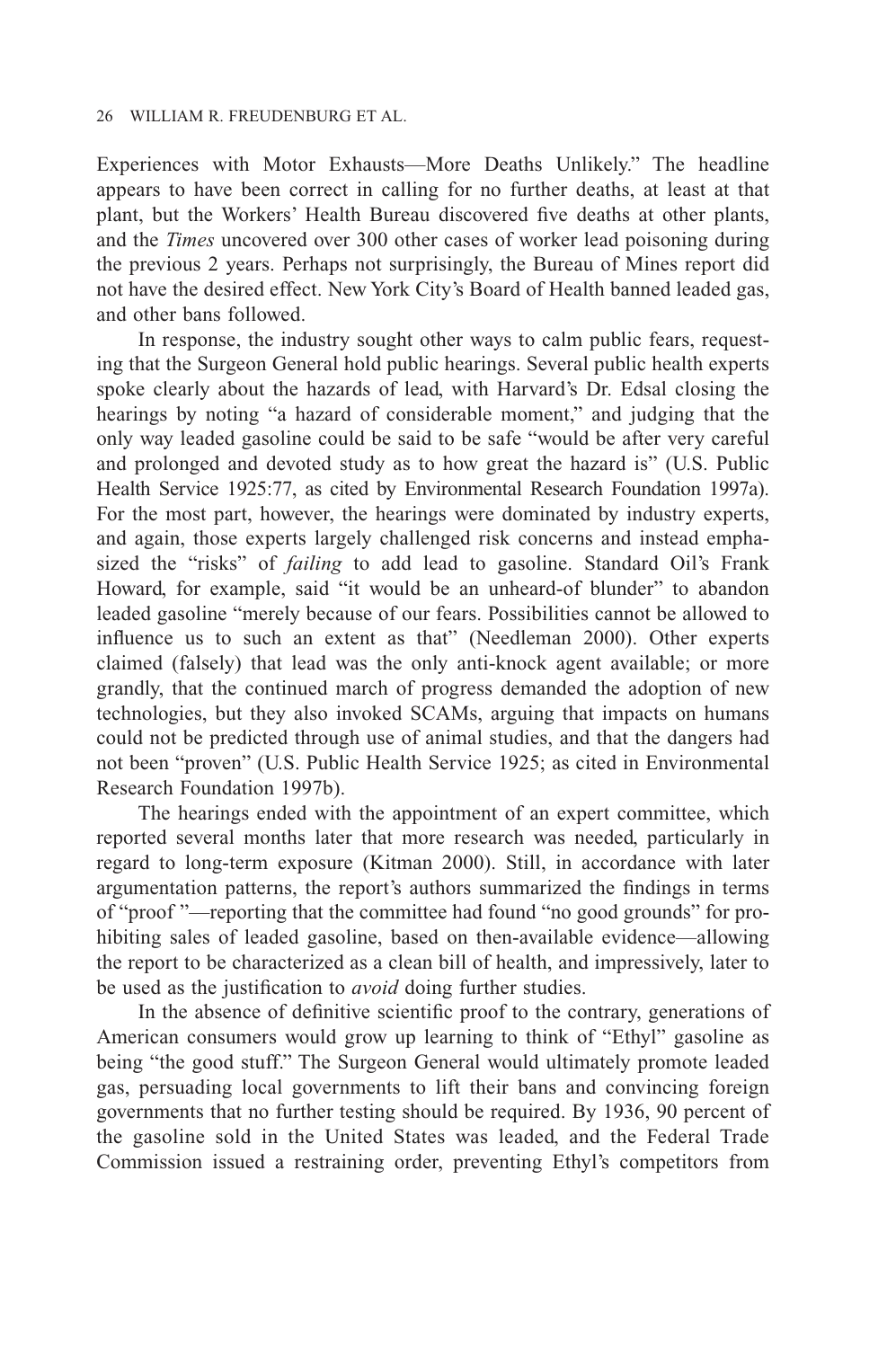criticizing the fuel, describing it as being "entirely safe to the health of motorists and the public." The use of lead in gasoline would not be banned until 50 years later, in 1986, at which time the Lead Industries Association would continue to argue that there was not enough research to justify the ban (Needleman 2000). According to Kitman (2000), however, the mean blood–lead level of the American population has declined more than 75 percent since leaded gasoline was banned.

## **Discussion: Toward a More Even-Handed Approach?**

Proponents of so-called "sound science"—those who argue for a singleminded focus on Type I errors while ignoring Type II errors—might well claim, with at least a germ of legitimacy, that even though 80 percent of the workers at the Bayway facility suffered severe symptoms of lead poisoning, that fact alone could not be taken as "proving," with a 95 percent level of confidence, that the substances being handled at that facility were hazardous. Clearly, however, the experience at the Bayway facility also could not be taken with a straight face as "proving" with any reasonable confidence that the chemical was *safe*. To the extent to which a SCAM is successful, however, the question of proving the *safety* of the chemical or technology is one that simply never comes up.

Three quarters of a century after the Bayway poisonings, Trumbo (2000a:199) noted that a study by the Iowa Department of Public Health produced "no conclusive resolution," in either direction, regarding citizen concerns over a nuclear reactor in Ames, Iowa—but that the study actually reported only that cancer increases in the area were "not statistically significant." Contrary to fears of overblown media reporting in the popular press, the Agency finding was dutifully reported in the local newspaper—not as an absence of findings, but under the headline of "Study Clears Neighborhood of Cancer Risk."

At least for those who remember their statistics classes, it may seem questionable to use any statistical significance tests in such cases. Significance tests indicate the ability to extrapolate from a sample to a population, after all, and a study of the actual prevalence of a disease in a community provides evidence from the entire affected population, not from a sample. To be fair, epidemiologists have developed complex arguments for expecting statistical significance, and more, before concluding that an observed effect is "real"; the problem is that applying *only* those arguments can lead to a notable lack of balance. In a review of 61 investigations of apparent cancer clusters by the National Institute for Occupational Safety and Health (NIOSH) (1983) from 1978–1984, for example, Schulte, Ehrenberg, and Singal (1987:53) carefully noted that, of the 16 cases having "a numerical excess of cases compared with expected numbers," eight "were not statistically significant at the 0.05 level." Even for the remaining eight cases where citizen concerns presumably *were* supported by statistically significant evidence, however, Schulte and his colleagues were careful not to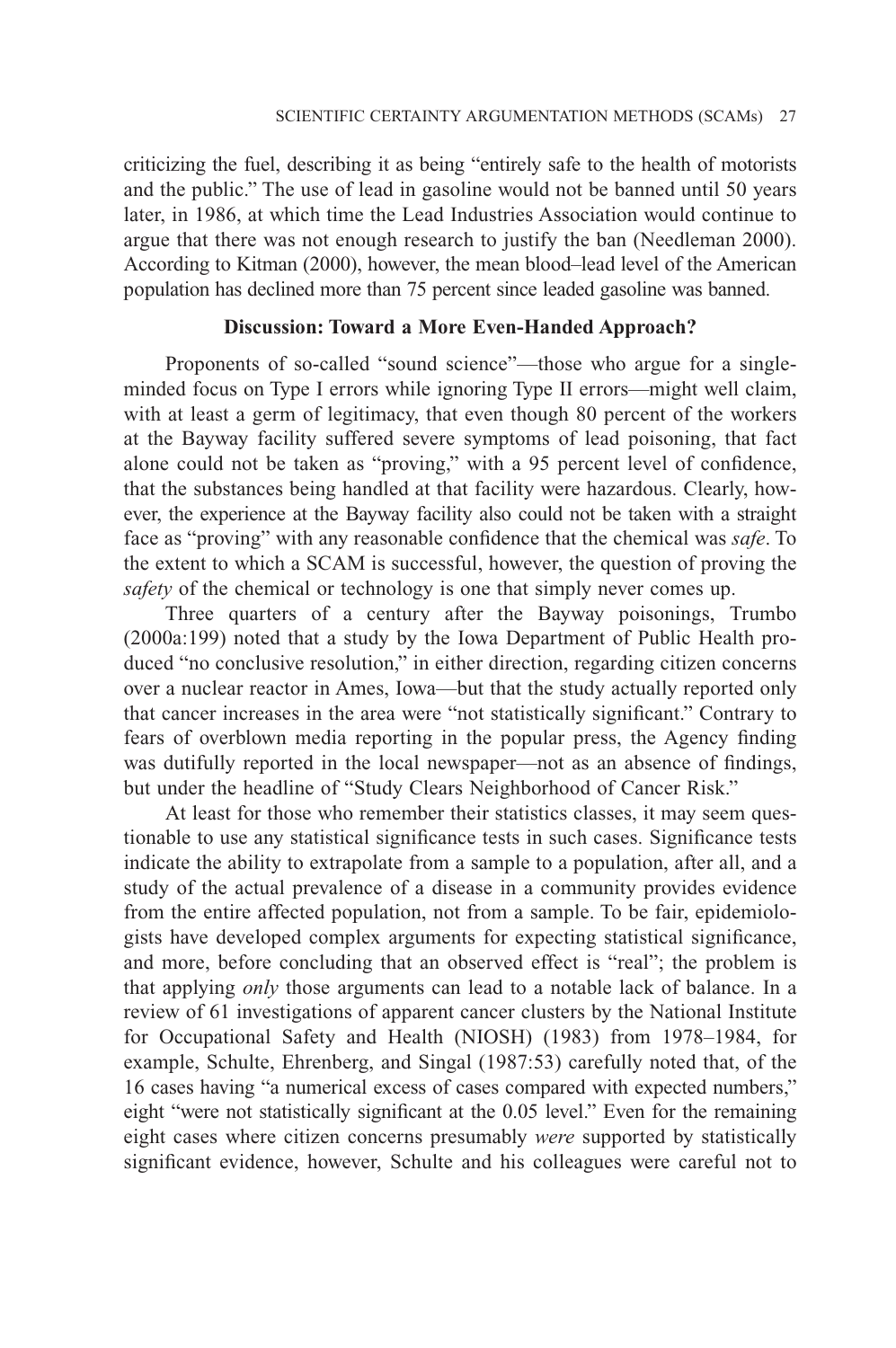conclude that the suspected sources of contamination should be considered "guilty." Instead, as they noted for example in the case of the cancers among firefighters who responded to a blaze at a chemical dump (NIOSH 1983), the evidence was still not conclusive, because "there were no measurements of exposure or correlations with duration at the fire" (Schulte et al. 1987:53–4).

Roughly a dozen years later, another analysis of reported cancer clusters in the same journal found that, in the vast majority of the 1000 citizen requests each year to state health departments for investigations, it was simply not possible to provide statistically significant "proof," at a 95 percent level of confidence, that the citizen concerns were correct. Neither, unfortunately, was it possible to say that they were not (Trumbo 2000b). Instead, in the vast majority of cases, scientists are simply unable to reach unambiguous conclusions.

That, apparently, is a job for politicians and interest groups.

As seen in the cases considered in this article, even when virtually all relevant observers have ultimately concluded that the accumulated evidence *could* be taken as sufficient to issue a solid scientific conclusion—that cigarette smoking, for example, truly is dangerous, or that adding lead to gasoline also increased threats to human health—the battles continued to be dominated by SCAMs. Indeed, an examination of the historical record shows that, until the most dogged of industry proponents finally abandoned their positions, many of the key "scientific" representatives in the ongoing debates were still offering spirited arguments that the findings were not definitive, and that anyone who might seek to impose regulations in the absence of Scientific Certainty was being unscientific and irresponsible.

What is needed, in our view, is a more balanced approach to science. The observations in this article—unlike the earlier arguments by industry representatives—should be treated with appropriate levels of scientific conservatism and balance. Rather than being universal, SCAMs appear only to be sufficiently clear, consistent, and widespread enough that "further research is required." To repeat our earlier warnings, the cases in this article have been selected to represent a wide variety of policy issues and contexts, including some of the toughest cases we have been able to identify, but we are definitely not making the claim that SCAMs are universal. Instead, we offer three more specific conclusions: First, *scientific uncertainty* may be nearly universal in debates over public health and the environment. Second, requiring Scientific Certainty in a world of probabilistic uncertainty would be a shrewd Argumentation Method, even if it is one that flies in the face of truly "sound" approaches to science. Third, SCAMs have appeared in enough contexts in the past to deserve far more research attention in the future.

Based on findings to date, future research should consider a number of tentative but reasonably testable predictions. To return to one case in this article,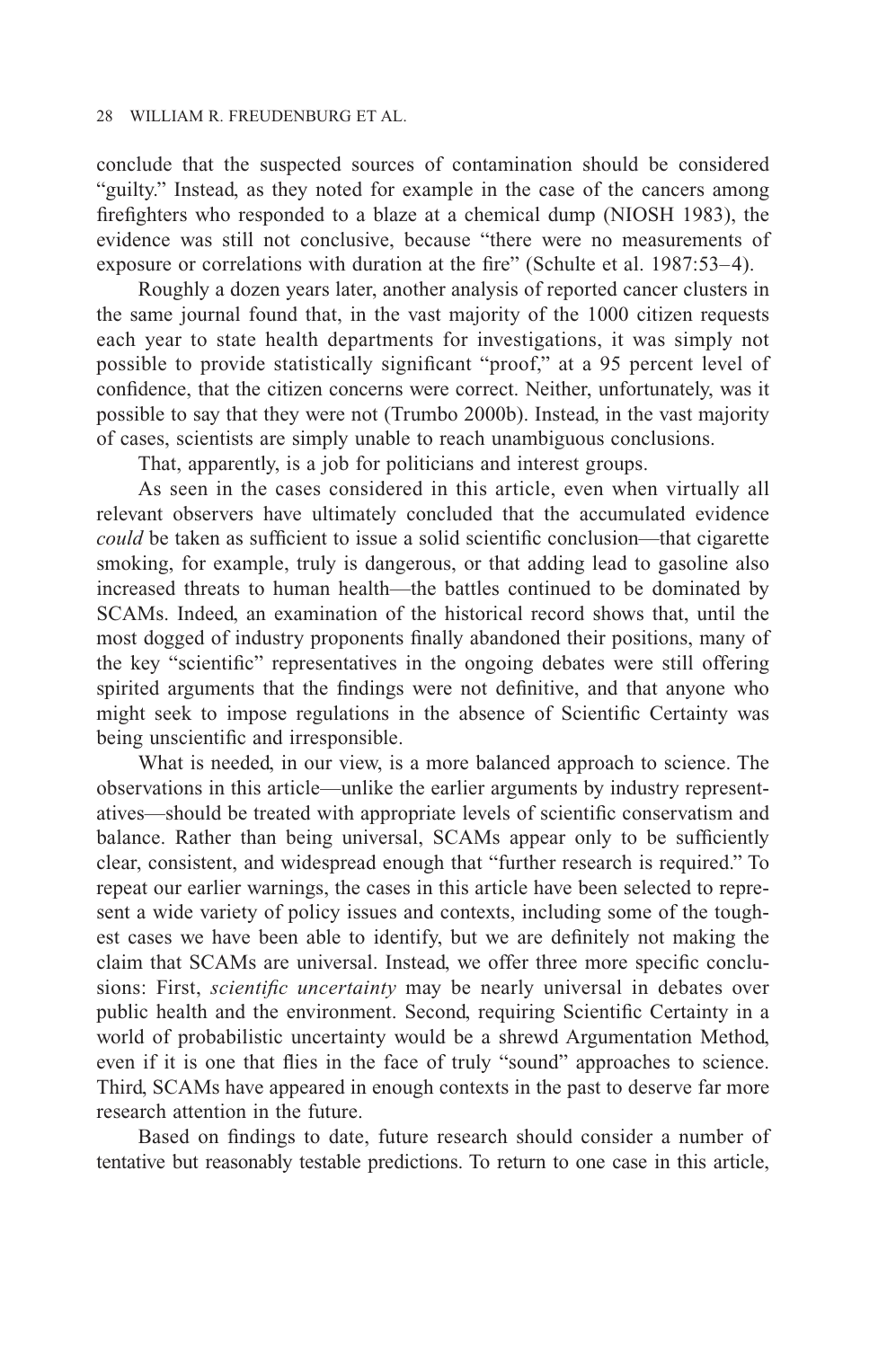for example, many of the most outspoken participants in global warming debates were vigorously insisting, in mid-2005, when this article was originally accepted for publication, that "Nature," rather than any human activity, should be blamed as "the overwhelming factor" behind any actual warming (see, for example, Pegg 2003). In a prediction that appeared significantly more daring in 2005 than it will by the time the article is published in 2008, we predicted that, in light of growing scientific consensus to the contrary, even committed opponents of regulation would soon need to concede that global warming is real and anthropogenic—but that this concession would have few practical consequences. Instead, we predicted that the "scientific" debates would then move to the "next questions"—those where scientific findings are still in the "maybe" category, most likely involving uncertainties over how those climate changes will affect people in the future.

Similar patterns appear likely to emerge in other disputes that can be characterized as lacking "true" Scientific Certainty. As another example of a testable prediction that may still appear relatively daring in 2008, the perspective of this article would predict that future findings on global warming will show a nonrandom trend. Given that the use of SCAMs in debates over global warming have led to what Freudenburg and Youn (1999) first called the "asymmetry of scientific challenge"—with evidence and conclusions pointing toward the presence of global warming being subjected to withering and well-funded criticisms, while evidence and conclusions pointing toward the absence of global warming were more likely to be the focus of triumphant press releases—our perspective would predict that independent scientific findings in the years ahead will be more likely to conclude that actual levels of global warming are proving to be "higher than expected," rather than being "lower than expected."

It is also worth considering potential policy implications that would be most prudent for the near future, as the new research is being carried out. Roughly since 1990, scientific journals have begun to carry articles noting inherent conflicts between Type I and Type II errors (see, for example, Costanza and Cornwell 1992; Peterman and M'Gonigle 1992; Underwood 1993). Some articles have begun to argue that the appropriate response to the dilemma is simply to "reverse the burden of proof " (Dayton 1998), particularly in areas of resource management the authors identify as problematic, such as fisheries management (see also Levidow 2000). Still, except in cases where the human health and/or environmental implications of a Type II error are especially grave, such an approach could well replace a bias toward under-regulation with a bias in favor of over-regulation. More balanced approaches, however, are also possible.

In certain contexts, for example, EPA has moved toward a more evenhanded approach toward balancing Type I/II errors, with its "Data Quality Objectives Process" (U.S. Environmental Protection Agency 2000). In that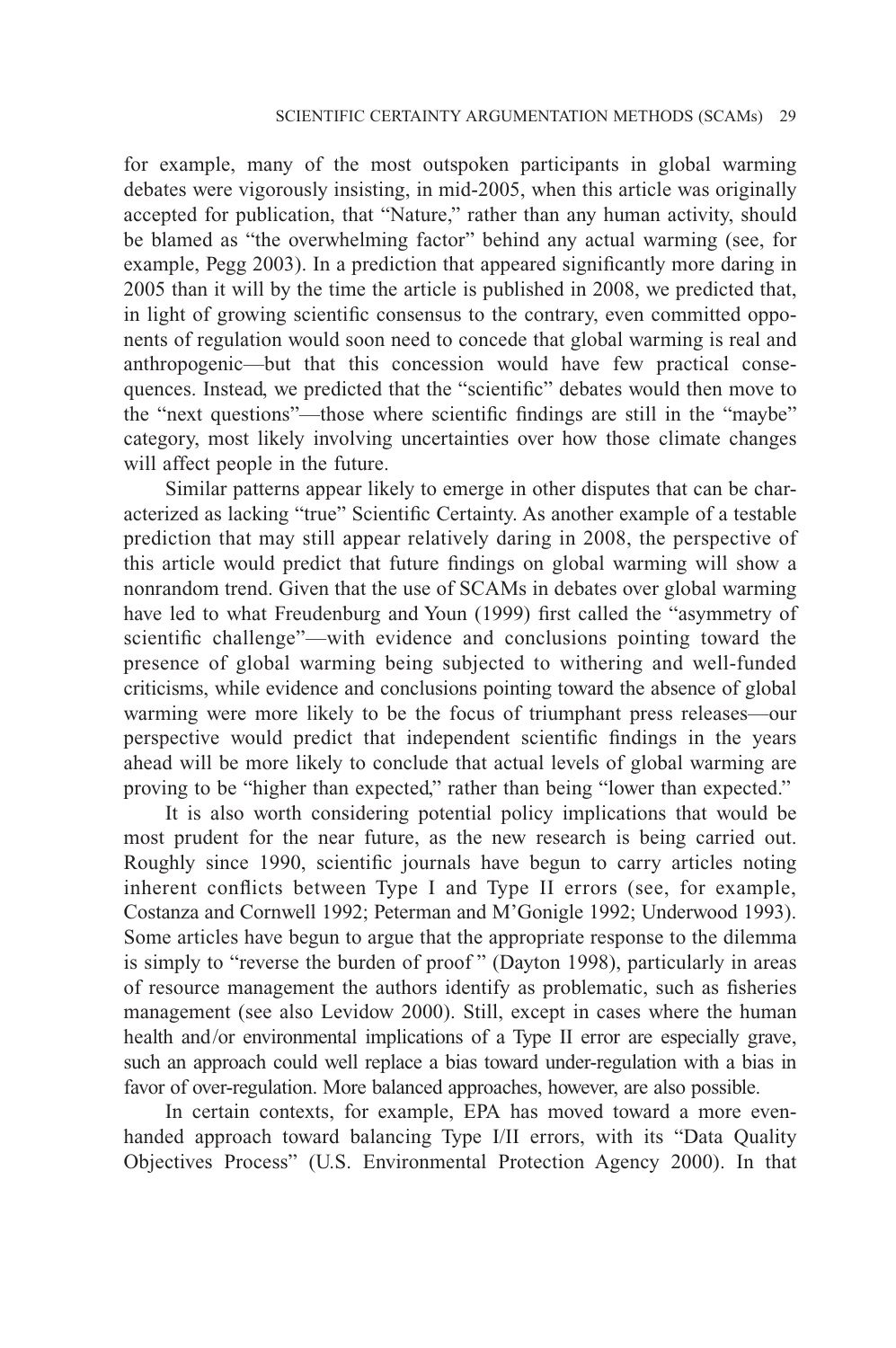process, however, the agency has carefully avoided the kinds of political and/or distributional implications that are entangled in most regulatory decisions; instead, it has focused on indoor lead dust, in buildings where the residents are the ones who might be exposed *both* to any health risks and to any clean-up expenses (US EPA 2000:C1–C4). In addition, EPA had already selected the precise level of contamination it saw as presenting a requirement to act. In that case, in other words, the Agency was not trying to decide whether or not a material was risky, but simply using sampling to decide if contamination levels were above or below the cutoff line.

In the more typical case of a community exposed to a complex and to some extent unknowable mix of chemicals, where the only "reliable" information comes from epidemiological data of limited power, the decision-making considerations tend to be more complex. Even for those cases, however, at least three options would be more even-handed.

First and most obviously, in cases where it is feasible to gather additional data without undue delay, there are good reasons to gather more data. Such cases, however, may be less common than might be expected: Even in the "popular epidemiology" case considered by Brown (1987, 1997), the gathering of additional data involved well over 10 years of effort, and in cases involving health risks to children or the potential extinction of a species, waiting another 10 years for definitive data might produce only the definitive knowledge that the children had died or that the species had vanished from the earth.

Second, Peterman and M'Gonigle (1992) have proposed a form of triage: On one hand, in cases where evidence of harm is statistically significant, the agency should act to reduce the risk, and on the other hand, in cases where any trends are nonsignificant statistically *and* the relevant studies are appropriately high in statistical power, the agency should avoid imposing any additional regulations. Peterman and M'Gonigle (1992:232) propose that the Precautionary Principle be followed for those remaining cases in which the "no harm" or null hypothesis cannot be rejected but where the relevant studies have low statistical power: "In these latter cases, especially where the confidence interval on the effect size is large, regulatory action to reduce emissions should be recommended as a precautionary measure in case an important effect exists."

Third and finally, rather than arbitrarily focusing exclusively on either Type I or Type II error, the simplest approach might be the most even-handed one: In cases where available data might provide less than a 95 percent level of confidence that a chemical is "risky"—as for example only a 78 percent level of confidence—the next question would be what level of confidence could be provided on Type II errors. The ultimate regulatory decision would be determined by *the balance of Type I and Type II errors*. If available data were only sufficient for the possibility of a Type I error to be rejected with a 78 percent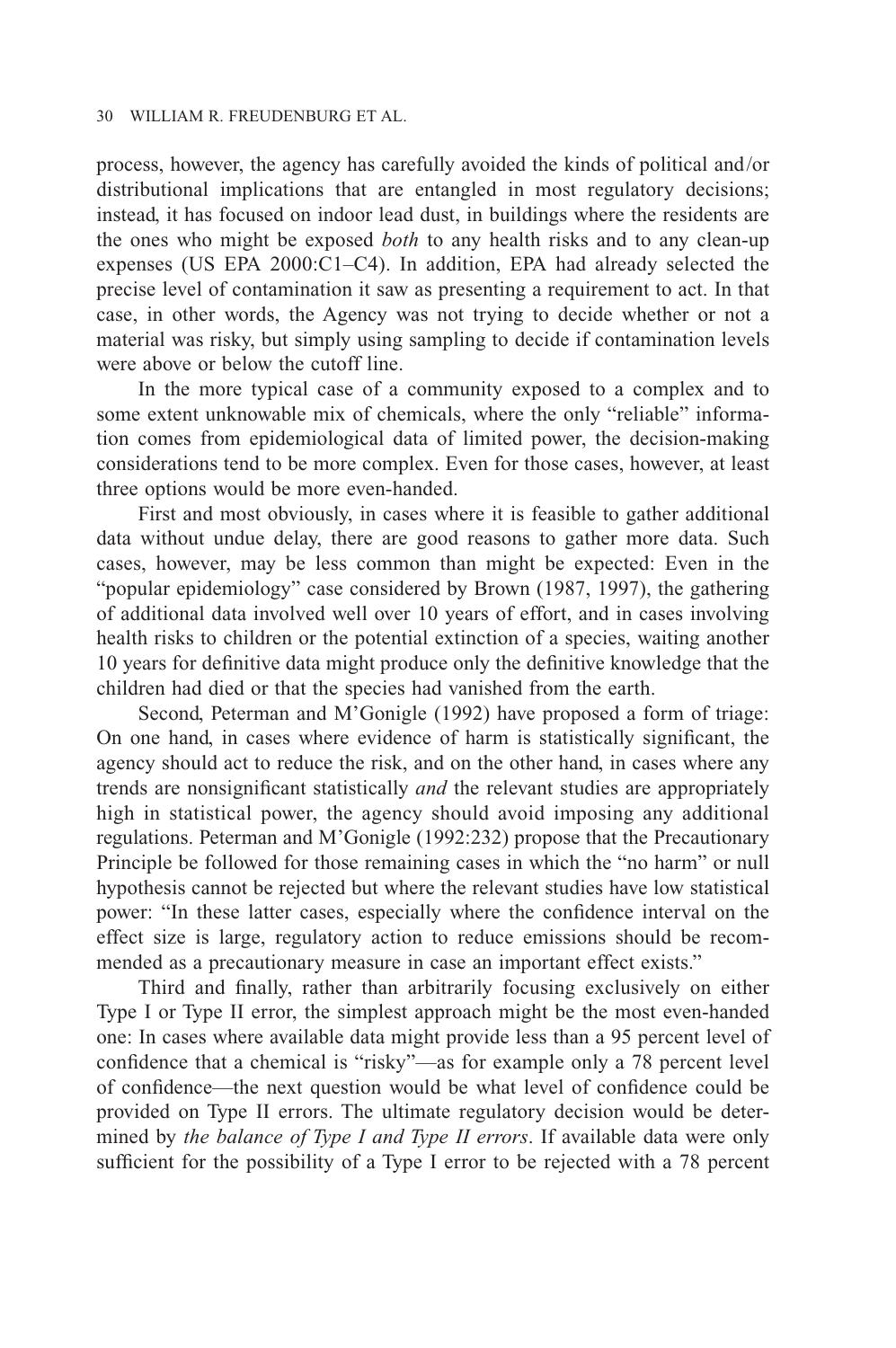level of confidence, for example, but the possibility of a Type II error could only be rejected with an even lower level of confidence, such as 43 percent, then the most balanced approach would be to *protect against the error having the lower level of confidence*, or in this case to regulate the risk.

Some colleagues who have considered earlier versions of this article have argued that this even-handed approach to scientific uncertainty would not be sufficiently protective of health, safety, and the environment, as the two kinds of risk are not equally important. If we worry too much about Type II risk and regulate too vigorously, for example, we may deprive ourselves of valuable new technologies or profit opportunities—but if we worry too much about Type I risk and regulate too weakly, we may deprive innocent bystanders of health or even life. We acknowledge this point, as well as acknowledging that other approaches are possible, such as attempting to calculate the "costs" of making a Type II versus a Type I error (Kendall 2005).

What is vital in our view, however, is not to reach a definitive conclusion at this time, but instead to reach agreement that differing approaches to the weighing of risks need to become the subject of open debate—in contrast to a process in which one side is made to bear nearly all the costs, physical as well as financial, of demonstrating Scientific Certainty in a world of inherent uncertainties. There may be no one "best" enforcement level—one that can simultaneously meet all of the objectives an agency is expected to satisfy. Under the circumstances, it would be understandable for industries to put pressure on regulators to "demonstrate," despite the irreducible or unavoidable ambiguity, that a specific "regulatory burden" is *unambiguously* justified (Freudenburg and Pastor 1992). What is not so understandable, however, is for that same approach to be seen as reasonable for protecting public health and safety, or to be seen as acceptable for government agencies that have the statutory responsibility to protect public health and the environment.

Our position, in short, is that a single-minded obsession with *either* Type I or Type II errors reflects a lack of balance that is altogether out of place in any decision-making process that actually does value "sound science." Sound science requires balance, as well as requiring careful thinking about just what is at risk. In environmental and technological controversies, a Type II error is not merely an abstract possibility, but a risk that innocent people will get sick or die. In light of this reality, it is difficult to believe that anyone who believes in truly balanced or "sound science"—or for that matter, any well-informed person of good will—could seriously contend that the "proper" balance involves a decision to focus exclusively on Type I errors while deciding to ignore Type II errors completely. That, however, is nevertheless the net effect of successful efforts to argue for full "scientific certainty" before a regulation can be said to be "justified"—and that, in short, is a SCAM.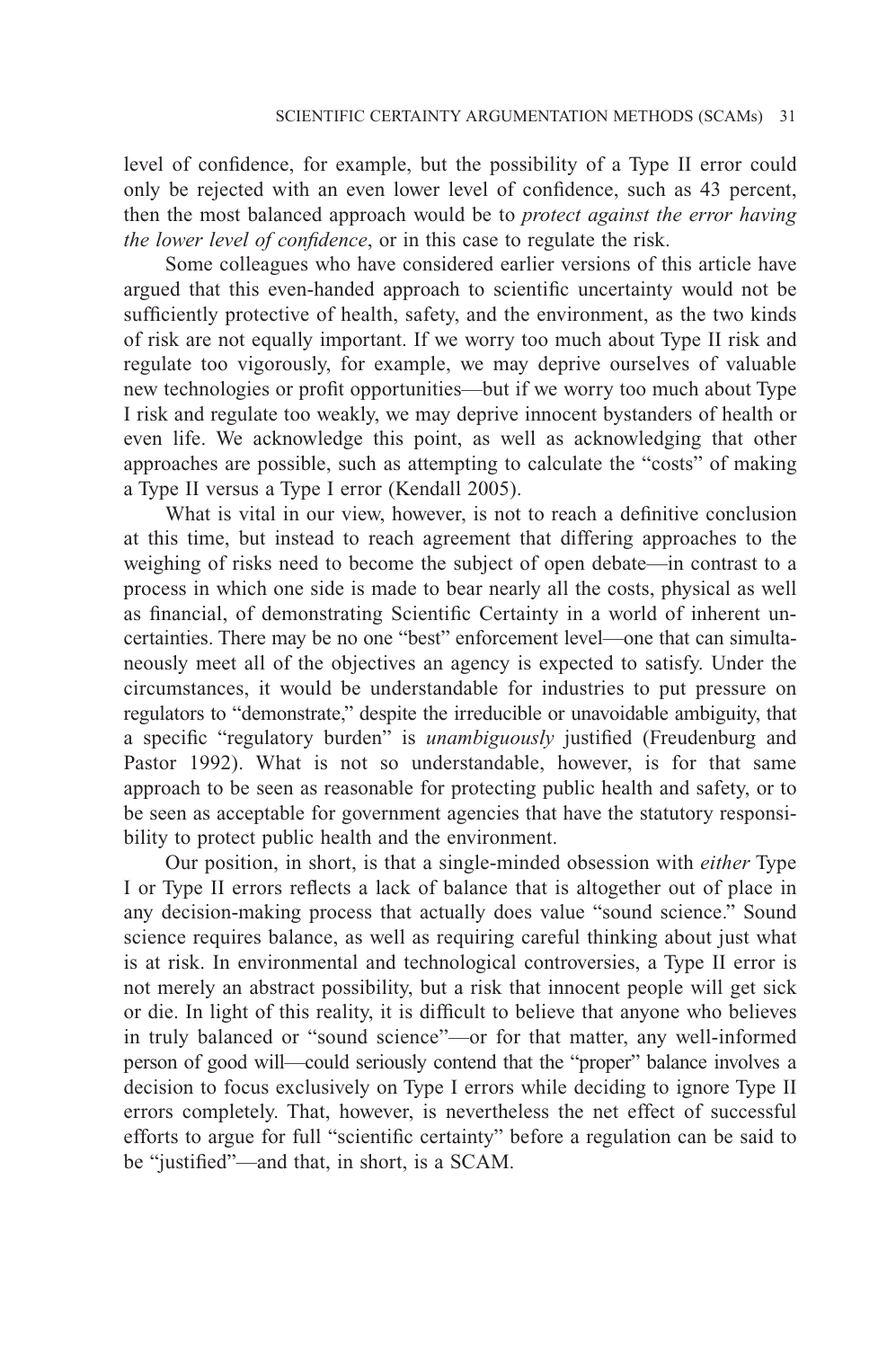#### **ENDNOTE**

\*This is a greatly revised version of a paper that was originally presented at the 2003 Annual Meeting of the Rural Sociological Society, Montreal, ON, Canada on July 27. The authors wish to thank Peter Overby of National Public Radio and the editor and reviewers of *Sociological Inquiry* for important comments and suggestions. Please address all correspondence and inquiries to the senior author, William R. Freudenburg, Dehlsen Professor of Environmental Studies and Sociology, University of California, Santa Barbara, CA 93106-4160; phone: 805-893-8282, fax: 805-893-8686, e-mail: freudenburg@es.ucsb.edu.

#### **REFERENCES**

- Alario, Margarita and William R. Freudenburg. 2003. "The Paradoxes of Modernity: Scientific Advances, Environmental Problems, and Risks to the Social Fabric?" *Sociological Forum* 18(June):193–214.
- Aronson, Naomi. 1984. "Science as Claims-Making Activity: Implications for Social Problems Research." Pp. 1–30 in *Studies in the Sociology of Social Problems*, edited by Joseph W. Schneider and John Kitsuse. Norwood, NJ: Ablex.
- Austin, Andrew and Laurel Phoenix. 2005. "The Neoconservative Assault on the Earth: The Environmental Imperialism of the Bush Administration." *Capitalism Nature Socialism* 16(June):25–44.

Bachrach, Peter and Morton S. Baratz. 1970. *Power and Poverty*. New York: Oxford University Press.

Bailar, John. 2006. "How to Distort the Scientific Record without Actually Lying." Presented at Coronado Conference III, "Truth and Advocacy: The Quality and Nature of Litigation and Regulatory Science," San Diego, CA, March 10, 2006.

- Bernstein, Marver H. 1955. *Regulating Business by Independent Commission*. Princeton, NJ: Princeton University Press.
- Block, Fred. 1987. *Revising State Theory: Essays in Politics and Postindustrialism*. Philadelphia, PA: Temple University Press.
- Borenstein, Seth. 2003. "Scientists: Bush Administration Needs Plan to Tackle Global Warming." *San Jose Mercury News*, July 24, p. A4.

———. 2004. "Forest Service's Plans Strip Out Environmental Protections, Critics Say." *Miami Herald*[, December 23, p. 10A. Retrieved March 12, 2005. <http://www.commondreams.org/](http://www.commondreams.org/cgi-bin/print.cgi?file=/headlines04/1223-03.htm) cgi-bin/print.cgi?file=/headlines04/1223-03.htm>.

- Bro-Rasmussen, F. 1999. "Precautionary Principle and/or Risk Assessment—A Penitence in Contemporary Political Culture." *Environmental Science and Pollution Research* 6(4):188–92.
- Brown, Phil. 1987. "Popular Epidemiology: Community Response to Toxic Waste-Induced Disease in Woburn, Massachusetts." *Science, Technology and Human Values* 12(3–4):78–85.
	- ———. 1997. "Popular Epidemiology Revisited." *Current Sociology* 45(July):137–56.
- Brown, Richard H. 1998. *Toward a Democratic Science: Scientific Narration and Civic Communication*. New Haven, CT: Yale University Press.
- Brown, Phil and Edwin J. Mikkelsen. 1990. *No Safe Place: Toxic Waste, Leukemia, and Community Action*. Berkeley, CA: University of California Press.
- Brown, Richard Harvey. 1998. *Toward a Democratic Science: Scientific Narration and Civic Communication*. New Haven, CT: Yale University Press.
- Buttel, Frederick H. 1985. "Environmental Quality and the State: Some Political-Sociological Observations on Environmental Regulation." *Research in Political Sociology* 1:167–88.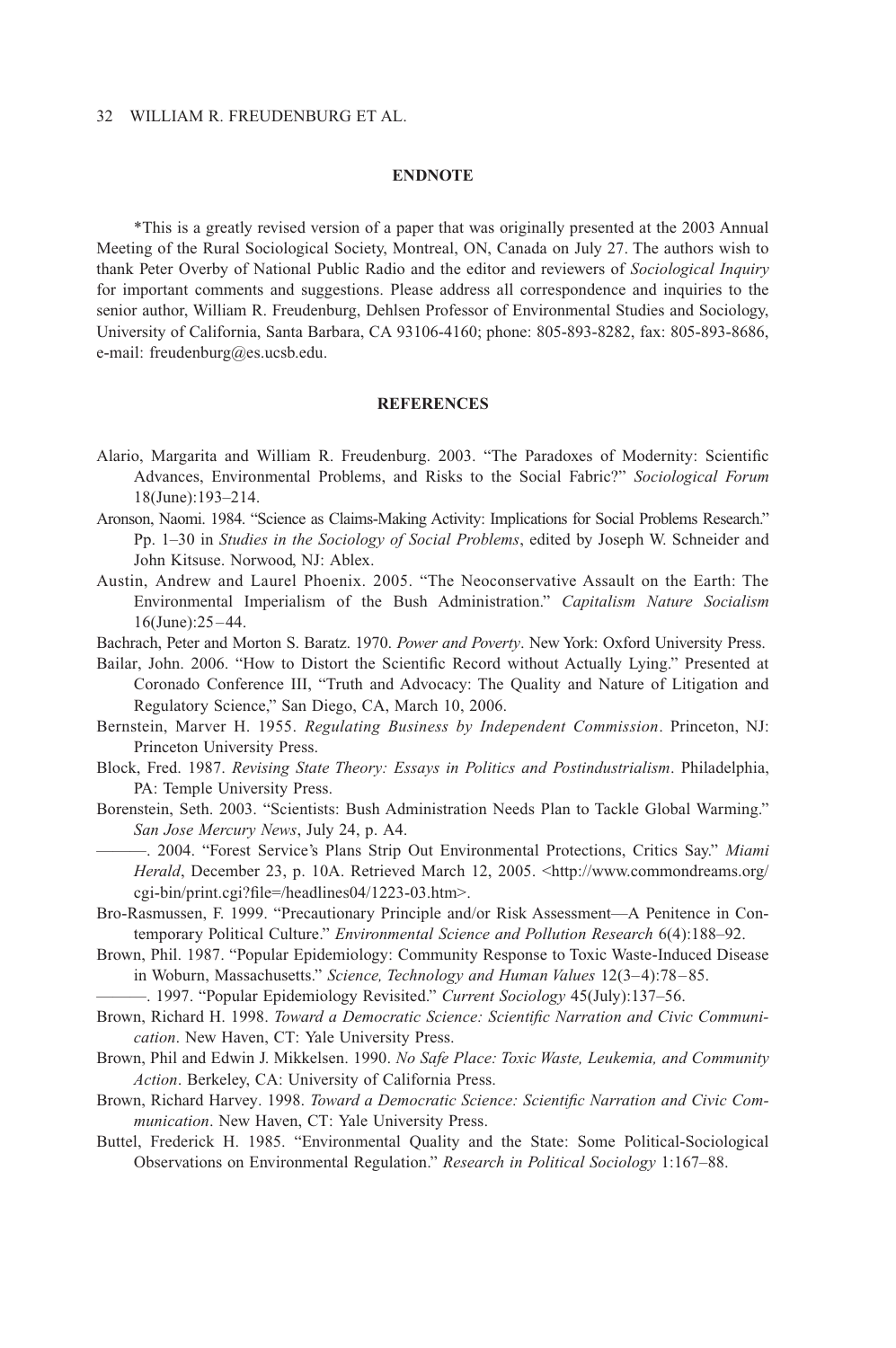- Caldwell, Lynton K. 1982. *Science and the National Environmental Policy Act: Redirecting Policy through Procedural Reform*. University, AL: University of Alabama Press.
- Cameron, James and Juli Abochar. 1991. "The Precautionary Principle: A Fundamental Principle of Law and Policy for the Protection of the Global Environment." *Boston College International and Comparative Law Review* 14:1–27.
- Cavieres, Maria F., James Jaeger, and Warren Porter. 2002. "Developmental Toxicity of a Commercial Herbicide Mixture in Mice: I. Effects on Embryo Implantation and Litter Size." *Environmental Health Perspectives* 110:1081–5.
- Chapman, Simon. 2003. "We Are Anxious to Remain Anonymous: The Use of Third Party Scientific and Medical Consultants by the Australian Tobacco Industry, 1969 to 1979." *Tobacco Control* 12(Supplement 3):31–7.
- Clarke, Lee. 1999. *Mission Improbable: Using Fantasy Documents to Tame Disaster*. Chicago, IL: University of Chicago Press.
- Colborn, Theo, Dianne Dumanoski, and John Peterson Myers. 1997. *Our Stolen Future: Are We Threatening Our Fertility, Intelligence, and Survival?—A Scientific Detective Story*. New York: Penguin.
- Commonwealth of Australia. 1992. *National Strategy of Sustainable Development*. Canberra: Australian Government Protective Security Survey (AGPSS).
- Congressional Research Service. 2003. *The Toxic Substances Control Act: A Summary of the Act and Its Major Requirements*. CRS Report RL31905. Washington, DC: Congressional Research Service.
- Consumers Union of United States, Inc. 2001. *A Report Card for the EPA: Successes and Failures in Implementing the Food Quality Protection Act*. Yonkers, NY: Consumers Union of United States, Inc.
- Costanza, Robert and Laura Cornwell. 1992. "The 4P Approach to Dealing with Scientific Uncertainty." *Environment* 34(9):12–20, 42.
- Craig, Paul. 1997. "Formal and Substantive Conceptions of the Rule of Law: An Analytical Framework." *Public Law* 33:467–87.
- Crenson, Matthew A. 1971. *The Un-Politics of Air Pollution: A Study of Non-Decision-making in the Cities*. Baltimore, MD: Johns Hopkins University Press.
- Davidson, Debra J. 2001. "Federal Policy in Local Context: State-Societal Relations and the Endangered Species Act." *Policy Studies Review* 17(3):212–40.
	- ———. 2003. "Risk in the Redwoods: Contending for Normalcy in Timber Country." *Journal of Risk Research* 6(3):253–66.
- Dayton, Paul K. 1998. "Reversal of the Burden of Proof in Fisheries Management." *Science* 279(February):821–2.
- Dietz, Thomas, R. Scott Frey, and Eugene A. Rosa. 2002. "Risk, Technology and Society." Pp. 329–69 in *Handbook of Environmental Sociology*, edited by Riley E. Dunlap and William Michelson. Westport, CT: Greenwood.
- Draper, Elaine. 1991. *Risky Business: Genetic Testing and Exclusionary Practices in the Hazardous Workplace*. New York: Cambridge University Press.
- Environmental Research Foundation. 1997a. "History of Precaution—Part 1." Environmental Research Foundation, Rachel's Environment and Health News, March 27. Retrieved March 14, 2005. [<http://www.rachel.org>.](http://www.rachel.org)
	- ———. 1997b. "History of Precaution—Part 2." Environmental Research Foundation, Rachel's Environment and Health News, April 4. Retrieved March 14, 2005. [<http://www.rachel.org>.](http://www.rachel.org)
- EWG (Environmental Working Group) Action Fund. 2004. *The Asbestos Epidemic in America*. [Washington, DC: Environmental Working Group. Retrieved March 14, 2005. <http://](http://www.ewg.org/reports/asbestos/facts/) www.ewg.org/reports/asbestos/facts/>.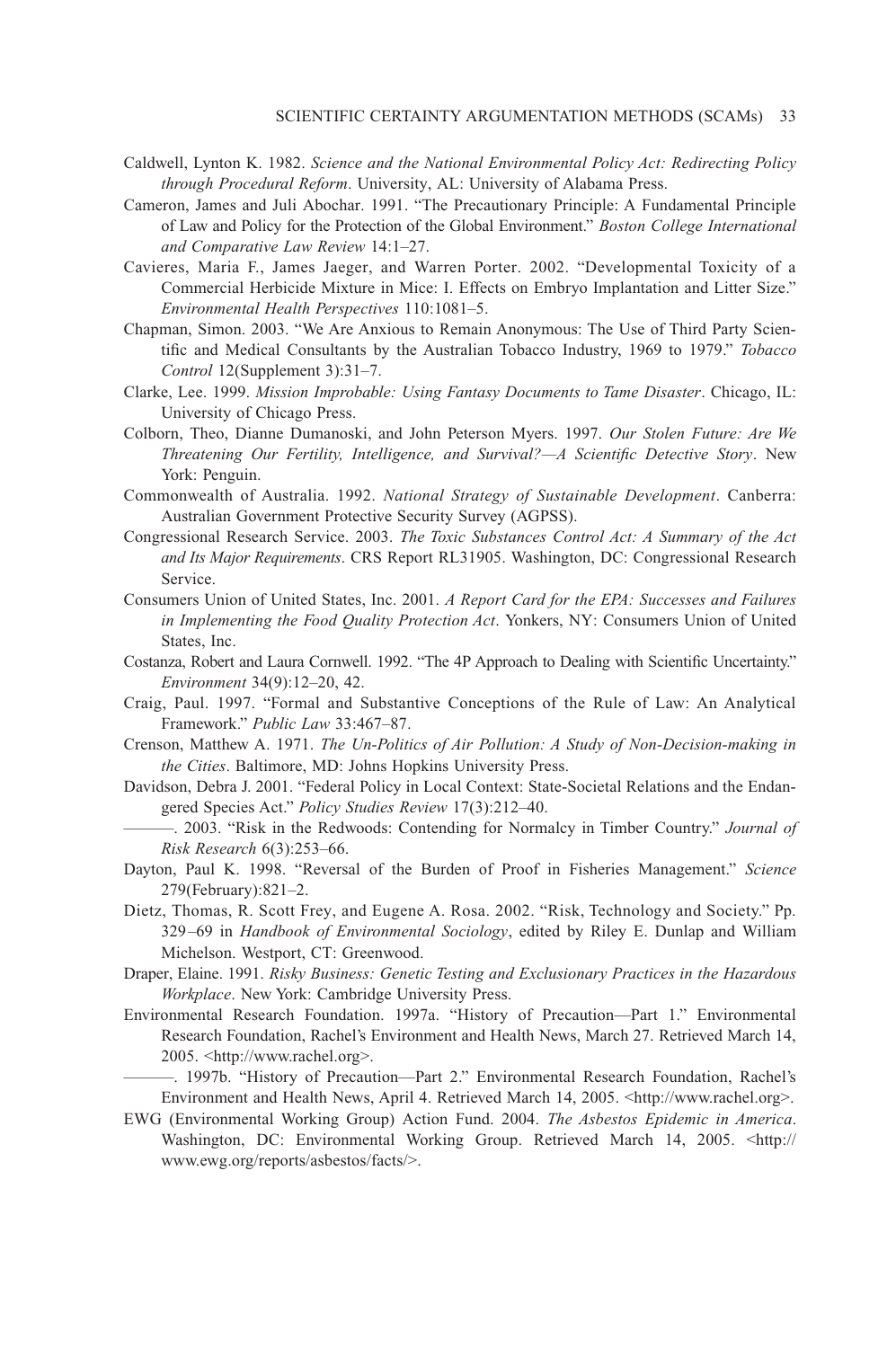- Fallon, R. 1997. "The Ideology of Bureaucracy in American Law." *Columbia Law Review* 97:1–56. Finnis, John. 1980. *Natural Law and Natural Rights*. New York: Oxford University Press.
- Fiore, Mark. 1997. "Twelve Conservative Foundations Shift Agenda for Policy Research, Report Says." *The Chronicle of Higher Education*, July 11, p. A29.
- Fisher, Dana R. 2004. *National Governance and the Global Climate Change Regime*. New York: Rowman & Littlefield.
- Fisher, Elizabeth. 1999. "Changing the Mindset? Implementing the Precautionary Principle in Australia." *Research in Social Problems and Public Policy* 7:183–98.
- Fisher, Ronald A., Sir. 1925. *Statistical Methods for Research Workers*. Edinburgh, UK: Oliver and Boyd.
- Freudenburg, William R. 2005. "Privileged Access, Privileged Accounts: Toward a Socially Structured Theory of Resources and Discourses." *Social Forces* 94(1):89–114.
- Freudenburg, William R. and Robert Gramling. 1994. "Bureaucratic Slippage and Failures of Agency Vigilance: The Case of the Environmental Studies Program." *Social Problems* 41(May):214–39.
- Freudenburg, William R. and Kenneth M. Keating. 1985. "Applying Sociology to Policy: Social Science and the Environmental Impact Statement." *Rural Sociology 50*(4):578–605.
- Freudenburg, William R. and Susan K. Pastor. 1992. "Public Responses to Technological Risks: Toward a Sociological Perspective." *Sociological Quarterly 33*(3):389–412.
- Freudenburg, William R. and Ted Youn. 1999. "Institutional Failure in Environmental Management: Toward a Fuller Understanding of Social Problems and Public Policy." *Research in Social Problems and Public Policy* 7:3–18.
- Funtowicz, Silvio and Jerome R. Ravetz. 1992. "Three Types of Risk Assessment and Emergence of Post-Normal Science." Pp. 251–97 in *Social Theories of Risk*, edited by S. Krimsky and D. Golding. Westport, CT: Praeger.
- Gelbspan, Ross. 1997. *The Heat Is On*. Reading, MA: Addison-Wesley.
- Giddens, Anthony. 1990. *The Consequences of Modernity*. Cambridge, UK: Polity Press.
- Glantz, Stanton A., John Slade, Lisa A. Bero, Peter Hanauer, and Deborah E. Barnes, eds. 1996. *The Cigarette Papers*. Berkeley, CA: University of California Press.
- Gusfield, Joseph R. 1981. *The Culture of Public Problems: Drinking-Driving and the Symbolic Order*. Chicago, IL: University of Chicago Press.
- Hannigan, John A. 1995. *Environmental Sociology: A Social Constructionist Perspective*. New York: Routledge.
- Harding, Ronnie, Michael Young, and Elizabeth Fisher. 1996. *Interpretation of the Principles: Sustainability Principles to Practice*. Canberra, Australia: Commonwealth of Australia.
- Harris, Richard. 1994. "Cigarette Company Documents: Part III—Academic Studies." Transcript from *All Things Considered* (June 16). Washington, DC: National Public Radio.
- Harrison, Kathryn. 1991. "Between Science and Politics: Assessing the Risks of Dioxins in Canada and the United States." *Policy Sciences* 24:367–88.
- Hattis, Dale and Elizabeth L. Anderson. 1999. "What Should Be the Implications of Uncertainty, Variability, and Inherent 'Biases'/'Conservatism' for Risk Management Decision-Making?" *Risk Analysis* 19(1):95–107.
- Hilts, Philip J. 1994. "Tobacco Company Was Silent on Hazards." *New York Times*, May 7, p. A1. ———. 1996. *Smokescreen: The Truth Behind the Tobacco Industry Cover-Up*. Reading, MA: Addison-Wesley.
- Hirt, Paul W. 1994. *A Conspiracy of Optimism: Management of the National Forests since World War Two*. Lincoln, NE: University of Nebraska Press.
- Inhofe, James M. 2005. "An Update on the Science of Climate Change." *Congressional Record*, January 4, p. S18.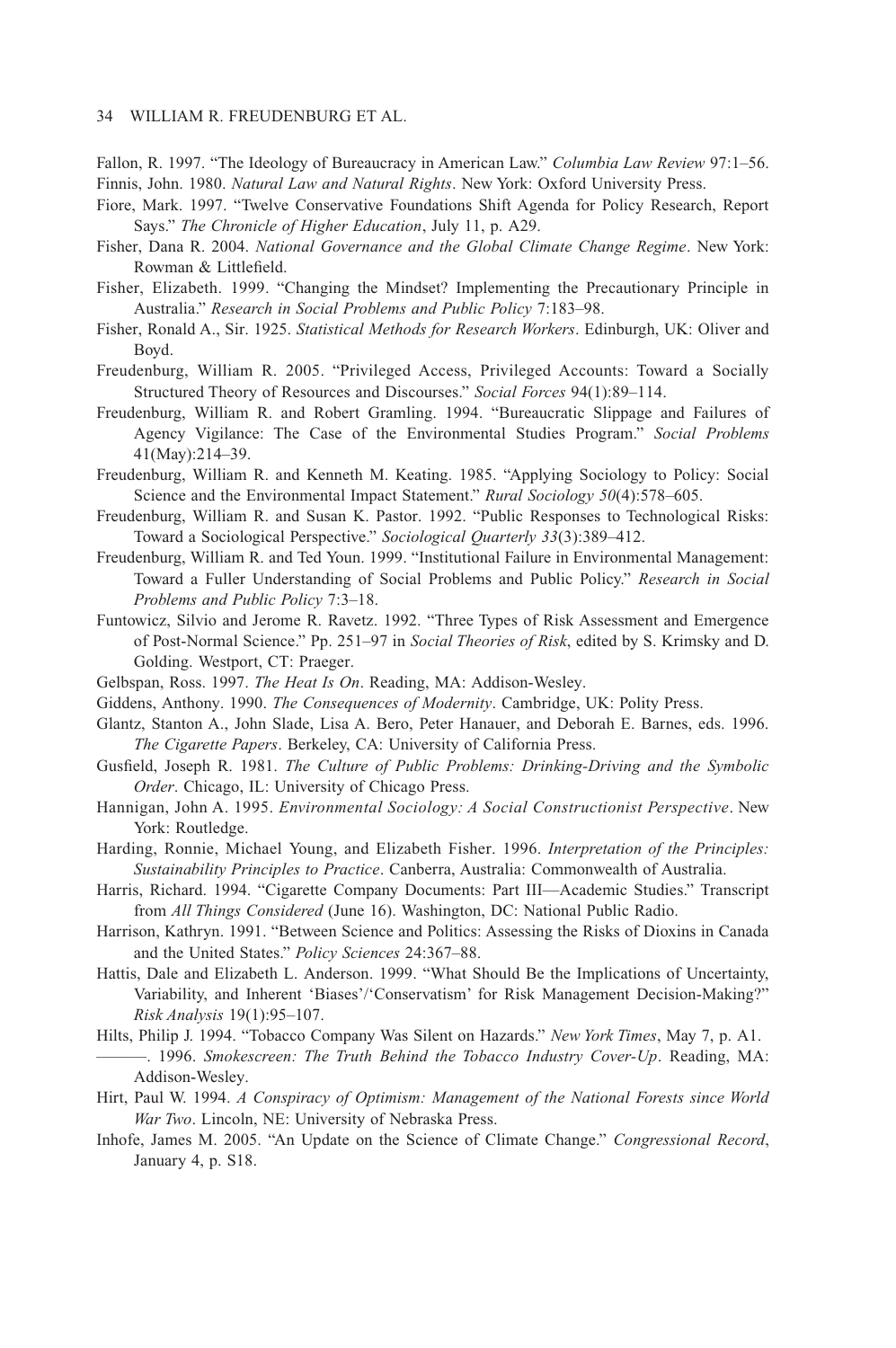- Institute of Medicine, National Academy of Sciences. 1991. *Seafood Safety*. Washington, DC: National Academies Press.
- Intergovernmental Panel on Climate Change (IPCC). 1995. *IPCC Second Assessment Report— Climate Change 1995*. Geneva, Switzerland: Intergovernmental Panel on Climate Change.
	- ———. 2001. *IPCC Third Assessment Report: Contributions of IPCC Working Groups*. Geneva, Switzerland: Intergovernmental Panel on Climate Change.
	- ———. 2007. *Climate Change 2007. Fourth Assessment Report of the United Nations Intergovernmental Panel on Climate Change*. Geneva, Switzerland: United Nations Environment Programme and the World Meteorological Association.
- Jasanoff, Sheila. 1987. "EPA's Regulation of Daminozide: Unscrambling the Messages of Risk." *Science, Technology and Human Values* 12(3–4):116–24.
- ———. 1990. *The Fifth Branch: Science Advisers as Policymakers*. Cambridge, MA: Harvard University Press.
- Kaufman, Herbert. 1960. *The Forest Ranger: A Study in Administrative Behavior*. Baltimore, MD: Johns Hopkins University Press.
- Kintisch Eli. 2005. "Climate Change: Global Warming Skeptic Argues U.S. Position in Suit." *Science* 308(April):482.
- Kitman, Jamie Lincoln. 2000. "The Secret History of Lead." *The Nation*, March 20. Retrieved March 14, 2005. [<http://www.thenation.com>.](http://www.thenation.com)
- Klinenberg, Eric. 2002. *Heat Wave: A Social Autopsy of Disaster in Chicago*. Chicago, IL: University of Chicago Press.
- Krehely, Jeff, Meaghan House, and Emily Kernan. 2004. *Axis of Ideology: Conservative Foundations and Public Policy*. Washington, DC: National Center for Responsive Philanthropy.
- Kuhn, Thomas. 1962. *The Structure of Scientific Revolutions*. Chicago, IL: University of Chicago Press.
- Latour, B. and S. Woolgar. 1986. *Laboratory Life: The Construction of Scientific Facts*. Princeton, NJ: Princeton University Press.
- Levidow, Les. 2000. "Sound Science as Ideology." *International Journal of Biotechnology* 2(1):257–73.
- Lockyer, Bill. 2005. "People of the State of California, ex rel. *Bill Lockyer, Attorney General, Plaintiff, v. United States Department of Agrigulture et al*.*, Defendants*, Complaint for Declarative and Summary Relief." U.S. District Court for Eastern District of California, Sacramento (also <http://www.sierracampaign.org/Updates/PDF/AG-FrameworkComplaint.pdf> ).
- Lowi, Theodore J. 1986. "The Welfare State, the New Regulation, and the Rule of Law." Pp. 109–49 in *Distributional Conflicts in Environmental-Resource Policy*, edited by Allan Schnaiberg, Nicholas Watts, and Klaus Zimmerman. New York: St. Martin's.
- Markowitz, Gerald and David Rosner. 2002. *Deceit and Denial: The Deadly Politics of Industrial Pollution*. Berkeley, CA: University of California Press.
- Martin, Glen. 2005. "California Sues over Sierra Nevada Logging Expansion." *San Francisco Chronicle*[, February 2. Retrieved March 6, 2005. <http://www.klamathforestalliance.org/](http://www.klamathforestalliance.org/Newsarticles/newsarticle20050202.html) Newsarticles/newsarticle20050202.html>.
- McConnell, Grant. 1970. *Private Power and American Democracy*. New York: Random House.
- McCright, Aaron M. and Riley E. Dunlap. 2000. "Challenging Global Warming as a Social Problem: An Analysis of the Conservative Movement's Counter-Claims." *Social Problems* 47(4):499–522. ———. 2003. "Defeating Kyoto: The Conservative Movement's Impact on U.S. Climate-Change Policy." *Social Problems* 50(3):348–73.
- McGarity, Thomas O. 1992. "Some Thoughts on 'Deossifying' the Rulemaking Process." *Duke Law Journal* 41:1385–462.
- McIntyre, O. and T. Mosedale. 1997. "The Precautionary Principle as a Norm of Customary International Law." *Journal of Environmental Law* 9(2):221–41.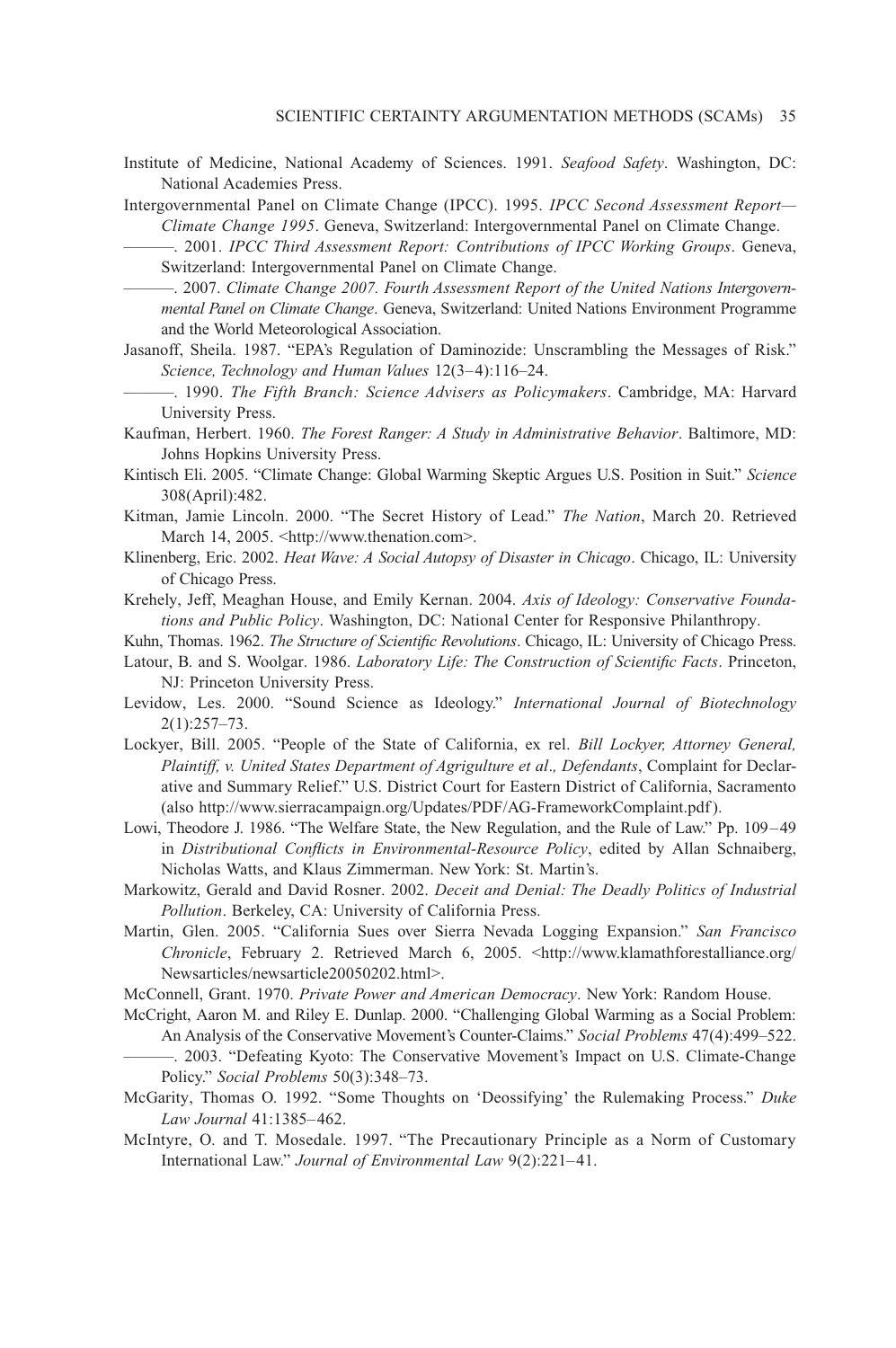- McMichael, A. J. 1976. "Standardized Mortality Ratios and the 'Healthy Worker Effect': Scratching Beneath the Surface." *Journal of Occupational Medicine* 18(March):165–8.
- McMullan, Colin and John Eyles. 1999. "Risky Business: An Analysis of Claims-Making in the Development of an Ontario Drinking Water Objective for Tritium." *Social Problems* 46(2):294–311.
- Meyerhoff, Al. 2001. "Trade Secrets: A Moyers Report: Interview Transcript." Retrieved November 6, 2004. [<http://www.pbs.org/tradesecrets/trans/inter06.html>.](http://www.pbs.org/tradesecrets/trans/inter06.html)
- Milne, Alex. 1993. "The Perils of Green Pessimism." *New Scientist*, June 12, pp. 34–37.
- Morris, Jim. 1998. "In Strictest Confidence: The Chemical Industry's Secrets." *Houston Chronicle*, October 25, p. 1.
- National Academy of Sciences' National Research Council. 1984. *Toxicity Testing*. Washington, DC: National Academy Press.
	- ———. 2001. *Climate Change Science*. Washington, DC: National Academy Press.
- ———. 2005. *Joint Science Academies' Statement: Global Response to Climate Change*. Washington, DC: National Academy of Sciences.
- National Institute for Occupational Safety and Health (NIOSH). 1983. *Health Hazard Evaluation 83-360-1495 Chester Fire Department, Chester, PA*. Atlanta, GA: Centers for Disease Control.
- Natural Resources Defense Council. 1997. *The Leaded Gas Scare of the 1920s*. Washington, DC: [Natural Resources Defense Council. Retrieved March 14, 2005. <http://www.nrdc.org/air/](http://www.nrdc.org/air/transportation/hleadgas.asp) transportation/hleadgas.asp>.
- Needleman, Herbert L. 2000. "The Removal of Lead from Gasoline: Historical and Personal Reflections." *Environmental Research Section A*(84):20–35.
- O'Riordan, Tim and James Cameron. 1994. "The History and Contemporary Significance of the Precautionary Principle." Pp. 12–30 in *Interpreting the Precautionary Principle*, edited by T. O'Riordan and J. Cameron. London, UK: Earthscan Publications.
- O'Riordan, Tim and Andrew Jordan. 1995. "The Precautionary Principle in Contemporary Environmental Politics." *Environmental Values* 4:191.
- Overby, Peter. 2000. "Lobby Groups Stall Implementation of the Food Quality Protection Act Using Many Different Techniques." Washington, DC: All Things Considered, National Public Radio, August 22.
- Pegg, J. R. 2003. "GOP Senators Blame Nature for Climate Change." Washington, DC: Environmental News Service, July 29.
- Peterman, Randall M. and Michael M'Gonigle. 1992. "Statistical Power Analysis and the Precautionary Principle." *Marine Pollution Bulletin* 24(5):231–4.
- Popper, Karl R. 1959. *The Logic of Scientific Discovery*. New York: Basic Books.
- Porter, Theodore M. 1995. *Trust in Numbers*. Princeton, NJ: Princeton University Press.
- Pugh, Tony. 2004. "Study Faults Prescriptions Filled Abroad: Go Generic, Not to Canada, U.S. Report Concludes." *Detroit Free Press*, December 22, p. A1.
- Rampton, Sheldon and John Stauber. 2001. *Trust Us, We're Experts!: How Industry Manipulates Science and Gambles with Your Future*. New York: Tarcher/Putnam.
- Reichhardt, Tony. 1998. "Tight Deadlines and Data Gaps Fan Fight on Pesticide Safety." *Nature* 396:207.
- Revkin, Andrew C. 2004. "Bush White House Concedes CO2 Causes Warming: White House Shifts Its Focus on Climate." *New York Times*, August 26, p. A18.
	- ———. 2005. "Bush Aide Edited Climate Reports." *New York Times*, June 8, p. A1.
- Roe, David, William Pease, Karen Florini, and Ellen Silbergeld. 1997. *Toxic Ignorance: The Continuing Absence of Basic Health Testing for Top-Selling Chemicals in the United States*. Washington, DC: Environmental Defense Fund.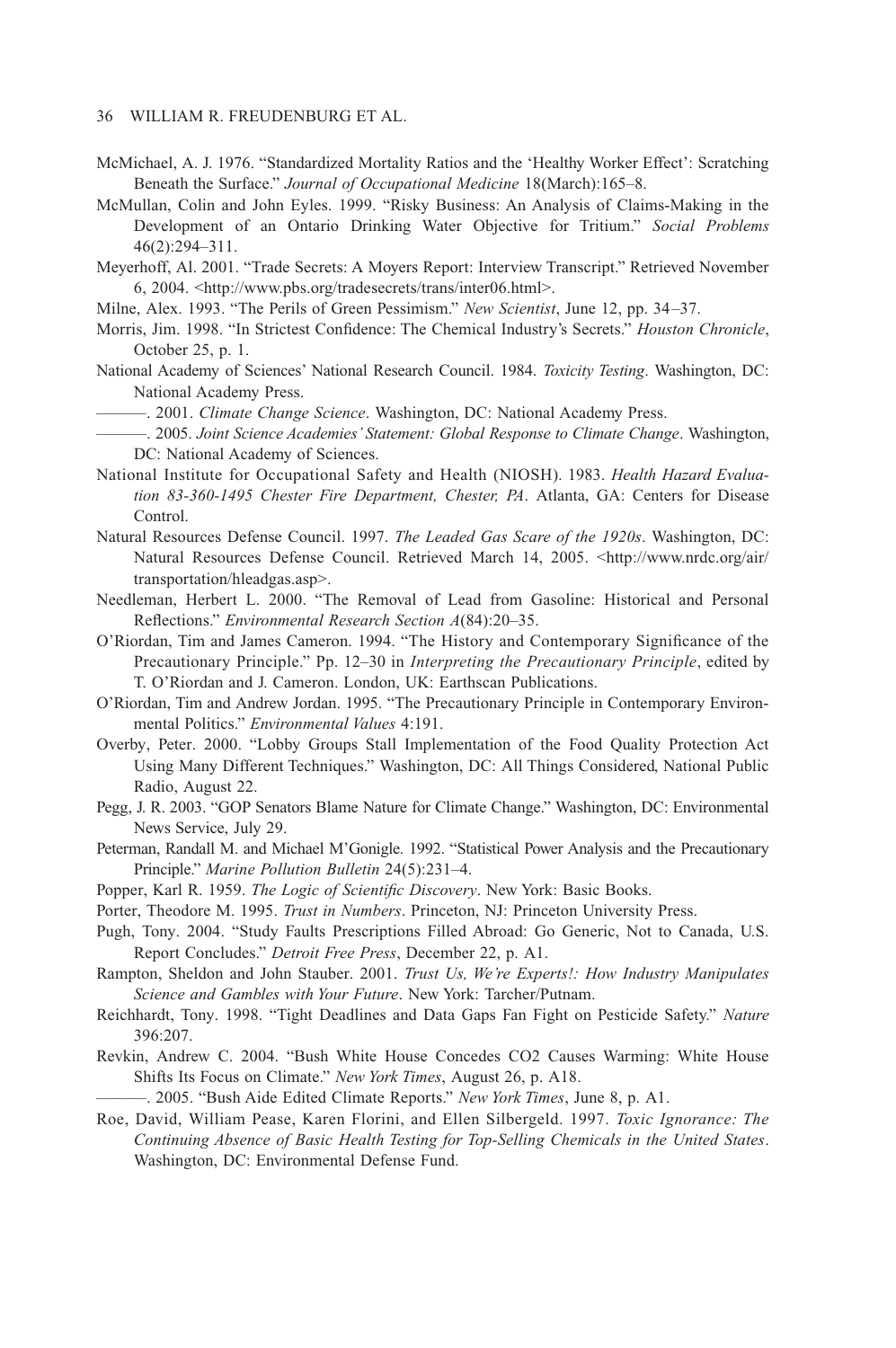- Rosner, David and Gerald Markowitz. 1985. "A 'Gift of God'?: The Public Health Controversy over Leaded Gasoline During the 1920s." *American Journal of Public Health* 75(April):344–52.
- Sabatier, Paul. 1975. "Social Movements and Regulatory Agencies: Toward a More Adequate—and Less Pessimistic—Theory of 'Clientele Capture.' " *Policy Sciences* 6:301–42.
- Schierow, Linda. 2003. *Summaries of Environmental Laws Administered by the EPA: Toxic Substances Control Act*, CRS Report RL30022. Washington, DC: Congressional Research Service.
- Schulte, Paul A., Richard L. Ehrenberg, and Mitchell Singal. 1987. "Investigation of Occupational Cancer Clusters: Theory and Practice." *American Journal of Public Health* 77(1):52–6.
- Selznick, Philip. 1949. *TVA and the Grass Roots: A Study in the Sociology of Formal Organization*. Berkeley, CA: University of California Press.
- Shanahan, James and Craig Trumbo. 1998. "Voices and Messages in Global Climate Change Coverage." Paper presented at International Symposium on Society and Resource Management, Columbia, MO, May 26.
- Schapiro, Mark. 2004. "New Power for 'Old Europe.' " *The Nation*, December 27, pp. 12–13.
- Shover, Neal, Donald A. Clelland, and John Lynxwiler. 1983. *Developing a Regulatory Bureaucracy: The Office of Surface Mining and Enforcement*. Washington, DC: U.S. Dept. of Justice, National Institute of Justice.
- Stadler, Linda. 1993. "*Corrosion Proof Fittings v. EPA*: Asbestos in the Fifth Circuit—A Battle of Unreasonableness." *Tulane Environmental Law Journal* 6:423–38.
- Stein, Paul. 1996. "Turning Soft Law into Hard—An Australian Experience With ESD Principles in Practice." Paper presented at International Environmental Conference on Codifying the Rio Principles in National Legislation, The Hague, May 22–24.
- Stigler, George J. 1975. *The Citizen and the State: Essays on Regulation*. Chicago, IL: University of Chicago Press.
- Stone, Clarence N. 1980. "Systemic Power in Community Decision Making: A Restatement of Stratification Theory." *American Political Science Review 74*:978–90.
- Stryker, Robin. 1991. "Government Regulation." Pp. 778–84 in *Encyclopedia of Sociology*, edited by Edgar F. Borgatta. New York: Macmillan.
- Surgeon General, U.S. 1964. *Smoking and Health: Report of the Advisory Committee to the Surgeon General of the Public Health Service*. Washington, DC: U.S. Department of Health, Education and Welfare, Public Health Service Publication No. 1103.
- Tesh, Sylvia N. 2000. *Uncertain Hazards: Environmental Activists and Scientific Proof*. Ithaca, NY: Cornell University Press.
- Trumbo, Craig. 1996. "Constructing Climate Change: Claims and Frames in US News Coverage of an Environmental Issue." *Public Understanding of Science* 5(July):269–83.
- ———. 2000a. "Risk, Rhetoric, and the Reactor Next Door." Pp. 191–223 in *Technical Communication, Deliberative Rhetoric, and Environmental Discourse: Connections and Directions*, edited by Nancy W. Coppola and Bill Karls. Stamford, CT: Ablex.
- ———. 2000b. "Public Requests for Cancer Cluster Investigations: A Survey of State Health Departments." *American Journal of Public Health* 90(August):1300–302.
- U.S. Environmental Protection Agency. 2000. Guidance for the Data Quality Objectives Process: EPA QA/G-4. Washington, DC: U.S. Environmental Protection Agency Report EPA/600/ R-96/055.
- Underwood A. J. 1993. "The Notorious Imbalance of Probabilities in Environmental Decision-Making." Pp. 199–202 in *Institute of Environmental Studies, The Precautionary Principle, Conference Papers*. Sydney, Australia: University of New South Wales.
- Warner, Kenneth E. 1986. *Selling Smoke: Cigarette Advertising and Public Health*. Washington, DC: APHA Health Policy Monograph Series.